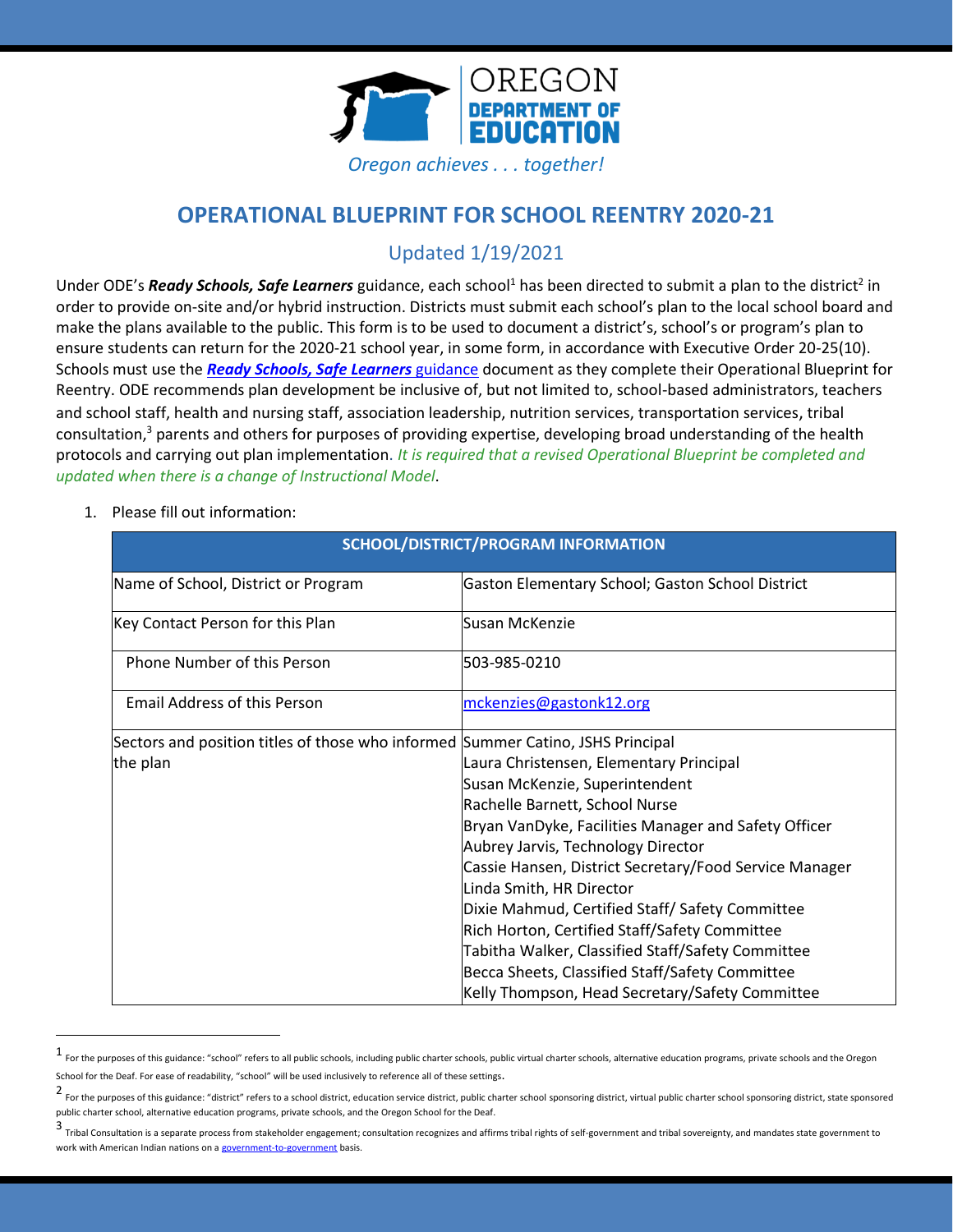|                                              | Jennifer Oberg, Head Secretary/Safety Committee          |
|----------------------------------------------|----------------------------------------------------------|
| Local public health office(s) or officers(s) | Washington County Health Care Resource Line 503-846-8851 |
| Name of person Designated to Establish,      | JSHS: Summer Catino                                      |
| Implement and Enforce Physical Distancing    | Elementary: Laura Christensen                            |
| Requirements                                 | District-wide: Susan McKenzie                            |
| Intended Effective Dates for this Plan       | August 24, 2020 to June 10, 2021                         |
| <b>ESD Region</b>                            | Northwest Regional ESD                                   |

2. Please list efforts you have made to engage your community (public health information sharing, taking feedback on planning, etc.) in preparing for school in 2020-21. Include information on engagement with communities often underserved and marginalized and those communities disproportionately impacted by COVID-19.

### **Among underserved students in the Gaston School District:**

- 35% access free and reduced lunch
- 17% identify as students of color
- 15% experience special needs
- 2% are emerging bilingual students

Our staff is dedicated to placing our focal communities at the center of our planning for 2020-21 school year. All students will have access to a Comprehensive Distance Learning and Hybrid Model of in-person and distance learning. Movement between the two models will be dependent upon meeting ODE requirements. Our focal students will have preference to additional in-person learning, namely: students in grades PK-4th, students with disabilities, emerging bilingual students and those identified as "at-risk."

### **Engagement of staff and community in planning for the 2020-2021 school year:**

- 1. Open invitation to emai[l info@gastonk12.org](mailto:info@gastonk12.org) to share concerns, answer questions, share ideas. Many parents used this method to communicate.
- 2. 6-8-20: Survey sent out to students and parents to gather input in planning.
- 3. 6-11-20: Virtual Facebook recording to explain the updates in ODE guidance, school budget and planning. Input sought using an email account for communication.
- 4. 6-24-20: Face-to face meeting with groups of parents, staff, admin to share input for 2020-2021 planning.
- 5. 6-25-20: Public Board meeting to discuss ODE Ready Schools, Safe Learner Guidance.
- 6. 6-26-20: Facebook link to ODE Ready Schools, Safe Learners guidance for community to read.
- 7. 7-2-20: Virtual Facebook recording to explain Ready Schools, Safe Learners guidance. Input sought using an email account for communication.
- 8. 7-13-20: All staff meeting to share tentative plans and gather input for Blueprint.
- 9. 7-15-20: Parent/Community meeting to share tentative plans and gather input for Blueprint.
- 10. 7-23-20: Public Board Meeting to discuss Blueprint progress with the school board and public.
- 11. 8-11-20: All staff meeting to share tentative plans and gather input for the Blueprint.
- 12. 8-13-20: Public Board Meeting to present completed GSD Blueprint.
- 13. 8-17-20: Public/Community meeting to share Blueprint Plans.
- 3. Select which instructional model will be used:

☐ **On-Site Learning** ☒ **Hybrid Learning** ☒ **Comprehensive Distance Learning**

- 4. If you selected Comprehensive Distance Learning, you only have to fill out the green portion of the Operational Blueprint for Reentry (i.e., page 2 in the initial template).
- 5. If you selected On-Site Learning or Hybrid Learning, you have to fill out the blue portion of the Operational Blueprint for Reentry (i.e., pages 3-22 in the initial template) an[d submit online,](https://app.smartsheet.com/b/form/a4dedb5185d94966b1dffc75e4874c8a) including updating when you are changing Instructional Model [\(https://app.smartsheet.com/b/form/a4dedb5185d94966b1dffc75e4874c8a\)](https://app.smartsheet.com/b/form/a4dedb5185d94966b1dffc75e4874c8a).
- \* **Note:** Private schools are required to comply with only sections 1-3 of the *Ready Schools, Safe Learners* guidance.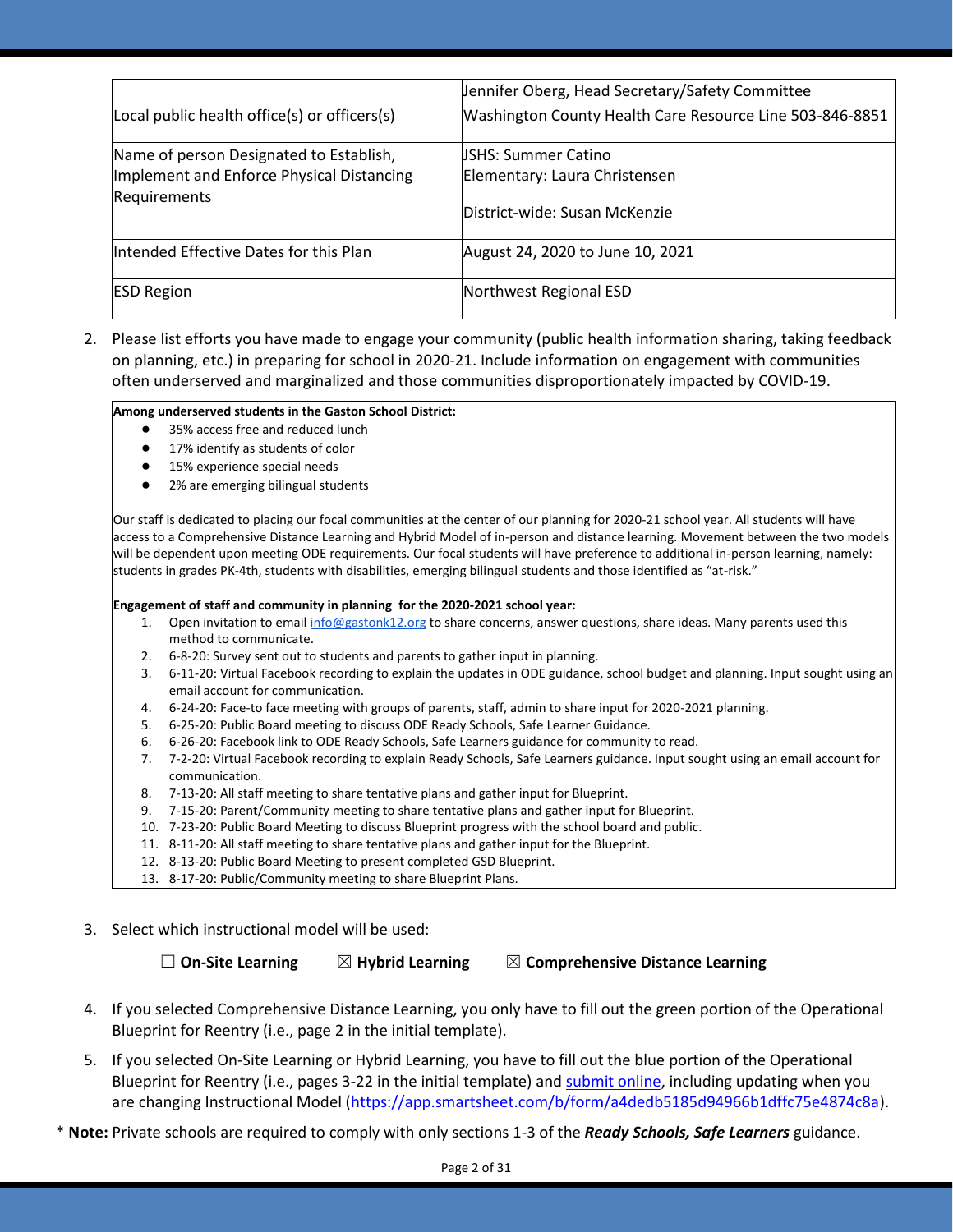## **REQUIREMENTS FOR COMPREHENSIVE DISTANCE LEARNING OPERATIONAL BLUEPRINT**

*This section must be completed by any school that is seeking to provide instruction through Comprehensive Distance Learning. For Private Schools, completing this section is optional (not required). Schools providing On-Site or Hybrid Instructional Models do not need to complete this section.*

### **Describe why you are selecting Comprehensive Distance Learning as the school's Instructional Model for the effective dates of this plan.**

Gaston School District is selecting Comprehensive Distance Learning as the instructional model for the 2020-2021 school year until advisory metric numbers indicate that we are able to move into a Hybrid Learning Model and staff have had the opportunity for vaccinations. Gaston School District will evaluate metric numbers and readiness to move into a Hybrid Learning Model at the end of each quarter of school. GSD has been in CDL for the first two nine weeks of school.

**In completing this portion of the Blueprint you are attesting that you have reviewed the Comprehensive Distance Learning Guidance[. Here is a](https://www.oregon.gov/ode/students-and-family/healthsafety/Documents/Comprehensive%20Distance%20Learning%20Requirements%20Review.pdf)  [link to the overview of CDL Requirements.](https://www.oregon.gov/ode/students-and-family/healthsafety/Documents/Comprehensive%20Distance%20Learning%20Requirements%20Review.pdf) Please name any requirements you need ODE to review for any possible flexibility or waiver.**  Gaston School District has reviewed the Comprehensive Distance Learning Guidelines. ODE requirements will be met without any waivers.

**Describe the school's plan, including the anticipated timeline, for returning to Hybrid Learning or On-Site Learning consistent with the** *Ready Schools, Safe Learners* **guidance.**

The link to Gaston School District Comprehensive Distance Learning Plan is accessible through the following link:

[Distance Learning Plan-](https://docs.google.com/document/d/1APz613b-vkQ9GGD45F1d5rrp5R23UYPgKSkrympkb8Q/edit) GSD

*The remainder of this operational blueprint is not applicable to schools operating a Comprehensive Distance Learning Model.*

## **ESSENTIAL REQUIREMENTS FOR HYBRID / ON-SITE OPERATIONAL BLUEPRINT**

*This section must be completed by any school that is providing instruction through On-Site or Hybrid Instructional Models. Schools providing Comprehensive Distance Learning Instructional Models do not need to complete this section unless the school is implementing the* **Limited In-Person Instruction** *provision under the Comprehensive Distance Learning guidance.*



## **1. Public Health Protocols**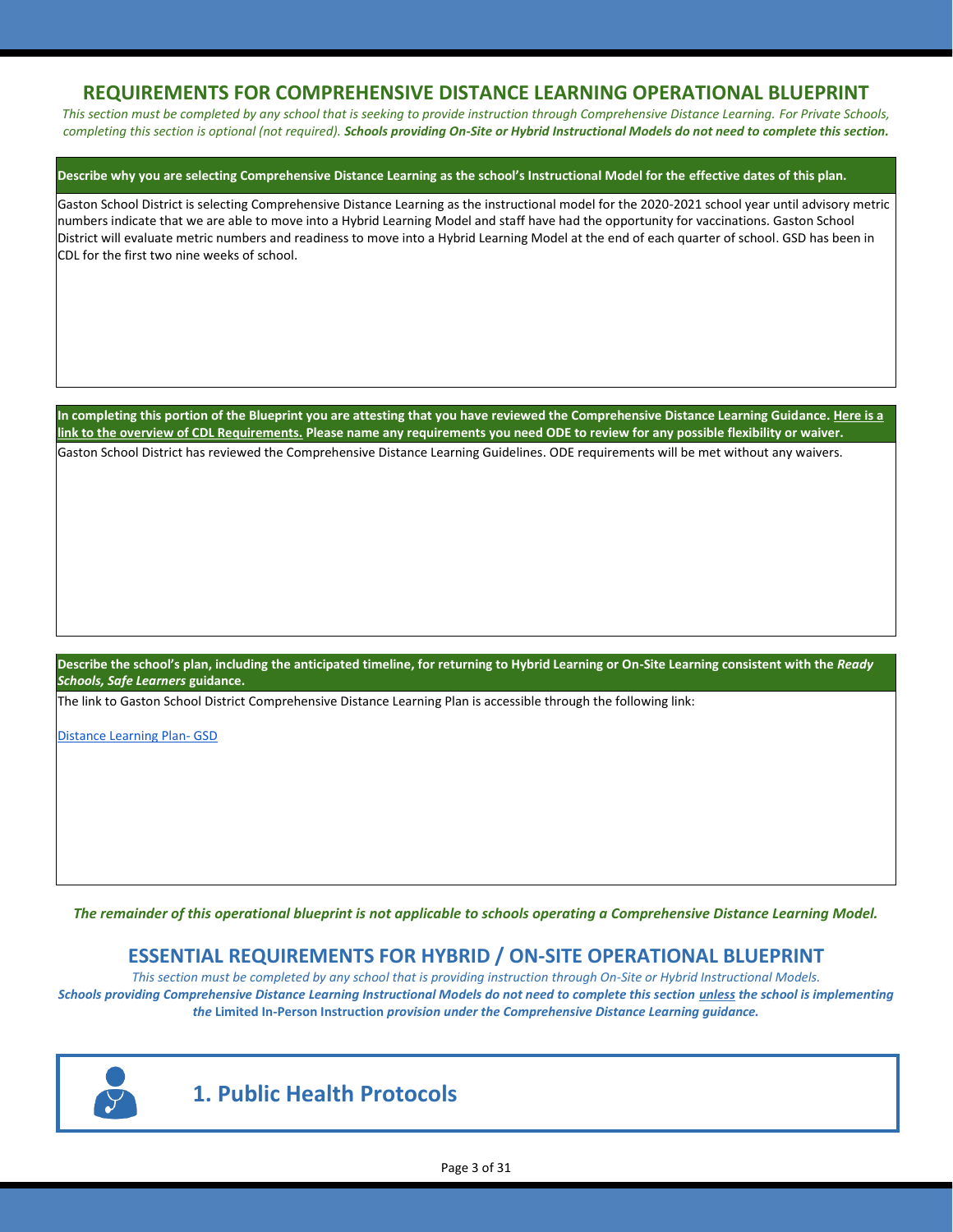| 1a. COMMUNICABLE DISEASE MANAGEMENT PLAN FOR COVID-19                                                                                                           |                                                                                                                                         |  |
|-----------------------------------------------------------------------------------------------------------------------------------------------------------------|-----------------------------------------------------------------------------------------------------------------------------------------|--|
| <b>OHA/ODE Requirements</b>                                                                                                                                     | <b>Hybrid/Onsite Plan</b>                                                                                                               |  |
| $\boxtimes$ Conduct a risk assessment as required by OSHA administrative rule<br>OAR 437-001-0744(3)(g).<br>OSHA has developed a risk assessment template.<br>٠ | Overall:<br>See Gaston School District's plans for: Risk Assessment, Communicable<br>Disease Management Plan and Infection Control Plan |  |
| $\boxtimes$ Implement measures to limit the spread of COVID-19 within the                                                                                       | <b>Risk Assessment:</b>                                                                                                                 |  |
| school setting, including when the school setting is outside a building.                                                                                        | <b>OSHA Requirements Planning Document</b><br>$\bullet$                                                                                 |  |
| $\boxtimes$ Update written Communicable Disease Management Plan to<br>specifically address the prevention of the spread of COVID-19.                            | Communicable Disease Management Plan (CDMP):                                                                                            |  |
| Examples are located in the Oregon School Nurses Association                                                                                                    | <b>Communicable Disease Management Plan</b><br>$\bullet$                                                                                |  |
| (OSNA) COVID-19 Toolkit.                                                                                                                                        | <b>Infection Control Plan</b>                                                                                                           |  |
| Review OSHA requirements for infection control plan to<br>ensure that all required elements are covered by your                                                 | <b>Infection Control Plan</b>                                                                                                           |  |
| communicable disease management plan, including making<br>the plan available to employees at their workplace.                                                   | People in charge of implementing RSSL Guidance at each building:                                                                        |  |
| Requirements are listed in OSHA administrative rule OAR 437-                                                                                                    | JSHS: Summer Catino<br>$\bullet$                                                                                                        |  |
| $001 - 0744(3)(h)$ .                                                                                                                                            | Elementary: Laura Christensen<br>$\bullet$                                                                                              |  |
| OSHA has developed a sample infection control plan.                                                                                                             | District-wide: Susan McKenzie                                                                                                           |  |
| $\boxtimes$ Designate a single point-person at each school to establish,                                                                                        | <b>Sharing of Concerns:</b>                                                                                                             |  |
| implement, support and enforce all RSSL health and safety protocols,<br>including face coverings and physical distancing requirements,                          | Forms will be available in each office to fill out when there are<br>concerns                                                           |  |
| consistent with the Ready Schools, Safe Learners guidance and other<br>guidance from OHA. This role should be known to all staff in the                         | A box will be placed near staff mailboxes to place filled out<br>concerns                                                               |  |
| building with consistent ways for licensed and classified staff to                                                                                              | Building administrators will collect the forms weekly to review<br>$\bullet$                                                            |  |
| access and voice concerns or needs.                                                                                                                             | Concerns will be shared at the monthly Safety Committee<br>$\bullet$                                                                    |  |
| $\boxtimes$ Create a simple process that allows for named and anonymous                                                                                         | Meetings for consideration                                                                                                              |  |
| sharing of concerns that can be reviewed on a daily and weekly basis                                                                                            | <b>LPHA and School Nurse Contact Information:</b>                                                                                       |  |
| by the designated RSSL building point-person. Example: Anonymous                                                                                                | Washington County Health Care Resource Line 503-846-8851<br>٠                                                                           |  |
| survey form or suggestion box where at least weekly submissions and                                                                                             | Jodi Hart at Jodi_hart@co.washington.or.us<br>$\bullet$                                                                                 |  |
| resolutions are shared in some format.                                                                                                                          | Adrienne Null at Adrienne null@co.washington.or.us<br>$\bullet$                                                                         |  |
| $\boxtimes$ Include names of the LPHA staff, school nurses, and other medical<br>experts who provided support and resources to the district/school              | Rachelle Barnett: GSD Nurse rbarnett@nwresd.k12.or.us<br><b>Staff Training of Blueprint Sections 1-3:</b>                               |  |
| policies and plans. Review relevant local, state, and national evidence                                                                                         | August 24-31 virtually and on-line<br>$\bullet$                                                                                         |  |
| to inform plan.                                                                                                                                                 | Wednesday afternoons during the school year<br>$\bullet$                                                                                |  |
| $\boxtimes$ Process and procedures established to train all staff in sections 1 - 3                                                                             | First week when staff return to work on campus<br>$\bullet$                                                                             |  |
| of the Ready Schools, Safe Learners guidance. Consider conducting                                                                                               | Transition week when moving into the hybrid plan<br>$\bullet$                                                                           |  |
| the training virtually, or, if in-person, ensure physical distancing is                                                                                         | Communication with LPHA:                                                                                                                |  |
| maintained to the maximum extent possible.                                                                                                                      | COVID-19 Cases<br>$\bullet$                                                                                                             |  |
| ⊠ Protocol to notify the local public health authority (LPHA Directory by<br>County) of any confirmed COVID-19 cases among students or staff.                   | See CDMP, page 12<br>$\circ$                                                                                                            |  |
|                                                                                                                                                                 | See Blueprint Section 3a<br>O                                                                                                           |  |
| $\boxtimes$ Plans for systematic disinfection of classrooms, common areas,<br>offices, table surfaces, bathrooms and activity areas.                            | <b>Clusters of Illnesses</b><br>See CPMP<br>O                                                                                           |  |
| $\boxtimes$ Process to report to the LPHA any cluster of any illness among staff or Disinfection of Rooms:                                                      |                                                                                                                                         |  |
| students.                                                                                                                                                       | See CDMP, page 14                                                                                                                       |  |
| $\boxtimes$ Protocol to cooperate with the LPHA recommendations.                                                                                                | See Blueprint, Section 2i                                                                                                               |  |
| $\boxtimes$ Provide all logs and information to the LPHA in a timely manner.                                                                                    | Screening:                                                                                                                              |  |
| $\boxtimes$ Protocol for screening students and staff for symptoms (see section                                                                                 | See CDMP, page 10-11<br>$\bullet$                                                                                                       |  |
| 1f of the Ready Schools, Safe Learners guidance).                                                                                                               | See Blueprint, Section 1f<br><b>Isolation:</b>                                                                                          |  |
| $\boxtimes$ Protocol to isolate any ill or exposed persons from physical contact                                                                                | See CDMP, page 11-12<br>$\bullet$                                                                                                       |  |
| with others.                                                                                                                                                    | See Blueprint, Section 1i<br>$\bullet$                                                                                                  |  |
| $\boxtimes$ Protocol for communicating potential COVID-19 cases to the school                                                                                   | Communication with stakeholders regarding COVID-19 cases:                                                                               |  |
| community and other stakeholders (see section 1e of the Ready<br>Schools, Safe Learners guidance).                                                              | See Blueprint, Section 1e<br>$\bullet$                                                                                                  |  |
| $\boxtimes$ Create a system for maintaining daily logs for each student/cohort                                                                                  | Daily Logs:                                                                                                                             |  |
| for the purposes of contact tracing. This system needs to be made in                                                                                            | Staff logs: kept electronically by using QR codes for each room                                                                         |  |
| consultation with a school/district nurse or an LPHA official. Sample                                                                                           | entered and exited.                                                                                                                     |  |
| logs are available as a part of the Oregon School Nurses Association<br>COVID-19 Toolkit.                                                                       | Staff will be required to electronically check in and out of each<br>$\bullet$<br>building and room as they move about during the day.  |  |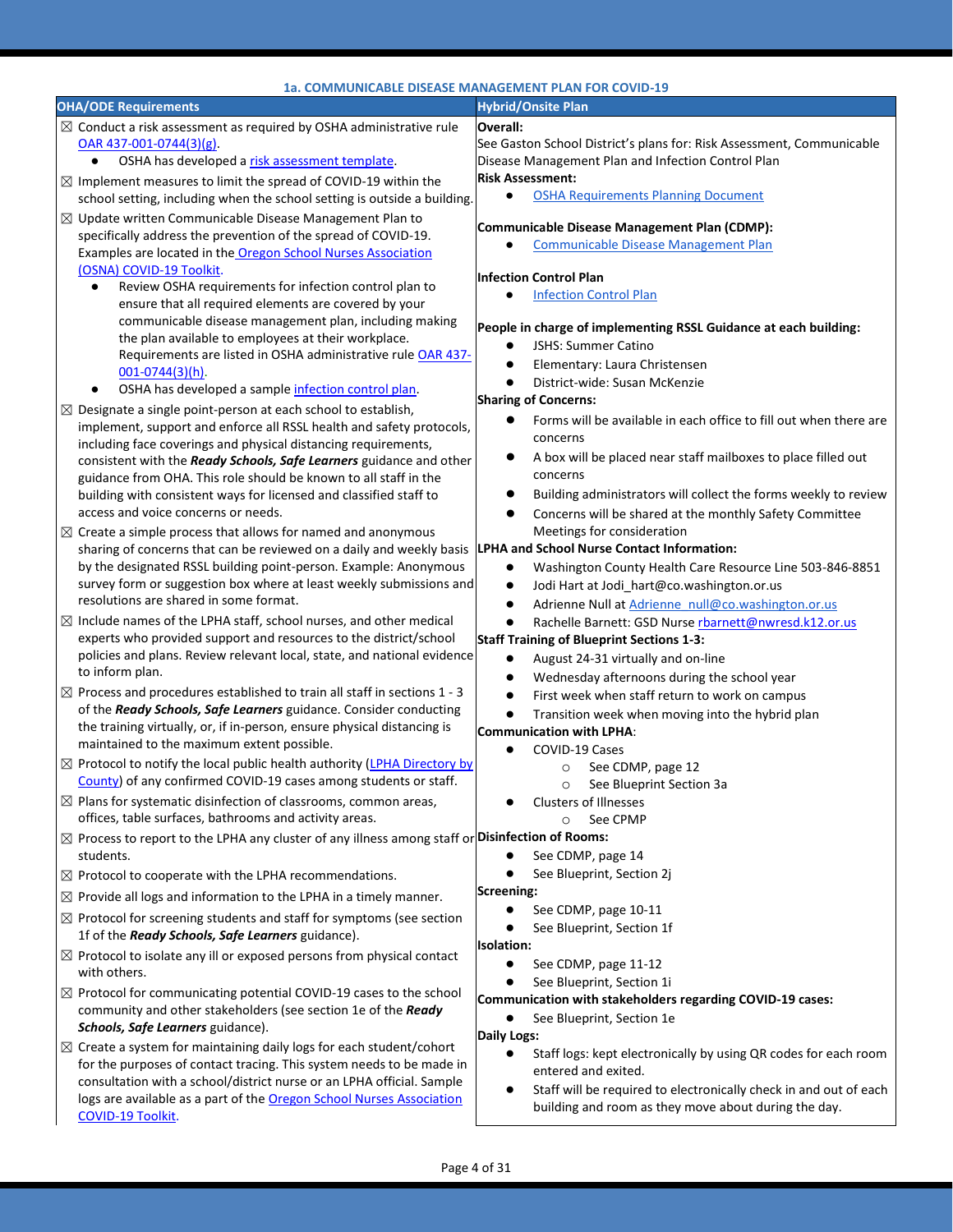- If a student(s) is part of a stable cohort (a group of students that are consistently in contact with each other or in multiple cohort groups) that conform to the requirements of cohorting (see section 1d of the *Ready Schools, Safe Learners* guidance), the daily log may be maintained for the cohort.
- If a student(s) is not part of a stable cohort, then an individual student log must be maintained.
- $\boxtimes$  Required components of individual daily student/cohort logs include:
	- Child's name
	- Drop off/pick up time
	- Parent/guardian name and emergency contact information
	- guest teachers) names and phone numbers who interact with **Preschool Specific:** All staff (including itinerant staff, district staff, substitutes, and a stable cohort or individual student
- $\boxtimes$  Protocol to record/keep daily logs to be used for contact tracing for a minimum of four weeks to assist the LPHA as needed.
	- See supplemental guidance on LPHA/school partnering on [contact tracing.](https://www.oregon.gov/ode/students-and-family/healthsafety/Documents/LPHA%20Capacity%20Needs%20and%20Contact%20Tracing.pdf)
	- Refer to [OHA Policy on Sharing COVID-19 Information](https://www.oregon.gov/ode/students-and-family/healthsafety/Documents/Sharing%20COVID%20Information%20with%20Schools.pdf)
- $\boxtimes$  Process to ensure that all itinerant and all district staff (maintenance, administrative, delivery, nutrition, and any other staff ) who move between buildings keep a log or calendar with a running four-week history of their time in each school building and who they were in contact with at each site.
- $\boxtimes$  Process to ensure that the school reports to and consults with the LPHA regarding cleaning and possible classroom or program closure if anyone who has entered school is diagnosed with COVID-19.
- $\boxtimes$  Designate a staff member and process to ensure that the school provides updated information regarding current instructional models and student counts and reports these data in [ODE's COVID](https://www.oregon.gov/ode/students-and-family/healthsafety/Pages/2020-21-School-Status.aspx)-19 [Weekly School Status](https://www.oregon.gov/ode/students-and-family/healthsafety/Pages/2020-21-School-Status.aspx) system.
- $\boxtimes$  Protocol to respond to potential outbreaks (see section 3 of the *Ready Schools, Safe Learners* guidance).
- Student cohort logs:
	- o Components: drop off/pick up time, parent/guardian name and contact information, staff that interact with student
	- o Cohort teacher completes daily log.
	- o Logs are turned in to head secretary.
	- o Secretaries share logs with the school nurse once per week. Logs will be kept for four week.
- See CDMP, page 15
- **ODE's COVID-19 Weekly School Status Report:**
	- HR Director, Linda Smith will report to ODE each week
	- Administration will be consulted to ensure correct reporting.
		- Preschool Instructional Assistant will meet parents at the front door of the school to fill out the daily log provided by the Early Learning Division for each student.
			- Drop-off and Pick-up may occur inside if there is inclement weather.
				- Parent/adult entering must wear a facial covering and stay 6 feet apart from others (except their child)
			- Child name, adult that dropped off/picked up, arrival/departure times
		- Daily health checks on all children, staff, and any person coming into the program will be Recorded with pass or fail.
	- Preschool teacher will pick up students from the bus and collect daily logs from the bus driver.
	- Daily logs will be recorded and incorporated into the school's records for contact tracing.

### **1b. HIGH-RISK POPULATIONS OHA/ODE Requirements All and Security Construction Construction Construction Construction Construction Construction**  $\boxtimes$  Serve students in high-risk population(s) whether learning is happening through On-Site *(including outside)*, Hybrid (partially On-Site and partially Comprehensive Distance Learning models), or Comprehensive Distance Learning models. **Overall:** All staff and students will be given the opportunity to self-identify as vulnerable or living with a vulnerable family member. **Staff:** School administrators will work on a case by case basis with any high-risk staff or staff living with vulnerable family members to determine alternate low-risk assignments, modifications to current assignments or leave options. o Surveys sent out to gather information. **Students:** School administrators and the School RN will communicate and coordinate with parents and students to choose and **Medically Fragile, Complex and Nursing-Dependent Student Requirements**  $\boxtimes$  All districts must account for students who have health conditions that require additional nursing services. Oregon law [\(ORS 336.201\)](https://www.oregonlaws.org/ors/336.201) defines three levels of severity related to required nursing services: 1. Medically Complex: Are students who may have an unstable health condition and who may require daily professional nursing services.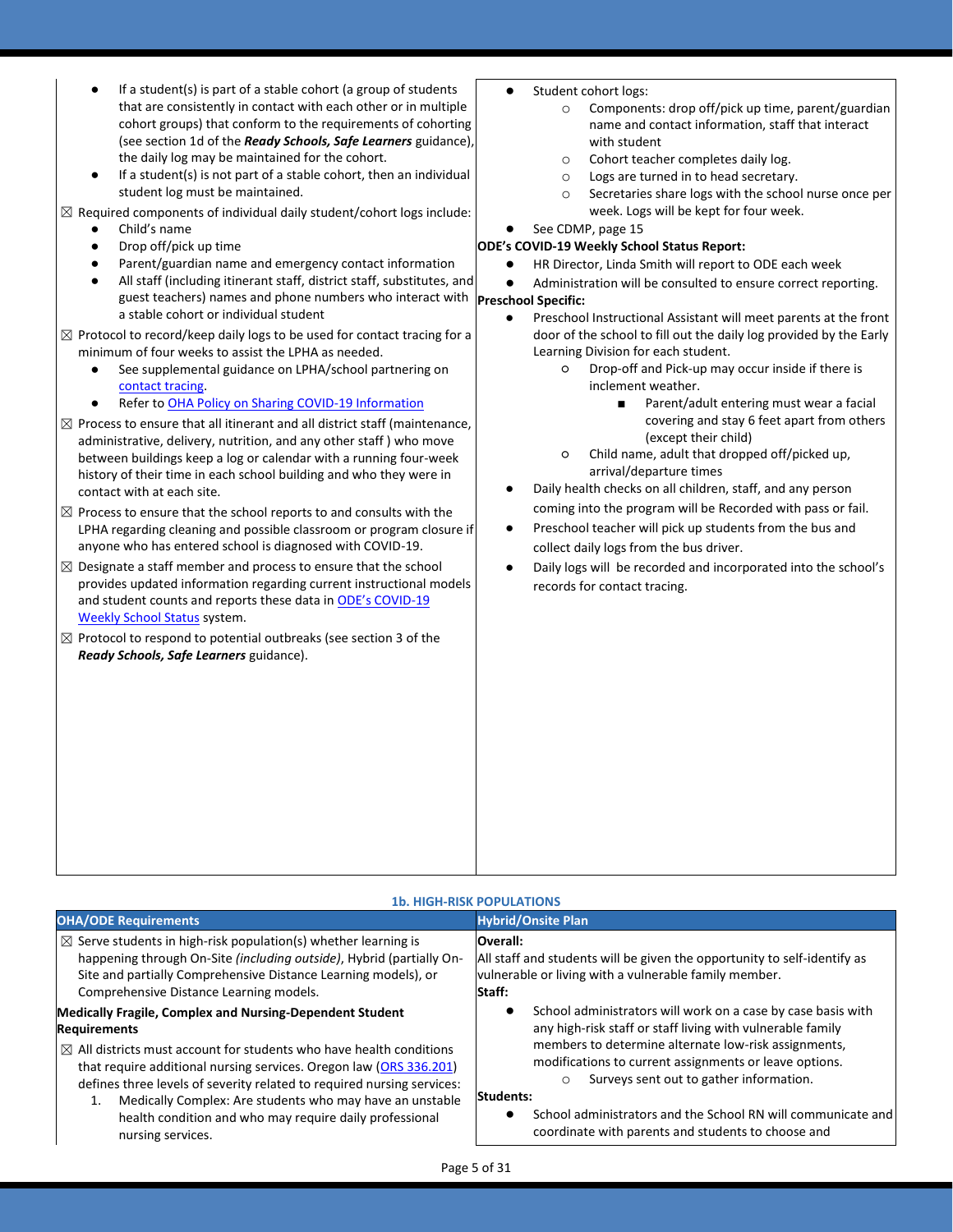- 2. Medically Fragile: Are students who may have a lifethreatening health condition and who may require immediate professional nursing services.
- 3. Nursing-Dependent: Are students who have an unstable or life-threatening health condition and who require daily, direct, and continuous professional nursing services.
- ⊠ Revie[w Supplemental Guidance on Community and](https://www.oregon.gov/ode/students-and-family/healthsafety/Documents/Community%20and%20School%20Health%20Responsibilities%20Regarding%20FAPE%20during%20CDL%20and%20Hybrid%20Instructional%20Models.pdf) Health [Responsibilities Regarding FAPE in Relation to IDEA During CDL and](https://www.oregon.gov/ode/students-and-family/healthsafety/Documents/Community%20and%20School%20Health%20Responsibilities%20Regarding%20FAPE%20during%20CDL%20and%20Hybrid%20Instructional%20Models.pdf)  [Hybrid.](https://www.oregon.gov/ode/students-and-family/healthsafety/Documents/Community%20and%20School%20Health%20Responsibilities%20Regarding%20FAPE%20during%20CDL%20and%20Hybrid%20Instructional%20Models.pdf)
- $\boxtimes$  Staff and school administrators, in partnership with school nurses, or other school health providers, should work with interdisciplinary teams to address individual student needs. The school registered nurse (RN) is responsible for nursing care provided to individual students as outlined in ODE guidance and state law:
	- Communicate with parents and health care providers to determine return to school status and current needs of the student.
	- Coordinate and update other health services the student may be receiving in addition to nursing services. This may include speech language pathology, occupational therapy, physical therapy, as well as behavioral and mental health services.
	- Modify Health Management Plans, Care Plans, IEPs, or 504 or other student-level medical plans, as indicated, to address current health care considerations.
	- The RN practicing in the school setting should be supported to remain up to date on current guidelines and access professional support such as evidence-based resources from th[e Oregon School Nurses Association.](https://www.oregonschoolnurses.org/resources/covid-19-toolkit)
	- Service provision should consider health and safety as well as legal standards.
	- Appropriate medical-grade personal protective equipment (PPE) should be made available to nurses and other health [providers.](https://www.oregon.gov/ode/students-and-family/healthsafety/Documents/Additional%20Considerations%20for%20Staff%20Working%20with%20Students%20with%20Complex%20Needs.pdf)
	- Work with an interdisciplinary team to meet requirements of ADA and FAPE.
	- High-risk individuals may meet criteria for exclusion during a local health crisis.
	- Refer to updated state and national guidance and resources such as:
		- o U.S. Department of Education Supplemental Fact Sheet: Addressing the Risk of COVID-19 in Preschool, Elementary and Secondary Schools While Serving Children with Disabilities from March 21, 2020.
		- o ODE guidance updates for Special Education. Example from March 11, 2020.
		- o OAR 581-015-2000 Special Education, requires districts to provide 'school health services and school nurse services' as part of the 'related services' in order 'to assist a child with a disability to benefit from special education.'
		- o OAR 333-019-0010 Public Health: Investigation and Control of Diseases: General Powers and Responsibilities, outlines authority and responsibilities for school exclusion.

implement the safest learning environment option for all high risk, vulnerable students including students classified as Medically Complex, Medically Fragile and Nursing Dependent students per Oregon law definitions.

- Students and parents will be given the choice of Gaston School District's Phased Hybrid Model or the Gaston On-line (GO) School Program.
- Students will commit to completing one term (9 weeks) of either learning model (Hybrid or Online) they choose before switching to a different model.
- Students who experience disability will continue to receive specially designed instruction.
- Students with language services will continue to receive English Language Development.
- Students requiring additional support/instruction will be given those services as needed on Wednesdays under the Hybrid Model.
- All Health Management Plans, 504's, IEP's and other student Medical Plans will be modified and updated as needed to address current healthcare considerations.

### **1c. PHYSICAL DISTANCING**

| <b>OHA/ODE Requirements</b>                                                                                                                                                                                                                                                                                                                                           | <b>Hybrid/Onsite Plan</b>                                                                                                                                               |
|-----------------------------------------------------------------------------------------------------------------------------------------------------------------------------------------------------------------------------------------------------------------------------------------------------------------------------------------------------------------------|-------------------------------------------------------------------------------------------------------------------------------------------------------------------------|
| $\boxtimes$ Establish a minimum of 35 square feet per person when determining <b>Overall:</b><br>room capacity. Calculate only with usable classroom space,<br>understanding that desks and room set-up will require use of all<br>space in the calculation. This also applies for professional<br>development and staff gatherings. If implementing Learning Outside | Extra furniture removed (and cloth covered furniture) from<br>classrooms to maximize space for social distancing.<br>Assign seats to students in each classroom cohort. |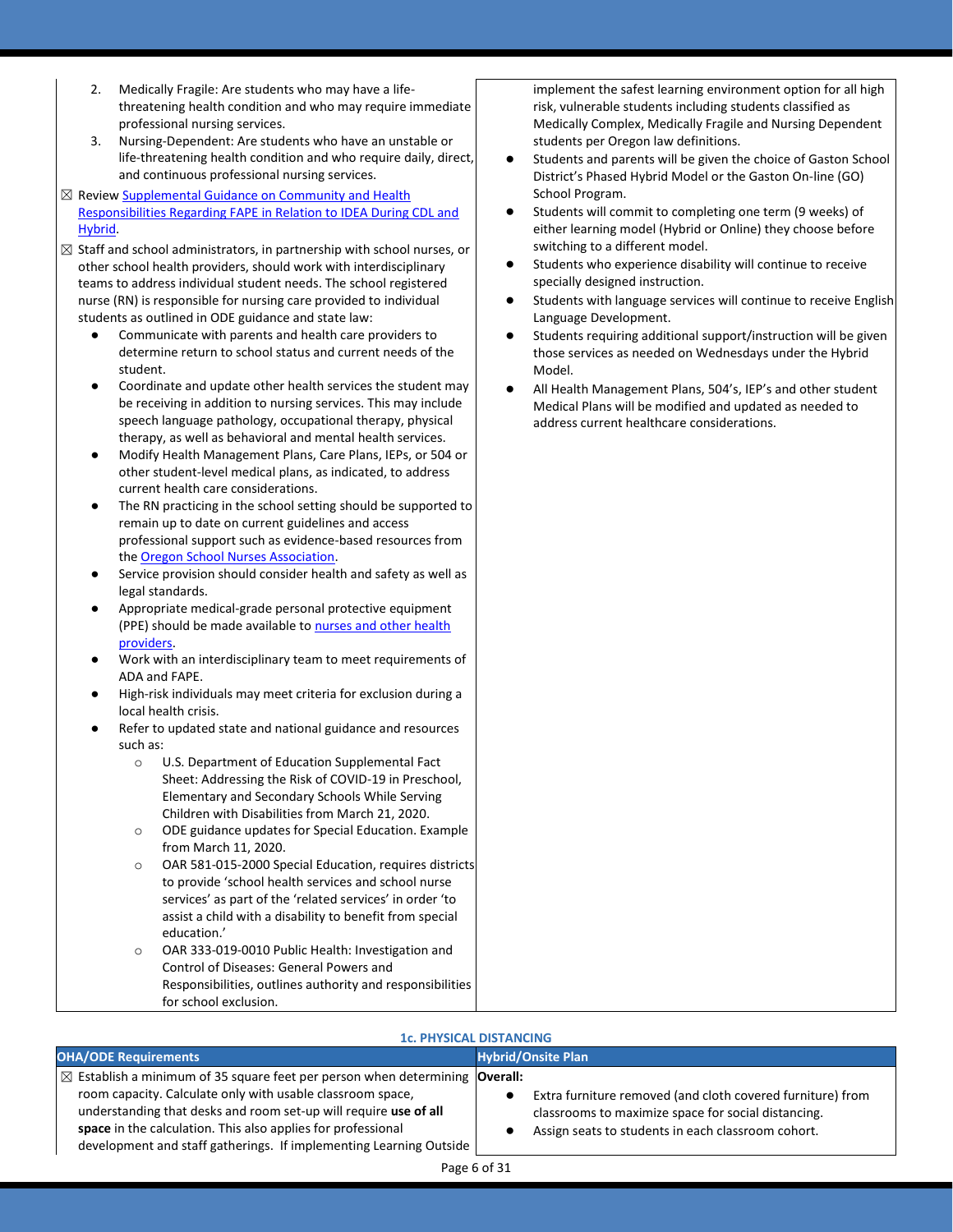guidance, establish an outside learning space for learning that maintains minimum 35 square feet per person.

- Within this design, educators should have their own minimum of 35 square feet and the design of the learning environment must allow for some ability for the educator to move through the room efficiently and carefully without breaking 6 feet of physical distance to the maximum extent feasible.
- $\boxtimes$  Support physical distancing in all daily activities and instruction, maintaining six feet between individuals to the maximum extent possible.
- $\boxtimes$  Minimize time standing in lines and take steps to ensure that six feet of distance between students is maintained, including marking spacing on floor, one-way traffic flow in constrained spaces, etc.
- $\boxtimes$  Schedule modifications to limit the number of students in the building or outside learning space (e.g., rotating groups by days or location, staggered schedules to avoid hallway crowding and gathering).
- $\boxtimes$  Plan for students who will need additional support in learning how to maintain physical distancing requirements. Provide instruction; don't employ punitive discipline.
- $\boxtimes$  Staff must maintain physical distancing during all staff meetings and conferences, or consider remote web-based meetings.
- Students will be cohorted with assigned seats on busses:
	- o 3 ft between students
		- o Families from the same house may sit together in a seat.
	- o Assigned seats
- Restrooms:
	- o Cohorts will be assigned restrooms for use and schedules for breaks.
	- o Restrooms will be sanitized multiple times during the day.
- Hallways:
	- o Marked with one-way directions and 6 ft markers to keep physical distancing.
- Cafeteria:
	- o All meals will be grab and go for students not on campus and taken home for consumption for students participating in-person.
- PE, Music:
	- o PE and Music will be delivered during asynchronous time.
- Breaks:
	- o Students will be in A.M./P.M Cohorts and will take breaks in the classroom during their on-campus time.
- Special Education:
	- o Services will be delivered in the cohort classroom.
	- o Additional time for some students will occur
	- Wednesday mornings on and off campus.

### **Cohorting Students:**

- Each classroom teacher will have 2 groups, named Cohort A and Cohort B.
	- o Each cohort will range in size up to 15 students.
- On campus time will occur in Stages 1-3:
	- o Stage 1: Virtual Comprehensive Distance Learning (CDL)for grades PK-12.
	- o Stage 2: Virtual CDL for grades PK-12 with Limited In-Person Instruction for students identified and prioritized as struggling or with internet connectivity issues.
	- o Stage 3: PK-12 transition into Hybrid or GO (Gaston On-line) as chosen by parents when advisory metrics indicate readiness and staff have received vaccinations.
- The following links explain dates, stages and on/off campus learning:
	- o [GSD Stages for Re-Entry into In-Person Instruction](https://docs.google.com/document/d/1HUSSZmhQU-CtITAzEjbwILGVgq41wQUO8GIfPDwQ3z0/edit?usp=sharing)
	- o [Gaston School District 2020-2021 Calendar Details](https://docs.google.com/document/d/1q2GYzJ0hHaaV_FV9g7-rd_98JxiM-T7ADFUFqhpJt04/edit)
- The following link provides room capacity to maintain 35 sq ft per person occupancy:
	- [Classroom size to student availability](https://docs.google.com/spreadsheets/d/1YtAMS1rLw6An36kJ1II8MlYTk_5J85BssqUf-tIbDG0/edit?ts=5ec6b8e0#gid=0)

| <b>1d. COHORTING</b>                                                                                                                                                                                                                                                                                                                                                                                                                                                                                            |                                                                                                                                                                                                                                                                          |
|-----------------------------------------------------------------------------------------------------------------------------------------------------------------------------------------------------------------------------------------------------------------------------------------------------------------------------------------------------------------------------------------------------------------------------------------------------------------------------------------------------------------|--------------------------------------------------------------------------------------------------------------------------------------------------------------------------------------------------------------------------------------------------------------------------|
| <b>OHA/ODE Requirements</b>                                                                                                                                                                                                                                                                                                                                                                                                                                                                                     | <b>Hybrid/Onsite Plan</b>                                                                                                                                                                                                                                                |
| $\boxtimes$ Where feasible, establish stable cohorts: groups shall be no larger<br>than can be accommodated by the space available to provide 35<br>square feet per person, including staff.<br>The smaller the cohort, the less risk of spreading disease. As<br>$\bullet$<br>cohort groups increase in size, the risk of spreading disease<br>increases.<br>$\boxtimes$ Students cannot be part of any single cohort, or part of multiple<br>cohorts that exceed a total of 100 people within the educational | <b>Overall:</b><br>Implement contact tracing logs for each cohort.<br>Teachers for classroom cohorts<br>Bus drivers for transportation cohorts<br>O<br>Track daily attendance for each cohort.<br>Teachers for classroom cohorts<br>Follow-through by building secretary |

### Page 7 of 31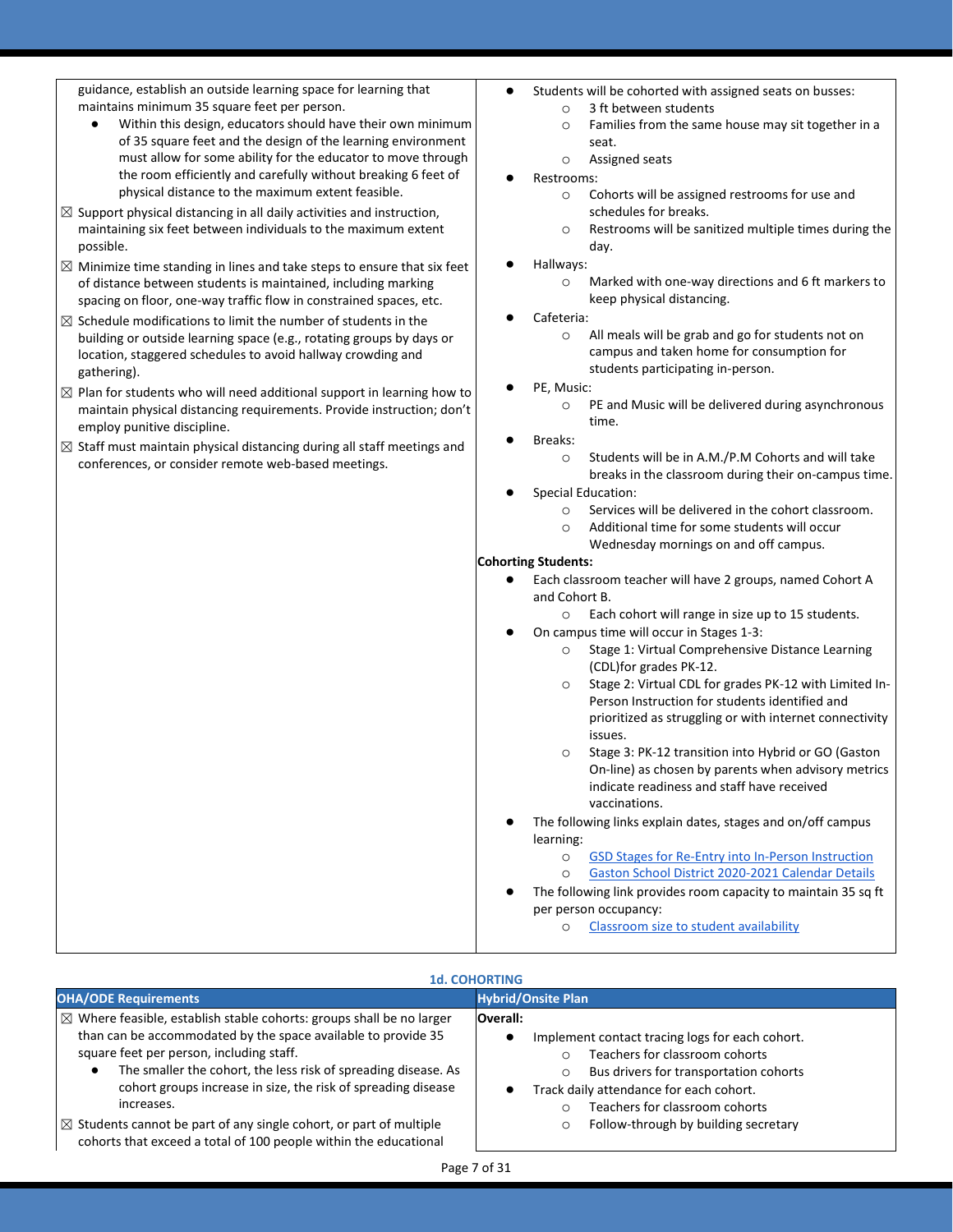week<sup>4</sup> , unless the school is offering Learning Outside, then they must follow guidelines for cohorting in Learning Outside guidance. Schools must plan to limit cohort sizes to allow for efficient contact-tracing and minimal risk for exposure. Cohorts may change week-to-week, but must be stable within the educational week.

- $\boxtimes$  Each school must have a system for daily logs to ensure contract tracing among the cohort (see section 1a of the *Ready Schools, Safe Learners* guidance).
- $\boxtimes$  Minimize interaction between students in different stable cohorts (e.g., access to restrooms, activities, common areas). Provide access to All Gender/Gender Neutral restrooms.
- $\boxtimes$  Cleaning and sanitizing surfaces (e.g., desks, dry erase boards, door handles, etc.) must be maintained between multiple student uses, even in the same cohort.
- $\boxtimes$  Design cohorts such that all students (including those protected under ADA and IDEA) maintain access to general education, gradelevel academic content standards<sup>5</sup>, and peers.
- $\boxtimes$  Minimize the number of staff that interact with each cohort to the extent possible, staff who interact with multiple stable cohorts must wash/sanitize their hands between interactions with different stable cohorts.
- $\boxtimes$  Elementary staff who interact with multiple cohorts (music, PE, library, paraprofessionals who provide supervision at recesses, etc.) should have schedules altered to reduce the number of cohorts/students they interact within a week. Consider having these staff engage via technology, altering duties so that they are not in close contact with students in multiple cohorts, or adjust schedules to reduce contacts.
- Sanitize between cohort groups.
- Establish hand-washing routines for staff and students. **Transportation Cohorts:**
	- These are stable groups of students each day.
	- Stable groups occur in AM and PM routes.
	- Each run requires updating contact-tracing logs.
	- Sanitize between bus routes and runs.

### **Monday/Tuesday, Thursday/Friday In-Building Cohorts:**

- Students will be assigned a grade level cohort.
- Each elementary teacher will have 2 cohorts. Each JSHS teacher will have 4 cohorts:
	- o AM Cohort and PM Cohort
	- o JSHS Staff: 2 AM and 2 PM Cohorts
- Special Education services will be delivered in each classroom or virtually (tele-therapy).
- Food service will be delivered to each student to take home for consumption.
- Sanitize between in-person cohorts groups.

### **Wednesday In-Building Cohorts:**

- Students needing extra in-person instruction will form small stable cohorts on Wednesday.
	- o AM Cohort only, mostly virtual
	- o Special Education services will be delivered in each classroom or virtually.
	- o Food service will be delivered the day before and consumed at home.
- Sanitize all rooms on Wednesdays.

### **Speech-Language and School Psychologist:**

- This stable group is maintained as much as possible.
- The majority of services will be delivered through tele-therapy.
- In the event the stable cohort is changed, the SLP/School Psychologist will need to update the contact-tracing log.
- Sanitize between cohort groups.

### **Additional Cohorting and Steps included in this link:**

- **[Gaston School District 2020-2021 Calendar Details](https://docs.google.com/document/d/1q2GYzJ0hHaaV_FV9g7-rd_98JxiM-T7ADFUFqhpJt04/edit)**
- The following link provides room capacity to maintain 35 sq ft per person occupancy:
	- o [Classroom size to student availability](https://docs.google.com/spreadsheets/d/1YtAMS1rLw6An36kJ1II8MlYTk_5J85BssqUf-tIbDG0/edit?ts=5ec6b8e0#gid=0)

| 1e. PUBLIC HEALTH COMMUNICATION AND TRA                                                                                                                                                                                                                                                                                                                                                                                                                                                                                                                                                                                                                                                                                                                                                 |                                                                                                                                                                                                                                                                                                                                                                                                                                                           |  |
|-----------------------------------------------------------------------------------------------------------------------------------------------------------------------------------------------------------------------------------------------------------------------------------------------------------------------------------------------------------------------------------------------------------------------------------------------------------------------------------------------------------------------------------------------------------------------------------------------------------------------------------------------------------------------------------------------------------------------------------------------------------------------------------------|-----------------------------------------------------------------------------------------------------------------------------------------------------------------------------------------------------------------------------------------------------------------------------------------------------------------------------------------------------------------------------------------------------------------------------------------------------------|--|
| <b>OHA/ODE Requirements</b>                                                                                                                                                                                                                                                                                                                                                                                                                                                                                                                                                                                                                                                                                                                                                             | <b>Hybrid/Onsite Plan</b>                                                                                                                                                                                                                                                                                                                                                                                                                                 |  |
| $\boxtimes$ Communicate to staff at the start of On-Site instruction and at<br>periodic intervals explaining infection control measures that are<br>being implemented to prevent spread of disease.<br>$\boxtimes$ Offer initial training to all staff prior to being in-person in any<br>instructional model. Training could be accomplished through all staff<br>webinar, narrated slide decks, online video, using professional<br>learning communities, or mailing handouts with discussion. Training<br>cannot be delivered solely through the sharing or forwarding<br>information electronically or in paper copy form as this is an<br>insufficient method for ensuring fidelity to public health protocols<br>(see section 8b of the Ready Schools, Safe Learners guidance for | Overall:<br>All communication will be available in languages accessible to<br>the school community.<br>Letters and communication regarding COVID-19 outbreak,<br>exposure and infection control measures will be posted on the<br>GSD website and be available in paper form.<br><b>Staff Training:</b><br>Train and review infection control measures that are being<br>implemented to prevent the spread of disease at the onset of<br>hybrid learning. |  |

 $^4$  The cohort limit is focused on the students experience and their limit of 100 people includes every person they come into contact with, including staff. There is not a limitation for staff in cohort size while care should be given to design and attention to the additional requirements.

<sup>&</sup>lt;sup>5</sup> Academic content standards refer to all of Oregon state academic standards and the Oregon CTE skill sets.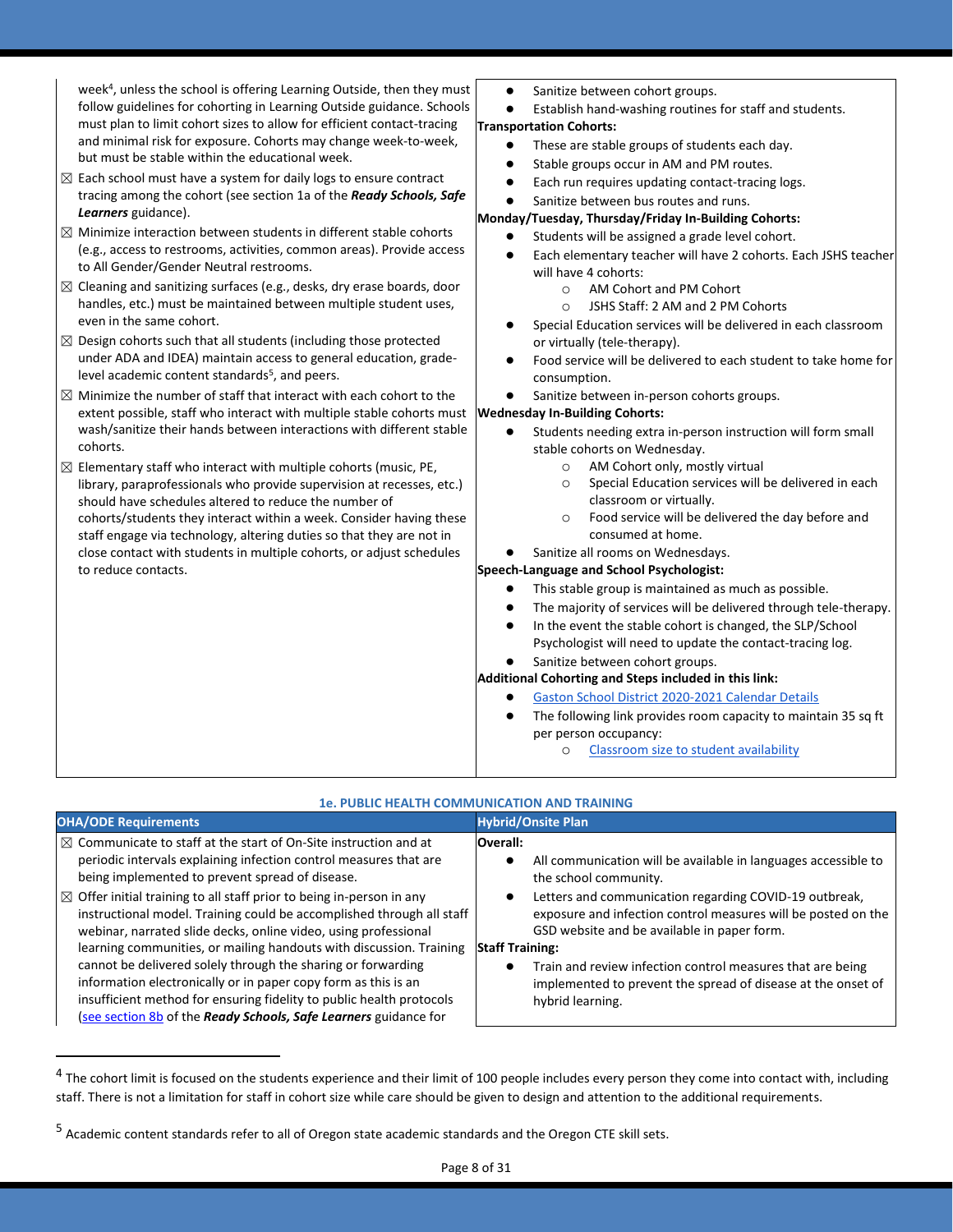specific training requirements). Note: Instructional time requirements allow for time to be devoted for professional learning that includes RSSL training.

- ☒ Post "COVID -19 Hazard Poster" and "Masks Required" signs as required by OSHA administrative rul[e OAR 437-001-0744\(3\)\(d\) and](https://secure.sos.state.or.us/oard/viewSingleRule.action?ruleVrsnRsn=274961)   $(e)$
- $\boxtimes$  Develop protocols for communicating with students, families and staff who have come into close contact with a person who has COVID-19.
	- The definition of exposure is being within 6 feet of a person who has COVID-19 for at least 15 cumulative minutes in a day.
	- OSHA has developed [a model notification policy.](https://osha.oregon.gov/Documents/Model-COVID-19-Notification-Policy.docx)
- $\boxtimes$  Develop protocols for communicating immediately with staff, families, and the school community when a new case(s) of COVID-19 is diagnosed in students or staff members, including a description of how the school or district is responding.
- $\boxtimes$  Periodic interval training also keeps the vigilance to protocols ever present when fatigue and changing circumstances might result in reduced adherence to guidance.
- $\boxtimes$  Provide all information in languages and formats accessible to the school community.
- Staff will be trained through on-site and virtually regarding instructional model and measures to prevent the spread of disease at the onset of staff return to campus and hybrid learning.
- Wednesdays and Safety Meetings will ensure continuous attention to issues and training for staff.

### **Communication:**

- A letter outlining the instructional model, the rationale and vision behind it and specific infection control measures will be shared with staff and families.
	- o [Gaston School District 2020-2021 Calendar Details](https://docs.google.com/document/d/1q2GYzJ0hHaaV_FV9g7-rd_98JxiM-T7ADFUFqhpJt04/edit)
- Protocols for communicating with anyone who has come into close/sustained contact with a confirmed case or when a new case has been confirmed and how the district is responding will be shared with families and staff prior to the return of students to in-person learning.
	- o [Important Information Regarding Exposure to COVID](https://drive.google.com/file/d/1nzAHwerg0YWaA_wgJYA0AXLGpMpw0Bv6/view?usp=sharing)  [Letter](https://drive.google.com/file/d/1nzAHwerg0YWaA_wgJYA0AXLGpMpw0Bv6/view?usp=sharing)
	- o [Template Note From School District to Community](https://drive.google.com/file/d/1PieNuWp_susqozmNIBHIuI1jh5FWHCMW/view?usp=sharing)  [Positive COVID Case](https://drive.google.com/file/d/1PieNuWp_susqozmNIBHIuI1jh5FWHCMW/view?usp=sharing)
- Updated communication will be shared with families and staff at least monthly or as updated information is available throughout the school year (in school newsletters and on the GSD Facebook page).
- COVID-19 Hazard Posters and Masks Required signs will be posted according to OSHA rules.

### **1f. ENTRY AND SCREENING**

### **OHA/ODE Requirements Hybrid/Onsite Plan**  $\boxtimes$  Direct students and staff to stay home if they have COVID-19 symptoms**.** COVID-19 symptoms are as follows: Primary symptoms of concern: cough, fever (temperature of 100.4°F or higher) or chills, shortness of breath, difficulty breathing, or new loss of taste or smell. Note that muscle pain, headache, sore throat, diarrhea, nausea, vomiting, new nasal congestion, and runny nose are also symptoms often associated with COVID-19. More information about COVID-19 symptoms is available [from CDC.](https://www.cdc.gov/coronavirus/2019-ncov/symptoms-testing/symptoms.html) In addition to COVID-19 symptoms, students must be excluded from school for signs of other infectious diseases, per existing school policy and protocols. See pages 9-11 of OHA/OD[E Communicable Disease Guidance for Schools.](https://www.oregon.gov/ode/students-and-family/healthsafety/documents/commdisease.pdf) Emergency signs that require immediate medical attention: o Trouble breathing o Persistent pain or pressure in the chest o New confusion or inability to awaken o Bluish lips or face (lighter skin); greyish lips or face (darker skin) o Other severe symptoms **Overall:** All students, parents/guardians and staff will receive frequent reminders in various communication formats such as notes sent home, emails, flyers, and social media to stay home when sick, report any COVID-19 symptoms or known exposure in the preceding 14 calendar days and until symptoms are improving. Students or staff will not be excluded from school for a cough that is a chronic condition or not new and is not worsening (i.e. asthma, allergies, etc.). Parents/guardians may provide information regarding existing conditions that cause coughing that are not new onset and not worsening for screening purposes and will not be excluded. Information will be documented. **Arrival and Entry:** Each student will be assigned an entrance point (i.e., a specific door) to the school building. They will go directly to their assigned cohort classroom through the assigned entry door. Staff will be present at each entry point to visually screen students for symptoms. **Student Screening:** Students riding the bus will be screened by the bus driver each day. All other students upon arriving at school (walkers, students dropped off, student drivers) will be screened by staff before entering the building. See section 2i for Transportation Screening Protocols.  $\boxtimes$  Diligently screen all students and staff for symptoms on entry to bus/school/outside learning space every day. This can be done visually as well as asking students and staff about any new symptoms or close contact with someone with COVID-19. For students, confirmation from a parent/caregiver or guardian can also be appropriate. Staff members can self-screen and attest to their own health, but regular reminders of the importance of daily screening must be provided to staff. Anyone displaying or reporting the primary symptoms of concern must be isolated (see section 1i of the *Ready Schools,*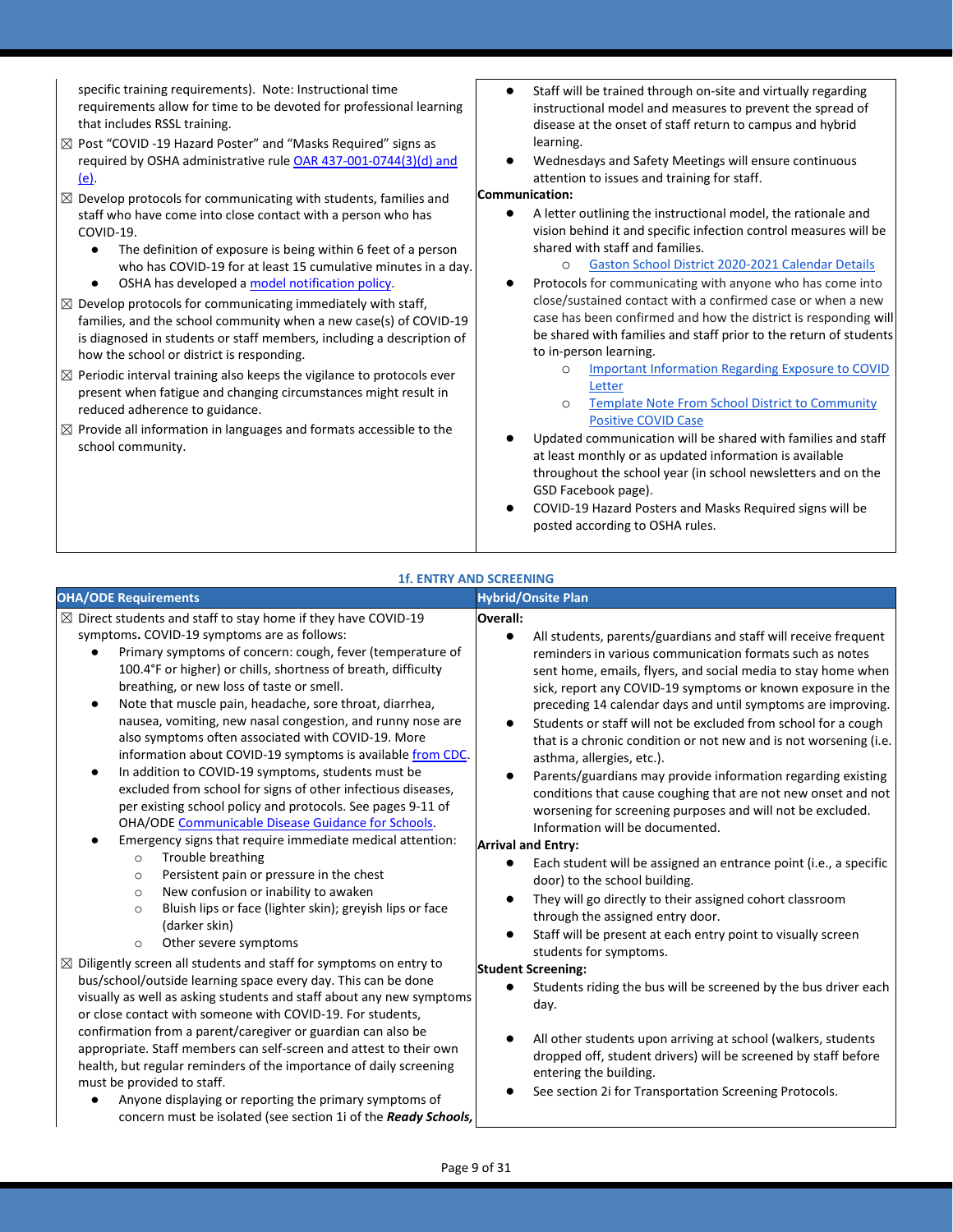*Safe Learners* guidance) and sent home as soon as possible. [See table "Planning for COVID](https://www.oregon.gov/ode/students-and-family/healthsafety/Documents/Planning%20and%20Responding%20to%20COVID-19%20Scenarios%20in%20Schools.pdf)-19 Scenarios in Schools."

- [Additional guidance](https://www.oregon.gov/ode/students-and-family/healthsafety/Documents/Additional%20Considerations%20for%20Staff%20Working%20with%20Students%20with%20Complex%20Needs.pdf) for nurses and health staff.
- $\boxtimes$  Follow LPHA advice on restricting from school any student or staff known to have been exposed (e.g., by a household member) to COVID-19. See "Planning for COVID-[19 Scenarios in Schools" and](https://www.oregon.gov/ode/students-and-family/healthsafety/Documents/Planning%20and%20Responding%20to%20COVID-19%20Scenarios%20in%20Schools.pdf) the [COVID-19 Exclusion Summary Guide.](https://www.oregon.gov/ode/students-and-family/healthsafety/Documents/COVID-19%20Exclusion%20Summary%20Chart.pdf)
- $\boxtimes$  Staff or students with a chronic or baseline cough that has worsened or is not well-controlled with medication must be excluded from school. Do not exclude staff or students who have other symptoms that are chronic or baseline symptoms (e.g., asthma, allergies, etc.) from school. See th[e COVID-19 Exclusion Summary Guide.](https://www.oregon.gov/ode/students-and-family/healthsafety/Documents/COVID-19%20Exclusion%20Summary%20Chart.pdf)
- $\boxtimes$  Hand hygiene on entry to school every day: wash with soap and water for 20 seconds or use an alcohol-based hand sanitizer with 60- 95% alcohol.
- Any student or staff displaying any of the Primary COVID-19 symptoms (fever, cough, or difficulty breathing or shortness of breath) will immediately be escorted to the isolation room. See section 1i for further details. In addition, they will be escorted to the isolation room if displaying any excludable symptoms per the Expanded Communicable Disease Guidelines for Schools from the Oregon Health Authority and the Oregon Department of Education.
- Students and staff will wash their hands per CDC guidelines or use alcohol based hand sanitizer upon entry into class every day.

### **Screening Staff:**

- All staff are required to report any known or presumed exposure to COVID-19.
- All staff are required to report any symptoms associated with COVID-19.
- Staff members are not responsible for screening other staff members for symptoms.

### **Preschool Specific:**

- Parents or caregivers dropping-off or picking-up children from the program and staff outside of the facility unless there is inclement weather. Campus signage will indicate alternate drop-off points in the event of inclement weather.
	- Parents must wear a face covering, and stand 6 feet apart when not engaged in hand-off of children to staff.
- Procedures for Preschool Daily Log and student screening will be followed upon arrival.
	- The instructional assistant will use a no touch thermometer to check preschool students and staff temperatures upon arrival. If 100.4 or over, they must be excluded.
- Using the document format provided by ELD, the instructional assistant will ask all entering adults and adults who are dropping off children the following questions (refer to p. 8-9 of the Health and Safety Guidelines for ECE during Covid, Version 1.1):
	- Has the adult or child been exposed to a person with a positive case of COVID-19 in the past 14 days?
	- Has the adult or child been exposed to a person with a presumptive case of COVID-19 in the past 14 days?
	- Is the adult or child experiencing new loss of taste or smell, unusual cough, shortness of breath or fever?
- Exclusions will be based on the Exclusion Summary found on P.11 of the Health and Safety Guidelines for ECE during Covid, Version 1.1.
- The Instructional assistant will record information on daily logs based on the format provided by ELD.

### **1g. VISITORS/VOLUNTEERS**

| <b>OHA/ODE Requirements</b>                                                | <b>Hybrid/Onsite Plan</b>                                             |
|----------------------------------------------------------------------------|-----------------------------------------------------------------------|
| $\boxtimes$ Restrict non-essential visitors/volunteers.                    | Non-essential visitors/volunteers will be unable to work in schools,  |
| Examples of essential visitors include: DHS Child Protective               | or complete other volunteer activities that require in person         |
| Services, Law Enforcement, etc.                                            | interaction, at this time. Adults in schools are limited to essential |
| Examples of non-essential visitors/volunteers include: Parent              | personnel only.                                                       |
| Teacher Association (PTA), classroom volunteers, etc.                      | Essential visitors must wash or sanitize their hands upon entry and   |
| $\boxtimes$ Diligently screen all visitors/volunteers for symptoms and ask | exit.                                                                 |
| questions about symptoms and any close contact with someone                | Essential Visitors/volunteers will be screened for symptoms during    |
| diagnosed with COVID-19 upon every entry. Restrict from school             | sign-in and will not be allowed to enter if symptomatic.              |
| property any visitor known to have been exposed to COVID-19. See           | Essential Visitors/volunteers must maintain physical distancing,      |
| the COVID-19 Exclusion Summary Guide.                                      | wear face coverings and adhere to RSSL Guidance.                      |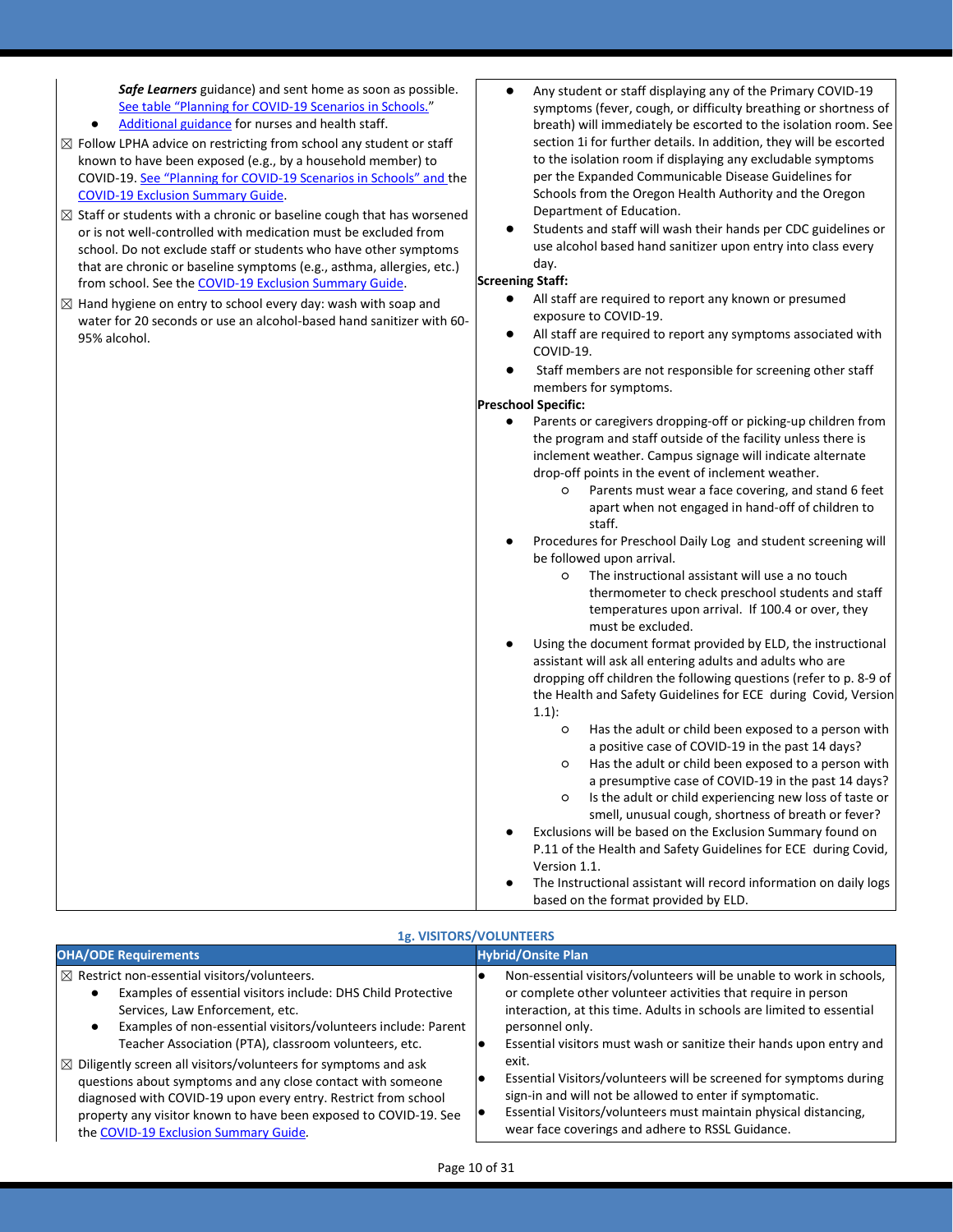| $\boxtimes$ Visitors/volunteers must wash or sanitize their hands upon entry and Preschool Specific: |               |
|------------------------------------------------------------------------------------------------------|---------------|
| exit.                                                                                                | If families o |

 $\boxtimes$  Visitors/volunteers must maintain six-foot distancing, wear face coverings, and adhere to all other provisions of the *Ready Schools, Safe Learners* guidance.

### cannot engage in virtual or telephonic visits they must:

- Follow physical distancing requirements with staff and children not in their household.
- Use face coverings.
- Use outdoor space if appropriate and available.
- Engage with only one family unit and any other necessary individuals, such as translators, at a time.
- Pre-scheduling (when possible). Family members will be allowed to enter the facility if there is a concern for the health and safety of their child. Family members entering the facility must follow requirements for
- adults in the facility. ● Families seeking enrollment will be permitted to visit the facility only when children are not present and arranged by the principal. Only one family may visit the facility at a time and the family must comply with daily health check and recordkeeping requirements, wear a face covering, and maintain physical distancing.

|                                                                                                                                                                                                                                                                                                                                                                                                                                                                                                                                                                                                                                                                                                                                                                                                                                                                                                                                                                                                                                                                                                                                                                                                                                                                                                                                                                                                                                                                                                                                                                                                                                                                                            | 1h. FACE COVERINGS, FACE SHIELDS, AND CLEAR PLASTIC BARRIERS                                                                                                                                                                                                                                                                                                                                                                                                                                                                                                                                                                                                                                                                                                                                                                                                                                                              |
|--------------------------------------------------------------------------------------------------------------------------------------------------------------------------------------------------------------------------------------------------------------------------------------------------------------------------------------------------------------------------------------------------------------------------------------------------------------------------------------------------------------------------------------------------------------------------------------------------------------------------------------------------------------------------------------------------------------------------------------------------------------------------------------------------------------------------------------------------------------------------------------------------------------------------------------------------------------------------------------------------------------------------------------------------------------------------------------------------------------------------------------------------------------------------------------------------------------------------------------------------------------------------------------------------------------------------------------------------------------------------------------------------------------------------------------------------------------------------------------------------------------------------------------------------------------------------------------------------------------------------------------------------------------------------------------------|---------------------------------------------------------------------------------------------------------------------------------------------------------------------------------------------------------------------------------------------------------------------------------------------------------------------------------------------------------------------------------------------------------------------------------------------------------------------------------------------------------------------------------------------------------------------------------------------------------------------------------------------------------------------------------------------------------------------------------------------------------------------------------------------------------------------------------------------------------------------------------------------------------------------------|
| <b>OHA/ODE Requirements</b>                                                                                                                                                                                                                                                                                                                                                                                                                                                                                                                                                                                                                                                                                                                                                                                                                                                                                                                                                                                                                                                                                                                                                                                                                                                                                                                                                                                                                                                                                                                                                                                                                                                                | <b>Hybrid/Onsite Plan</b>                                                                                                                                                                                                                                                                                                                                                                                                                                                                                                                                                                                                                                                                                                                                                                                                                                                                                                 |
| $\boxtimes$ Employers are required to provide masks, face coverings, or face<br>shields for all staff, contractors, other service providers, visitors and<br>volunteers.<br>$\boxtimes$ Face coverings or face shields for all staff, contractors, other service<br>providers, visitors or volunteers following CDC guidelines for Face<br>Coverings. Individuals may remove their face coverings while working Face Coverings/Shields:<br>alone in private offices or when separated by more than 6 feet in<br>outside learning spaces. Face shields are an acceptable alternative<br>only when a person has a medical condition that prevents them from<br>wearing a mask or face covering, when people need to see mouth<br>and tongue motions in order to communicate, or when an individual<br>is speaking to an audience for a short period of time and clear<br>communication is otherwise not possible.<br>$\boxtimes$ Face coverings or face shields for all students in grades Kindergarten<br>and up following CDC guidelines for Face Coverings. Face shields are<br>an acceptable alternative when a student has a medical condition<br>that prevents them from wearing a mask or face covering, or when<br>people need to see the student's mouth and tongue motions in order<br>to communicate.<br>$\boxtimes$ Face coverings should be worn both indoors and outdoors, including<br>during outdoor recess.<br>⊠ Group mask breaks" or "full classroom mask breaks" are not allowed.<br>If a student removes a face covering, or demonstrates a need to<br>remove the face covering for a short-period of time:<br>Provide space away from peers while the face covering is | Overall:<br>$\bullet$<br>Masks, face coverings and/or face shields will be provided for<br>all staff, contractors, other service providers, visitors and<br>volunteers.<br>Coverings/shields may be removed while working alone in a<br>private office with the office door closed.<br>Shields are only acceptable if there is a medical condition<br>$\bullet$<br>preventing the use of a mask/face covering or when the mouth<br>needs to be seen in order to communicate.<br>Required:<br>All staff, contractors, service providers, volunteers or<br>$\circ$<br>visitors<br>All students in grades K-12<br>$\circ$<br>On busses<br>On campus<br>Mask breaks must be individual and<br>monitored and area disinfected after break.<br>Students will receive instructional support<br>for wearing masks.<br>Not Recommended:<br>For children in preschool or younger<br>$\circ$<br>For anyone while sleeping<br>$\circ$ |
| removed. In the classroom setting, an example could be a<br>designated chair where a student can sit and take a 15 minute<br>"sensory break;"<br>Students must not be left alone or unsupervised;<br>$\circ$<br>Designated area or chair must be appropriately<br>$\circ$<br>distanced from other students and of a material that is<br>easily wiped down for disinfection after each use;<br>Provide additional instructional supports to effectively wear a<br>face covering;<br>Provide students adequate support to re-engage in safely<br>wearing a face covering;<br>Students cannot be discriminated against or disciplined for an<br>inability to safely wear a face covering during the school day.                                                                                                                                                                                                                                                                                                                                                                                                                                                                                                                                                                                                                                                                                                                                                                                                                                                                                                                                                                               | <b>Face Masks:</b><br>Required:<br>$\bullet$<br><b>School Nurses</b><br>$\circ$<br>Medical Personnel providing care for people<br>$\circ$<br>displaying symptoms.<br>Staff monitoring students in the isolation room.<br>$\circ$<br><b>ADA/IDEA Protections:</b><br>Provide accommodations for students with disabilities that<br>impact wearing of face coverings.<br>Limit proximity to other students to decrease<br>$\circ$<br>exposure.<br>Offer different face coverings/shields<br>$\circ$                                                                                                                                                                                                                                                                                                                                                                                                                         |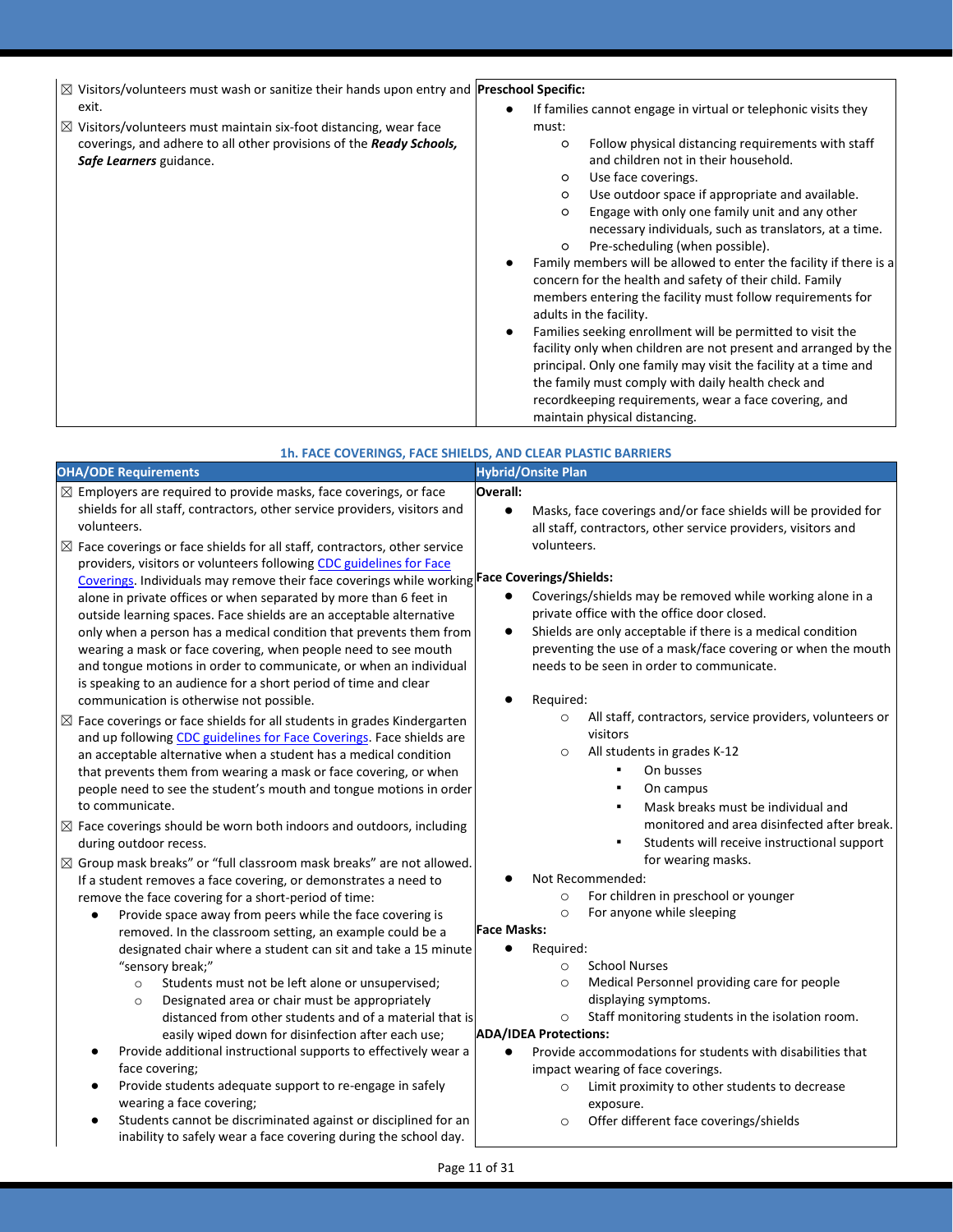- $\boxtimes$  Face masks for school RNs or other medical personnel when providing direct contact care and monitoring of staff/students displaying symptoms. School nurses shall also wear appropriate Personal Protective Equipment (PPE) for their role.
	- [Additional guidance](https://www.oregon.gov/ode/students-and-family/healthsafety/Documents/Additional%20Considerations%20for%20Staff%20Working%20with%20Students%20with%20Complex%20Needs.pdf) for nurses and health staff.

### **Accommodations under ADA or IDEA and providing FAPE while attending to Face Covering Guidance**

- $\boxtimes$  If any student requires an accommodation to meet the requirement for face coverings, districts and schools must limit the student's proximity to students and staff to the extent possible to minimize the possibility of exposure. Appropriate accommodations could include:
	- Offering different types of face coverings and face shields that may meet the needs of the student.
	- Spaces away from peers while the face covering is removed; students must not be left alone or unsupervised.
	- Short periods of the educational day that do not include wearing the face covering, while following the other health strategies to reduce the spread of disease.
	- Additional instructional supports to effectively wear a face covering.
- $\boxtimes$  For students with existing medical conditions and a physician's orders to not wear face coverings, or other health related concerns, schools/districts **must not** deny any in-person instruction.
- current plan in effect for the student if appropriately developed after **Preschool Specific:**  $\boxtimes$  Schools and districts must comply with the established IEP/504 plan prior to the closure of in-person instruction in March of 2020, or the March of 2020.
	- If a student eligible for, or receiving services under a 504/IEP, **cannot** wear a face covering due to the nature of the disability, the school or district must:
		- 1. Review the 504/IEP to ensure access to instruction in a manner comparable to what was originally established in the student's plan including on-site instruction with accommodations or adjustments.
		- 2. Not make placement determinations solely on the inability to wear a face covering.
		- 3. Include updates to accommodations and modifications to support students in plans.
	- For students protected under ADA/IDEA, who abstain from wearing a face covering, or students whose families determine the student will not wear a face covering, the school or district must:
		- 1. Review the 504/IEP to ensure access to instruction in a manner comparable to what was originally established in the student's plan.
		- 2. The team must determine that the disability is not prohibiting the student from meeting the requirement.
			- If the team determines that the disability is prohibiting the student from meeting the requirement, follow the requirements for students eligible for, or receiving services under, a 504/IEP who cannot wear a face covering due to the nature of the disability,
			- If a student's 504/IEP plan included supports/goals/instruction for behavior or social emotional learning, the school team must evaluate the student's plan prior to providing instruction through Comprehensive Distance Learning.
		- 3. Hold a 504/IEP meeting to determine equitable access to educational opportunities which may include
- o Consider spaces away from peers while taking a mask break
- o Instructional support for wearing a face covering.
- Students with existing medical conditions or doctors notes: o Limit proximity to other students to decrease

### exposure. **Student Refusal to Wear a Face Covering:**

- Consider child find for possible disability.
	- o Follow ADA guidelines if the student is found to have a disability.
- Students without suspected disability:
	- o Reteach expected behavior.
		- o Consider and rule out a possible disability and need for accommodations.
		- o Repeated refusal:
			- Parent/student conference
				- Limit exposure to other students for prevention.
		- o Continued refusal:
			- Parent/student conference
				- Provide on-line learning options.

### **Staff Accommodations for Face Coverings:**

Limit proximity to other staff and students to minimize the possibility of exposure.

- A child will be allowed to wear a face covering, if: requested by the parent/guardian, the face covering fits the child's face measurements, and the child is able to remove the face covering themselves without assistance.
- If a child removes a face covering or demonstrates a need to remove the face covering for a short-period of time:
	- Staff will supervise the child to maintain six feet or more of physical distancing from all adults and children while the face covering is removed.
	- If needed, staff will show the child how to effectively wear a face covering.
	- Staff will guide the child to re-engage in safely wearing a face covering.
	- Children will not be disciplined for the inability to safely wear a face covering.
- Staff and children will wash hands or use hand sanitizer before putting on a face covering, after taking face coverings off, and anytime the face covering is touched.
- Face coverings are required to be washed daily or a new face covering to be worn daily.
- If a face shield is used, it is to be wiped down with disinfectant at the end of the day after use.
- After removal of a soiled face covering, the face covering should be put away into a secure place that is not accessible to others.
- Parents who require their child to wear a mask will provide a sealable plastic bag or plastic container in their child's backpack to hold soiled masks. They will also need to have extra masks available in the backpack.
- Require disposable face coverings or face shields to be worn only once.
- If an adult interacts with a sick child, the face covering will be changed.
- Clothing will be changed after being soiled by bodily fluids.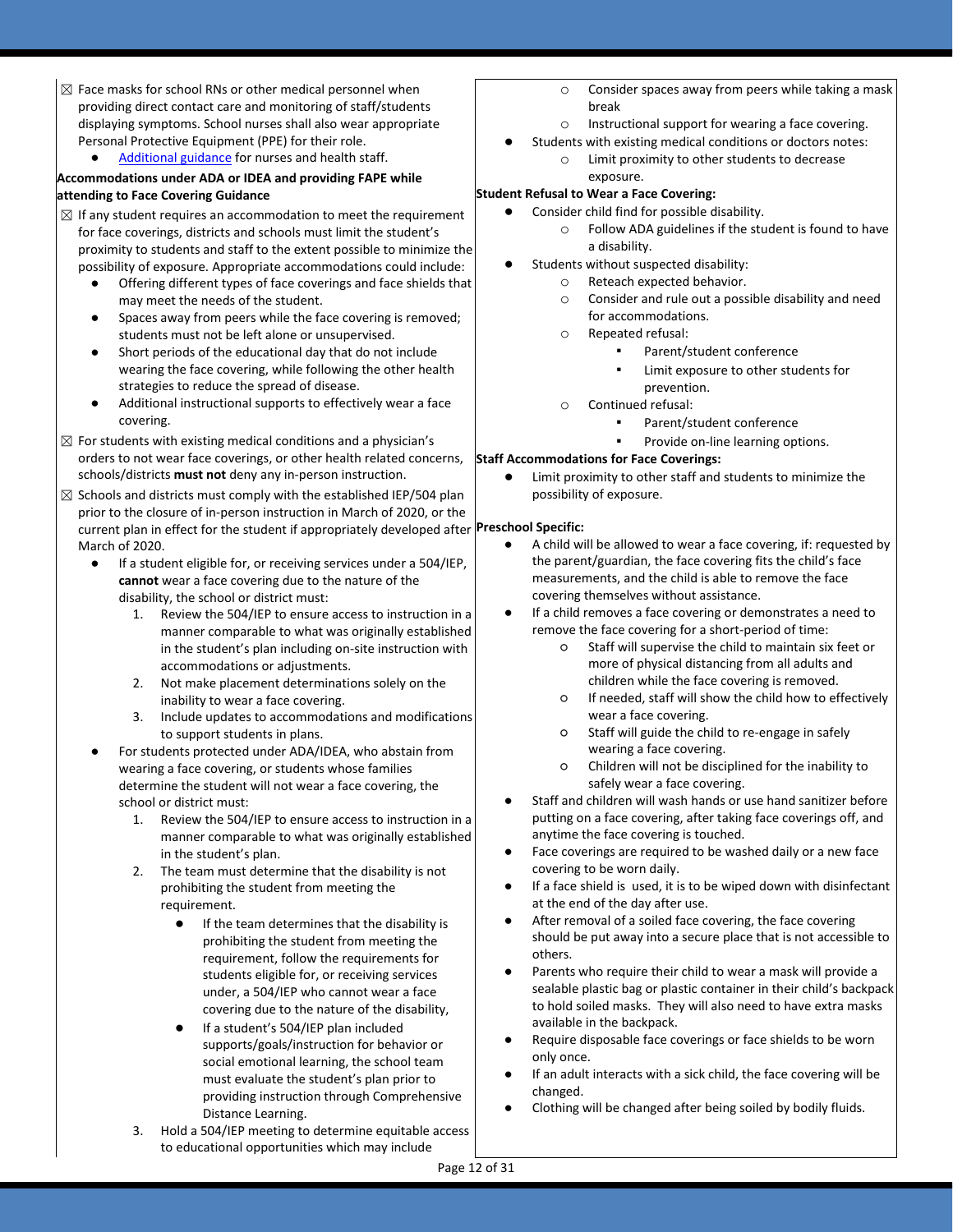limited in-person instruction, on-site instruction with accommodations, or Comprehensive Distance Learning.

- $\boxtimes$  For students not currently served under an IEP or 504, districts must consider whether or not student inability to consistently wear a face covering or face shield as required is due to a disability. Ongoing inability to meet this requirement may be evidence of the need for an evaluation to determine eligibility for support under IDEA or Section 504.
- $\boxtimes$  If a staff member requires an accommodation for the face covering or face shield requirements, districts and schools shall work to limit the staff member's proximity to students and staff to the extent possible to minimize the possibility of exposure.

|                                                                                                                                                                                                                                                                                                                                                                                                                                                                                                                                                                                                                                                                                                                                                                                                                                                                                                                                                                                                                                                                                                                               | <b>1i. ISOLATION AND QUARANTINE</b>                                                                                                                                                                                                                                                                                                                                                                                                                                                                                                                                                                                                                                                                                                                                                                                                                                                                                                                   |
|-------------------------------------------------------------------------------------------------------------------------------------------------------------------------------------------------------------------------------------------------------------------------------------------------------------------------------------------------------------------------------------------------------------------------------------------------------------------------------------------------------------------------------------------------------------------------------------------------------------------------------------------------------------------------------------------------------------------------------------------------------------------------------------------------------------------------------------------------------------------------------------------------------------------------------------------------------------------------------------------------------------------------------------------------------------------------------------------------------------------------------|-------------------------------------------------------------------------------------------------------------------------------------------------------------------------------------------------------------------------------------------------------------------------------------------------------------------------------------------------------------------------------------------------------------------------------------------------------------------------------------------------------------------------------------------------------------------------------------------------------------------------------------------------------------------------------------------------------------------------------------------------------------------------------------------------------------------------------------------------------------------------------------------------------------------------------------------------------|
| <b>OHA/ODE Requirements</b>                                                                                                                                                                                                                                                                                                                                                                                                                                                                                                                                                                                                                                                                                                                                                                                                                                                                                                                                                                                                                                                                                                   | <b>Hybrid/Onsite Plan</b>                                                                                                                                                                                                                                                                                                                                                                                                                                                                                                                                                                                                                                                                                                                                                                                                                                                                                                                             |
| $\boxtimes$ Protocols for exclusion and isolation for sick students and staff<br>whether identified at the time of bus pick-up, arrival to school, or at<br>any time during the school day.<br>$\boxtimes$ Protocols for screening students, as well as exclusion and isolation                                                                                                                                                                                                                                                                                                                                                                                                                                                                                                                                                                                                                                                                                                                                                                                                                                               | Overall:<br>$\bullet$<br>Defer to district Communicable Disease Management Plan for<br>appropriate isolation determination and processes.<br>Each school principal (or designee) will connect weekly with                                                                                                                                                                                                                                                                                                                                                                                                                                                                                                                                                                                                                                                                                                                                             |
| protocols for sick students and staff identified at the time of arrival or<br>during the school day. See the COVID-19 Exclusion Summary Guide.<br>Work with school nurses, health care providers, or other staff<br>with expertise to determine necessary modifications to areas<br>where staff/students will be isolated. If two students present<br>COVID-19 symptoms at the same time, they must be isolated<br>at once. If separate rooms are not available, ensure that six<br>feet distance is maintained. Do not assume they have the<br>same illness. Consider if and where students and staff will be<br>isolated during learning outside. Create a comfortable outdoor<br>area for isolation or follow plan for in building isolation.<br>Consider required physical arrangements to reduce risk of<br>$\bullet$<br>disease transmission.<br>Plan for the needs of generally well students who need<br>$\bullet$<br>medication or routine treatment, as well as students who may<br>show signs of illness.<br>Additional guidance for nurses and health staff for providing<br>care to students with complex needs. | the school nurse on updates for plan and isolation measures<br>taken to that point.<br><b>Isolation Procedures:</b><br>$\bullet$<br>Any student that displays symptoms during visual screening<br>upon arrival to school building or bus and parent is not<br>immediately available to take student home or if student<br>develops symptoms of illness during the school day will<br>immediately be escorted by trained staff to the isolation room<br>(room in the commons building).<br>A trained staff member will don appropriate PPE and<br>$\circ$<br>further screen symptomatic students for primary or<br>other symptoms of COVID-19 or excludable<br>symptoms per ODE/OHA guidelines.<br>If determined student needs to be excluded, a<br>$\circ$<br>trained staff member will supervise ill students until<br>a parent/guardian can pick them up.<br>Ill staff members will immediately be sent home via<br>$\circ$<br>safe transportation. |
| $\boxtimes$ Students and staff who report or develop symptoms must be isolated<br>in a designated isolation area in the school or outside learning space,<br>with adequate space and staff supervision and symptom monitoring<br>by a school nurse, other school-based health care provider or school<br>staff until they are able to go home. Anyone providing supervision                                                                                                                                                                                                                                                                                                                                                                                                                                                                                                                                                                                                                                                                                                                                                   | If any ill staff or student develops any of the emergency<br>warning signs for COVID-19, (trouble breathing, constant pain<br>or pressure in chest, bluish lips or face, sudden new onset<br>confusion or inability to wake or stay awake) supervising staff<br>will call 911.                                                                                                                                                                                                                                                                                                                                                                                                                                                                                                                                                                                                                                                                        |
| and symptom monitoring must wear appropriate face covering or<br>face shields.<br>School nurses and health staff in close contact with<br>$\bullet$<br>symptomatic individuals (less than 6 feet) must wear a<br>medical-grade face mask. Other Personal Protective<br>Equipment (PPE) may be needed depending on symptoms and<br>care provided. Consult a nurse or health care professional<br>regarding appropriate use of PPE. Any PPE used during care of<br>a symptomatic individual must be properly removed and<br>disposed of prior to exiting the care space.<br>After removing PPE, hands shall be immediately cleaned with<br>soap and water for at least 20 seconds. If soap and water are<br>not available, hands can be cleaned with an alcohol-based<br>hand sanitizer that contains 60-95% alcohol.<br>If able to do so safely, a symptomatic individual shall wear a<br>face covering.                                                                                                                                                                                                                       | Any student or staff who has illness with at least one primary<br>$\bullet$<br>COVID-19 symptom in the last 10 days, and has not had<br>contact with a COVID-19 case in past 14 day must:<br>Exclude from school. Advise viral testing and referral<br>$\circ$<br>to health care providers for evaluation.<br>If a person tests negative for COVID-19, they may<br>$\circ$<br>return to school after symptoms improve and fever<br>free for 24 hours.<br>If a person is not tested or tests positive for COVID-<br>$\circ$<br>19, they must stay home for at least 10 days since<br>symptoms started, AND 24 hours fever free, AND<br>symptoms resolved or improving.<br>Any student or staff who has illness with at least one primary<br>COVID-19 symptom in the last 10 days, and had contact with a<br>confirmed COVID-19 case in past 14 days must isolate at home                                                                               |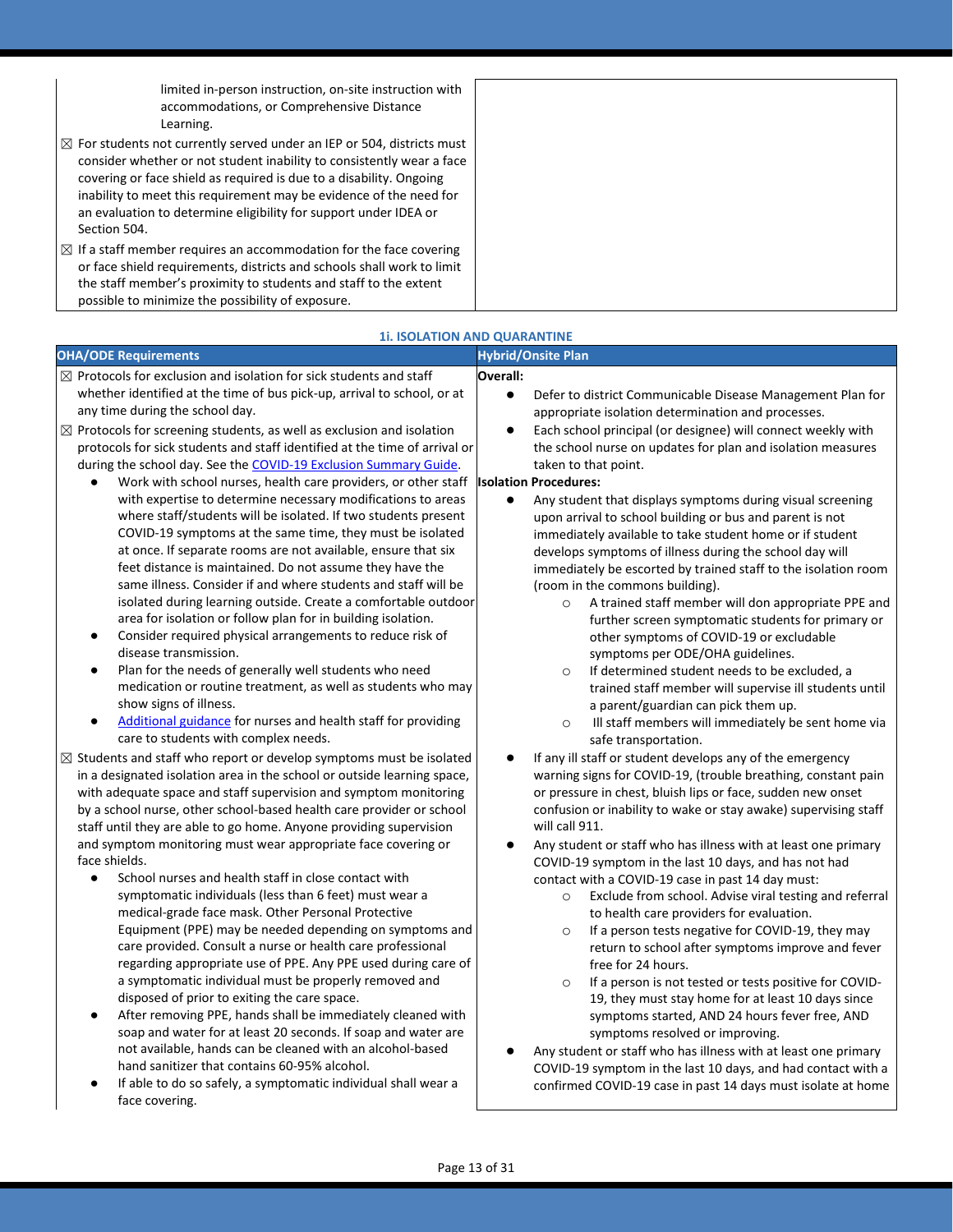- To reduce fear, anxiety, or shame related to isolation, provide a clear explanation of procedures, including use of PPE and handwashing.
- $\boxtimes$  Establish procedures for safely transporting anyone who is sick to their home or to a healthcare facility.
- $\boxtimes$  Staff and students who are ill must stay home from school and must be sent home if they become ill at school, particularly if they have COVID-19 symptoms. Refer to table in ["Planning for COVID](https://www.oregon.gov/ode/students-and-family/healthsafety/Documents/Planning%20and%20Responding%20to%20COVID-19%20Scenarios%20in%20Schools.pdf)-19 [Scenarios in Schools.](https://www.oregon.gov/ode/students-and-family/healthsafety/Documents/Planning%20and%20Responding%20to%20COVID-19%20Scenarios%20in%20Schools.pdf)["](https://www.oregon.gov/ode/students-and-family/healthsafety/Documents/Planning%20and%20Responding%20to%20COVID-19%20Scenarios%20in%20Schools.pdf)
- $\boxtimes$  Involve school nurses, School Based Health Centers, or staff with related experience (Occupational or Physical Therapists) in development of protocols and assessment of symptoms (where staffing exists).
- $\boxtimes$  Record and monitor the students and staff being isolated or sent home for the LPHA review.
- $\boxtimes$  The school must provide a remote learning option for students who are required to be temporarily off-site for isolation and quarantine.

for at least 10 days since symptoms started, AND 24 hours fever free, AND symptoms resolved or improving, regardless of COVID-19 test results.

- Students or staff who are ill with symptoms that are not primary COVID-19 symptoms such as diarrhea, vomiting, headache, or rash.disease-specific return-to-school guidance should be followed and the individual shall be fever-free for at least 24 hours without the use of fever reducing medications.
	- o If the health care provider advises the person they can return to school, the person may return per documented advice of the provider.
	- o If not seen by a health care provider, may return per usual school exclusion guidelines.
- The assigned isolation room will be exclusively used for ill staff and students.
	- o There will be a rotating schedule of a trained staff member to supervise and monitor any symptomatic student/staff until they can safely leave school.
	- o A telephone and sink are available in the isolation room and will only be used during times of ill students in the room.
	- o The closest restroom will be the only one used by isolated students/staff and will be sanitized after use.
	- o Trained staff will keep 6 feet distanced from ill students when possible.
	- o A medical grade face mask, gloves and any other necessary protective equipment will be worn by staff while in contact with an ill student in the isolation room.
	- o If it is safe to do so, the ill student will wear a mask until their parent/guardian picks them up from the designated isolation area.
- Staff will maintain student confidentiality as is appropriate and as required by law.
- Supervising staff will maintain calm demeanor and explain all actions being taken, including use of PPE to students in isolation as to not cause student/family fear or anxiety.
- Daily logs must be maintained for any of the following:
	- Name of student or staff that are sent home for illness, symptoms present, onset of symptoms, as well as which staff member monitored and recorded the symptomatic student/staff.
		- o This information will be maintained and kept for reporting necessary information to the LPHA.
		- o Name of student and symptoms present that visit the office for illness, whether they are sent home from school or not, as per routine health logs.
- Students required to be temporarily off-site for isolation and/or quarantine will participate in CDL.

### **COVID-19 Testing:**

Gaston School District will offer free on-site COVID-19 testing for symptomatic students and staff per OHA K-12 Testing Guidance. All testing will be performed by trained staff in appropriate PPE and in the Isolation Room.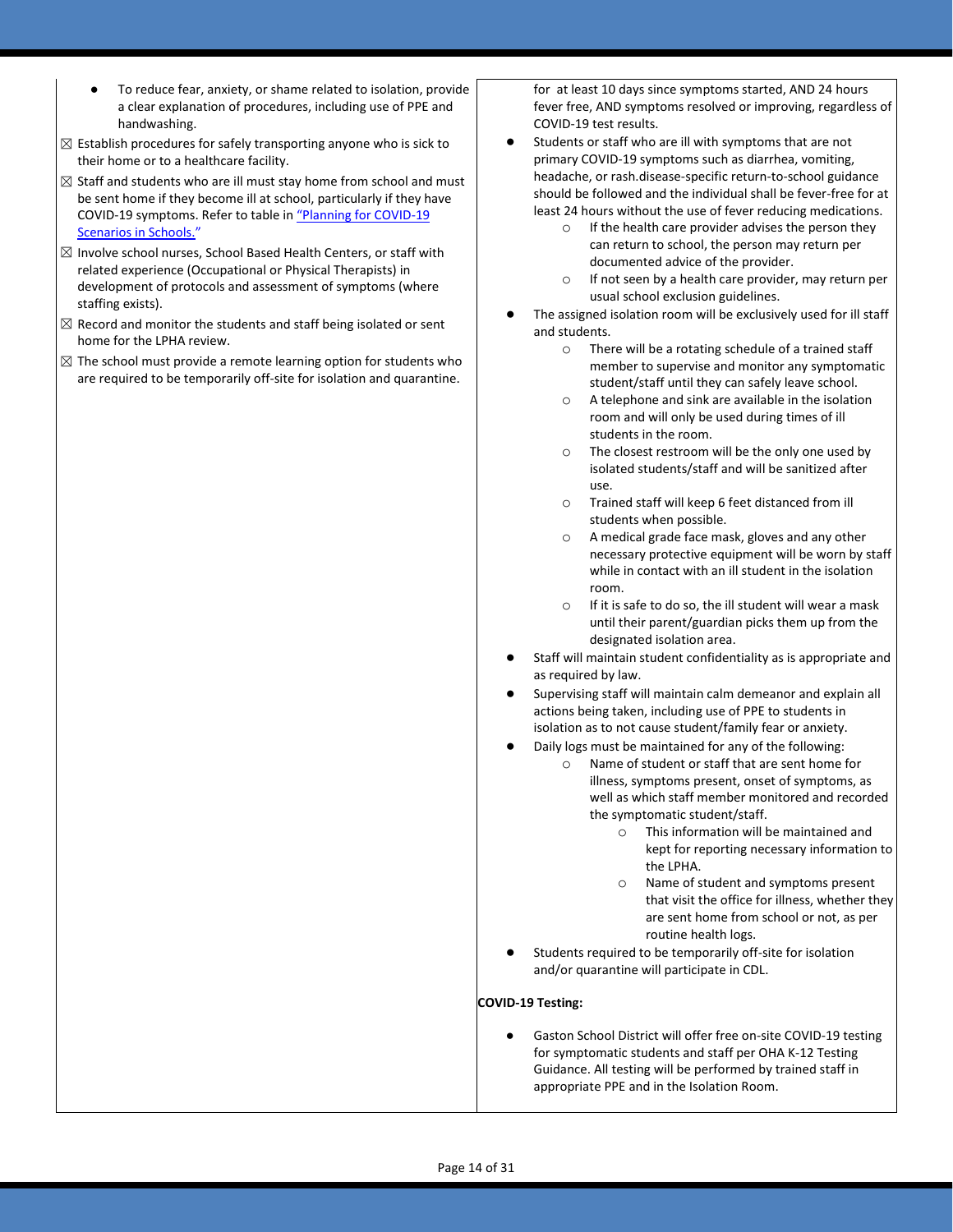

Some activities and areas will have a higher risk for spread (e.g., band, choir, science labs, locker rooms). When engaging in these activities within the school setting, schools will need to consider additional physical distancing or conduct the activities outside (where feasible). Additionally, schools should consider sharing explicit risk statements for instructional and extra-curricular activities requiring additional considerations (see section 5f of the *Ready Schools, Safe Learners* guidance).

### **2a. ENROLLMENT** *(Note: Section 2a does not apply to private schools.)* **OHA/ODE Requirements Hybrid/Onsite Plan** ☒ Enroll all students (including foreign exchange students) following the **Overall:** standard Oregon Department of Education guidelines. ● Students and families will be given the option to enroll in fully online distance learning or hybrid learning. Hybrid learning and distance learning opportunities will utilize parallel planning, allowing symptomatic students to continue learning during a medical absence. ● A student with fewer than 10 days of absence at the beginning **Enrollment**: All students will be enrolled following the Oregon Department of Education guidelines and temporary suspension of the 10 day drop rule. ○ Attendance procedures include contacting families when students have been absent for several days. ○ When a pre-excused absence occurs, the school district will reach out to offer support on a weekly basis until the student has resumed their education.  $\boxtimes$  The temporary suspension of the 10-day drop rule does not change the rules for the initial enrollment date for students: The ADM enrollment date for a student is the first day of the student's actual attendance. of the school year may be counted in membership prior to the first day of attendance, but not prior to the first calendar day of the school year. If a student does not attend during the first 10 session days of school, the student's ADM enrollment date must reflect the student's actual first day of attendance. Students who were anticipated to be enrolled, but who do not attend at any time must not be enrolled and submitted in ADM.  $\boxtimes$  If a student has stopped attending for 10 or more days, districts must continue to try to engage the student. At a minimum, districts must attempt to contact these students and their families weekly to either encourage attendance or receive confirmation that the student has transferred or has withdrawn from school. This includes students who were scheduled to start the school year, but who have not yet attended.  $\boxtimes$  When enrolling a student from another school, schools must request documentation from the prior school within 10 days of enrollment per OAR 581-021-0255 to make all parties aware of the transfer. Documentation obtained directly from the family does not relieve the school of this responsibility. After receiving documentation from another school that a student has enrolled, drop that student from your roll.  $\boxtimes$  Design attendance policies to account for students who do not attend in-person due to student or family health and safety concerns.  $\boxtimes$  When a student has a pre-excused absence or COVID-19 absence, the school district must reach out to offer support at least weekly until the student has resumed their education.  $\boxtimes$  When a student is absent beyond 10 days and meets the criteria for continued enrollment due to the temporary suspension of the 10 day drop rule, continue to count them as absent for those days and include those days in your Cumulative ADM reporting.

### **2b. ATTENDANCE**

### *(Note: Section 2b does not apply to private schools.)*

| <b>OHA/ODE Requirements</b>                                                      | <b>Hybrid/Onsite Plan</b> |
|----------------------------------------------------------------------------------|---------------------------|
| $\mathbb{R}$ Grades K-5 (self-contained): Attendance must be taken at least once |                           |
| per day for all students enrolled in school, regardless of the                   |                           |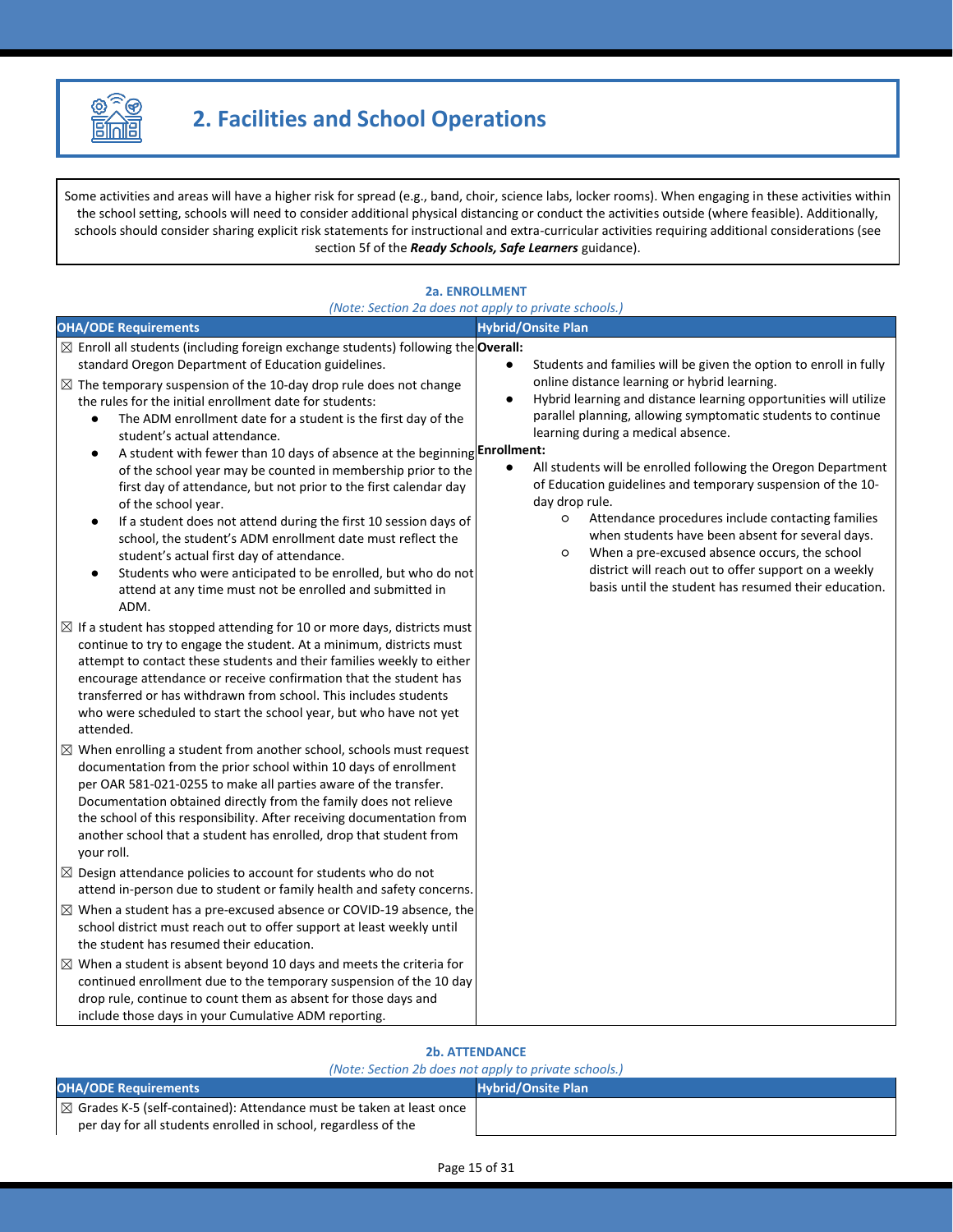instructional model (On-Site, Hybrid, Comprehensive Distance Learning, online schools).

- $\boxtimes$  Grades 6-12 (individual subject): Attendance must be taken at least once for each scheduled class that day for all students enrolled in school, regardless of the instructional model (On-Site, Hybrid, Comprehensive Distance Learning, online schools).
- $\boxtimes$  Alternative Programs: Some students are reported in ADM as enrolled in a non-standard program (such as tutorial time), with hours of instruction rather than days present and days absent. Attendance must be taken at least once for each scheduled interaction with each student, so that local systems can track the student's attendance and engagement. Reported hours of instruction continue to be those hours in which the student was present.
- $\boxtimes$  Online schools that previously followed a two check-in per week attendance process must follow the Comprehensive Distance Learning requirements for checking and reporting attendance.
- $\boxtimes$  Provide families with clear and concise descriptions of student attendance and participation expectations as well as family involvement expectations that take into consideration the home environment, caregiver's work schedule, and mental/physical health.

**Overall:** Students in grades K-5 will have attendance taken one time each day. Students in grades 6-12 will have attendance taken for each class for which they are enrolled. Parents will be educated on attendance procedures.

### **Procedures:**

- GSD Students will have a variety of opportunities to demonstrate their attendance each day.
	- Participating in a virtual class meeting
	- Two-way communication via phone or email (student or parent)
	- Engagement in the online curriculum
- Teachers will take attendance during each virtual meeting, monitor the online program for work completion, record twoway communication daily. By 3:45 teachers will submit their attendance through Synergy

|                                                                                                                                                                                                                                                                                                                   | <b>2c. TECHNOLOGY</b>                                                                                                                                                                                                                                                                                                                                                                                                                                                                                                                                                                                                                                                                                                                                                                                                                                                                                                                                                                                                                                                                                                                                                                                                                                                            |
|-------------------------------------------------------------------------------------------------------------------------------------------------------------------------------------------------------------------------------------------------------------------------------------------------------------------|----------------------------------------------------------------------------------------------------------------------------------------------------------------------------------------------------------------------------------------------------------------------------------------------------------------------------------------------------------------------------------------------------------------------------------------------------------------------------------------------------------------------------------------------------------------------------------------------------------------------------------------------------------------------------------------------------------------------------------------------------------------------------------------------------------------------------------------------------------------------------------------------------------------------------------------------------------------------------------------------------------------------------------------------------------------------------------------------------------------------------------------------------------------------------------------------------------------------------------------------------------------------------------|
| <b>OHA/ODE Requirements</b>                                                                                                                                                                                                                                                                                       | <b>Hybrid/Onsite Plan</b>                                                                                                                                                                                                                                                                                                                                                                                                                                                                                                                                                                                                                                                                                                                                                                                                                                                                                                                                                                                                                                                                                                                                                                                                                                                        |
| $\boxtimes$ Update procedures for district-owned or school-owned devices to<br>match cleaning requirements (see section 2d of the Ready Schools,<br>Safe Learners guidance).                                                                                                                                      | <b>Overall:</b> Gaston School District will distribute a Chromebook to each<br>student that requests one for completing classwork.<br><b>Procedures:</b>                                                                                                                                                                                                                                                                                                                                                                                                                                                                                                                                                                                                                                                                                                                                                                                                                                                                                                                                                                                                                                                                                                                         |
| $\boxtimes$ Procedures for return, inventory, updating, and redistributing<br>district-owned devices must meet physical distancing requirements.<br>$\boxtimes$ If providing learning outside and allowing students to engage with<br>devices during the learning experiences, provide safe charging<br>stations. | Gaston will move to a 1:1 Chromebook program where every<br>$\bullet$<br>student checks out 1 Chromebook. This will be their<br>Chromebook for the entire year to ensure no cross-<br>contamination and also for travelling between school and<br>home.<br>Chromebooks should be wiped down regularly with cleaning<br>٠<br>wipes.<br>Spare Chromebooks will be kept on site and regularly<br>disinfected.<br>Chromebooks will be checked out via Admin Console, with a<br>$\bullet$<br>serial number attached to a student name.<br>Students/parents will fill out a form for<br>O<br>documentation in drive-up fashion.<br>Updates are pushed through remotely, and/or<br>$\circ$<br>communicated via email.<br>A student/parent Help Desk will be available as well<br>O<br>as for staff.<br>In the event of school returning full time in-person, students<br>٠<br>may return Chromebooks. They would be disinfected before<br>returning to classrooms.<br>In the event school goes entirely online, Chromebooks will be<br>٠<br>kept by students until they leave the district or school resumes<br>in-person.<br>GSD Computer Take-Home Agreement<br><b>GSD Take Home Agreement</b><br>O<br>When a student is unenrolled, all equipment will be returned<br>to the school. |

### **2d. SCHOOL SPECIFIC FUNCTIONS/FACILITY FEATURES**

| <b>OHA/ODE Requirements</b>                                                                | <b>Hybrid/Onsite Plan</b> |
|--------------------------------------------------------------------------------------------|---------------------------|
| $\boxtimes$ Handwashing: All people on campus shall be advised and encouraged Handwashing: |                           |
| to frequently wash their hands or use hand sanitizer.                                      |                           |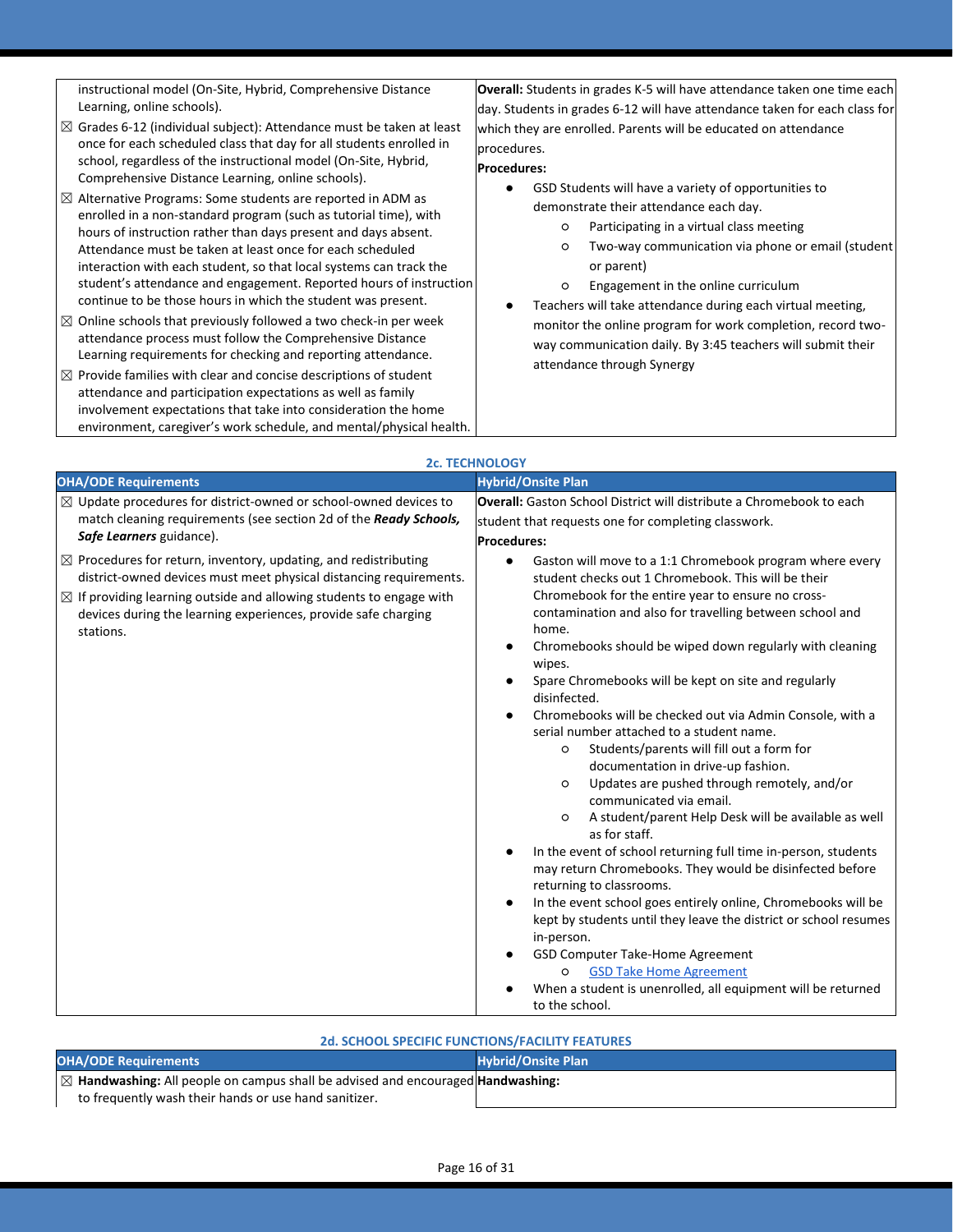- ☒ **Equipment:** Develop and use sanitizing protocols for all equipment used by more than one individual or purchase equipment for individual use.
- ☒ **Events:** Cancel, modify, or postpone field trips, assemblies, athletic events, practices, special performances, school-wide parent meetings and other large gatherings to meet requirements for physical distancing.
- ☒ **Transitions/Hallways:** Limit transitions to the extent possible. Create hallway procedures to promote physical distancing and minimize gatherings.
- ☒ **Personal Property**: Establish policies for identifying personal property being brought to school (e.g., refillable water bottles, school supplies, headphones/earbuds, cell phones, books, instruments, etc.).
- Provide age appropriate hand washing education, define appropriate times to wash hands, and provide hand sanitizer when hand washing is not available.
- All students will have access to frequent opportunities for hand washing throughout the school day. Hand washing will be supplemented with the use of hand sanitizer.

### **Equipment:**

- Equipment includes materials such as school supplies (scissors, glue sticks), PE and recess equipment.
- Sharing of supplies will be restricted whenever possible.
- All shared equipment will be cleaned between users.

### **Safety Drills:**

During safety drills, all cohort classes will be physically distanced during exit, recovery, and reentry procedures.

## **Events:**

Field trips, all assemblies, special performances, school-wide parent meetings and other large gatherings will be cancelled, held in a virtual format, or designed in a manner that allows appropriate physical distancing to be maintained throughout.

### **Transitions/Hallways:**

Hallways will include one-way traffic markings with six foot indicators to reduce contact. Transitions by grade-level cohort groups will be staggered to reduce contact. Student cohorts will remain in the classroom with adult transitions when possible. Cohort classrooms will be assigned by building area/level to allow access to a single bathroom, water bottle filling station and hand washing station throughout the school day.

### **Personal Property**:

Each classroom will have a limit on the number of personal items brought in to school. A full list will be sent home prior to class starting with allowable items (e.g., refillable water bottles, school supplies, headphones/earbuds, books, instruments, etc.). If personal items are brought to school, they must be labeled prior to entering school and not shared with other students.

### **Restrooms:**

- Restrooms assigned based on cohort rooms. Cohorts will have designated restroom schedules alleviating waiting and large groups. The restrooms will be cleaned multiple times throughout the day.
- Visual reminders will be used in all restrooms to encourage hygienic practices including:
	- Handwashing techniques
	- Covering coughs/sneezes
	- Social distancing
	- Facial coverings
	- Covid-19 symptoms

### **Preschool Specific:**

- Hand sanitizer will be stored out of reach of students when not in use.
- Staff will ensure that hands are washed for at least 20 seconds: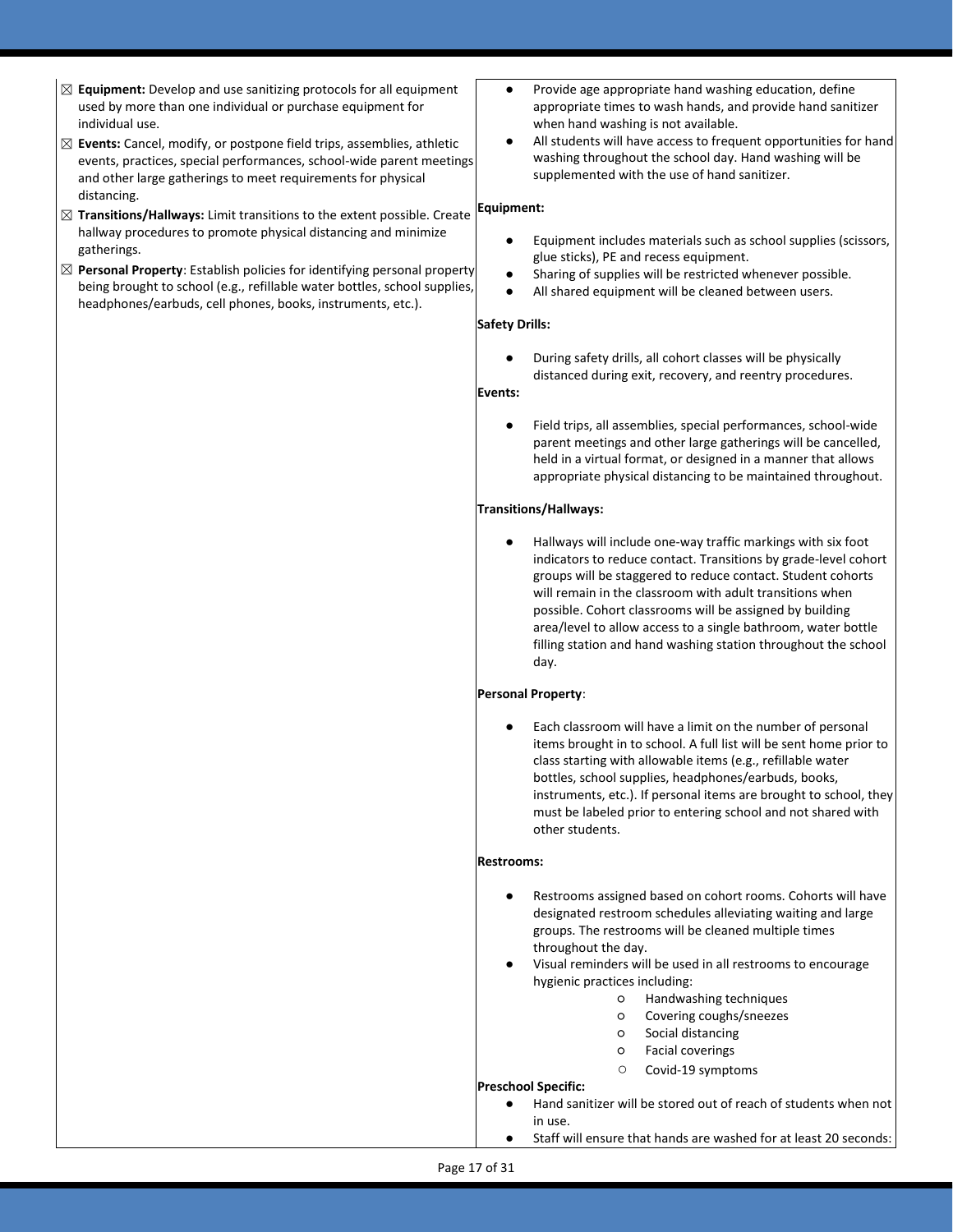| before and after eating or preparing food<br>O              |
|-------------------------------------------------------------|
| before and after administering medication.<br>O             |
| after toileting or assisting with toileting<br>O            |
| Hands will be washed OR hand sanitizer with alcohol content |
| between 60-95% used:                                        |
| After wiping a nose, coughing, or sneezing.<br>O            |
| After coming in from outside.<br>O                          |
| Upon entering and leaving the child care facility.<br>O     |
| If staff are moving between stable groups.<br>O             |
| After sharing toys, learning materials, etc.<br>O           |

|                                                                                                                                                                                                                                                                                                                                                                                                                                                | <b>2e. ARRIVAL AND DISMISSAL</b>                                                                                                                                                                                                                                                                                                                                                                                                                                                                                                                                                                                                                                                                                                                                                                                      |
|------------------------------------------------------------------------------------------------------------------------------------------------------------------------------------------------------------------------------------------------------------------------------------------------------------------------------------------------------------------------------------------------------------------------------------------------|-----------------------------------------------------------------------------------------------------------------------------------------------------------------------------------------------------------------------------------------------------------------------------------------------------------------------------------------------------------------------------------------------------------------------------------------------------------------------------------------------------------------------------------------------------------------------------------------------------------------------------------------------------------------------------------------------------------------------------------------------------------------------------------------------------------------------|
| <b>OHA/ODE Requirements</b>                                                                                                                                                                                                                                                                                                                                                                                                                    | <b>Hybrid/Onsite Plan</b>                                                                                                                                                                                                                                                                                                                                                                                                                                                                                                                                                                                                                                                                                                                                                                                             |
| $\boxtimes$ Physical distancing, stable cohorts, square footage, and cleaning<br>requirements must be maintained during arrival and dismissal<br>procedures.<br>$\boxtimes$ Create schedule(s) and communicate staggered arrival and/or<br>dismissal times.<br>$\boxtimes$ Assign students or cohorts to an entrance; assign staff member(s) to<br>conduct visual screenings (see section 1f of the Ready Schools, Safe<br>Learners guidance). | <b>Screening Students:</b><br>Students will be placed in stable cohorts ranging in sizes up to<br>15.<br>Students will be visually screened by the staff upon arrival in<br>front of the Commons Building for those students that are<br>dropped off by vehicle and in front of each building entry for all<br>students, including walkers.<br>Each teacher will stand outside their classroom door and also<br>٠                                                                                                                                                                                                                                                                                                                                                                                                     |
| $\boxtimes$ Ensure accurate sign-in/sign-out protocols to help facilitate contact<br>tracing by the LPHA. Sign-in procedures are not a replacement for<br>entrance and screening requirements. Students entering school after<br>arrival times must be screened for the primary symptoms of concern.<br>Eliminate shared pen and paper sign-in/sign-out sheets.<br>٠<br>Ensure hand sanitizer is available if signing children in or out<br>٠  | visually screen students before they enter the classroom.<br>When the screening indicates that a student may be<br>symptomatic, the student will be escorted to the isolation<br>room from the screening area.<br>*Follow established protocol from CDMP, pages 10-12.<br>$\bullet$<br>Screening will include updating the cohort or individual student<br>logs.                                                                                                                                                                                                                                                                                                                                                                                                                                                      |
| on an electronic device.<br>$\boxtimes$ Ensure alcohol-based hand sanitizer (with 60-95% alcohol) dispensers<br>are easily accessible near all entry doors and other high-traffic areas.<br>Establish and clearly communicate procedures for keeping caregiver<br>drop-off/pick-up as brief as possible.                                                                                                                                       | <b>General Arrival and Entry for all:</b><br>Each student will be assigned an entrance point (i.e., a specific<br>$\bullet$<br>door) to the school building.<br>Upon entry, students will go directly to their assigned cohort<br>$\bullet$<br>classroom.<br>Staff will be present at each entry point to visually screen<br>students for symptoms and track cohort data.<br>Students will wash/sanitize hands upon entry into the<br>classroom.<br>Classroom sinks for handwashing and/or sanitizing<br>$\circ$<br>stations will be available in every room and at the<br>entrance to each building.<br>Late arrivals will check in at the office behind the plexiglass<br>screen and then proceed to the assigned cohort classroom.<br>Students will remain in their assigned cohort at the end of day<br>$\bullet$ |
|                                                                                                                                                                                                                                                                                                                                                                                                                                                | until released by intercom.<br><b>General Dismissal for All:</b><br>Cohorts will be individually released by an announcement over<br>the intercom one cohort at a time.<br>The teacher will update the contact log upon<br>$\circ$<br>dismissal.<br>Students participating in the food service program will get<br>"grab and go" meals to take with them for eating at home<br>(lunch and breakfast).<br>Upon release all students in the cohort will go directly to their<br>bus or departure point from campus.<br>Adults will be stationed at each departure point to<br>O<br>ensure social distancing is maintained<br><b>Bus Arrival/Dismissal Details:</b><br>Arrival:<br>Students will have an assigned seat on the bus.<br>$\circ$<br>Students will be 3 feet apart unless they live in the<br>$\circ$        |

same household.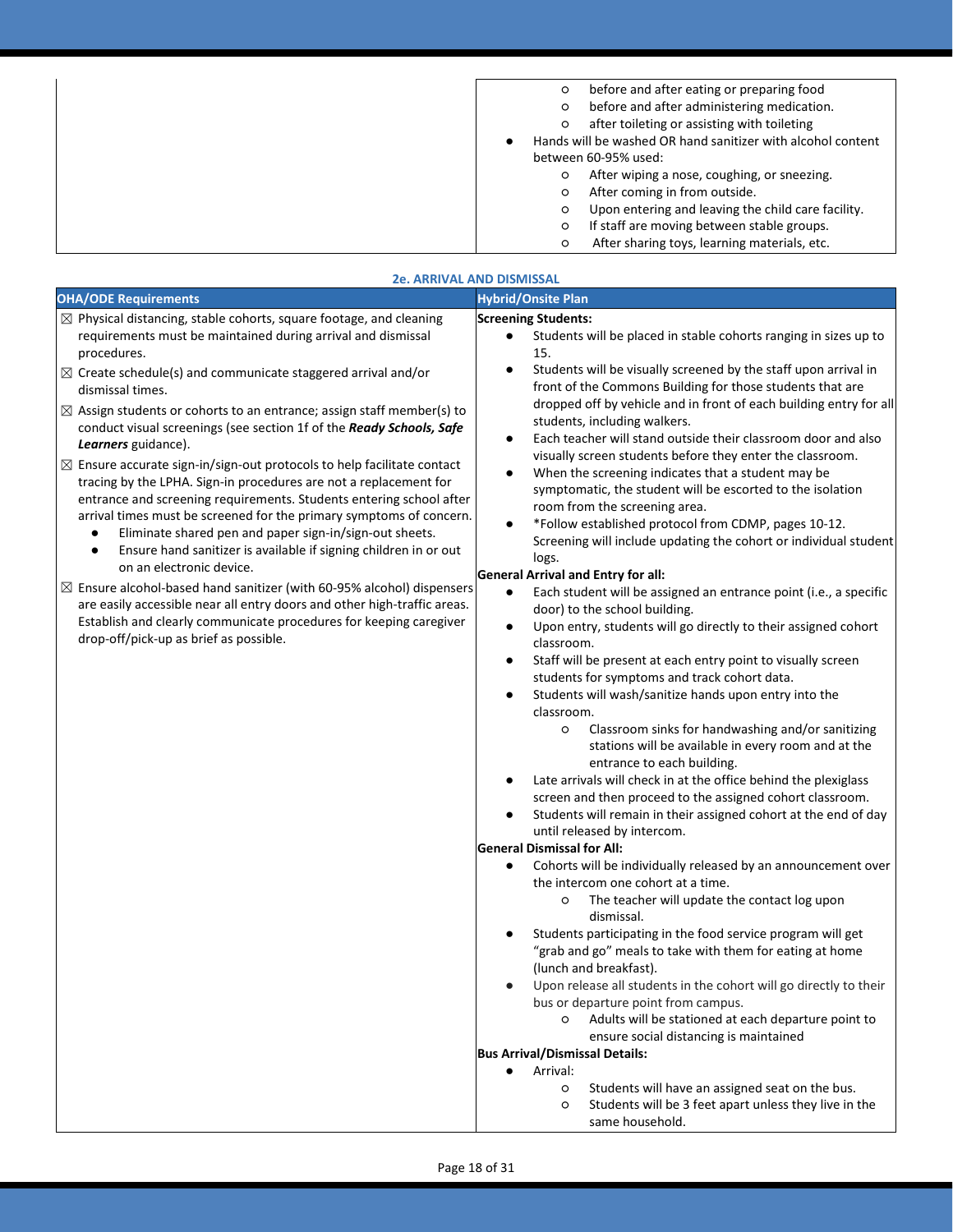|                        | O             | The bus driver will be 6 feet from the students on the                                                    |
|------------------------|---------------|-----------------------------------------------------------------------------------------------------------|
|                        |               | hus.                                                                                                      |
|                        | O             | Busses will enter campus in the bus lane and drop off                                                     |
|                        |               | students at the grand staircase in front of the                                                           |
|                        |               | elementary school.                                                                                        |
|                        | $\circ$       | Busses will arrive on campus on a staggered schedule                                                      |
|                        |               | between 7:50-8:00 each morning.                                                                           |
|                        | $\circ$       | Busses will be unloaded one at a time in the morning                                                      |
|                        |               | to keep social distancing guidelines. An adult will be<br>present during unloading to monitor and screen. |
|                        | $\circ$       | Students in the JSHS will walk behind the buildings to                                                    |
|                        |               | the JSHS.                                                                                                 |
|                        | O             | Students at the elementary school will walk up the                                                        |
|                        |               | grand staircase and into the elementary school.                                                           |
|                        | Dismissal:    |                                                                                                           |
|                        | O             | Busses will be lined up in the bus lane at the bottom                                                     |
|                        |               | of the grand staircase in front of the elementary                                                         |
|                        |               | school.                                                                                                   |
|                        | O             | Cohort classrooms will dismiss students by intercom.                                                      |
|                        | $\circ$       | Adults will be present at the busses and walkways to                                                      |
|                        |               | help maintain social distancing.                                                                          |
|                        | O             | Students will enter the bus into the assigned seat.                                                       |
|                        |               | <b>Vehicle Drop-off/Pick-up Details:</b>                                                                  |
|                        | Arrival:<br>O | Vehicles will drop off in front of the Commons                                                            |
|                        |               | Building.                                                                                                 |
|                        |               | District staff will monitor exiting one<br>п                                                              |
|                        |               | vehicle at a time.                                                                                        |
|                        | $\circ$       | Students will maintain social distancing to walk to                                                       |
|                        |               | their assigned building entrance.                                                                         |
|                        | O             | Adults will be at the entrance of each building to                                                        |
|                        |               | monitor social distancing.                                                                                |
|                        | Dismissal:    |                                                                                                           |
|                        | O             | Students will walk out the front doors of the building                                                    |
|                        |               | upon dismissal and go directly to the front of the                                                        |
|                        |               | Commons Building.                                                                                         |
|                        | $\circ$       | Students will stand 6 feet apart by family on sidewalk<br>markers to wait for their ride.                 |
|                        | O             | Vehicles will pull up one at a time to load their                                                         |
|                        |               | children.                                                                                                 |
|                        | ∩             | Adults will be present to monitor social distancing.                                                      |
| <b>Walker Details:</b> |               |                                                                                                           |
|                        | Arrival:      |                                                                                                           |
|                        | O             | Students walk directly to the building they are                                                           |
|                        |               | assigned to, maintaining social distancing with                                                           |
|                        |               | students not in their family.                                                                             |
|                        |               | JSHS students will walk around the back of<br>п                                                           |
|                        |               | the Commons.                                                                                              |
|                        |               | Elementary students will walk up the grand<br>п                                                           |
|                        |               | staircase and into the elementary school.                                                                 |
|                        | Dismissal     |                                                                                                           |
|                        | O             | Students walk home without loitering, accessing the                                                       |
|                        |               | nearest exit point on campus.                                                                             |
|                        | O             | Adults will be present to maintain social distancing.                                                     |
|                        |               | Preschool Specific Arrival and Entry:<br>Parents or caregivers are required to drop-off or pick-up        |
|                        |               | children from staff outside of the facility unless there is                                               |
|                        |               | inclement weather.                                                                                        |
|                        | O             | Parents/caregivers must wear face coverings and                                                           |
|                        |               | maintain 6 foot distance (except their child).                                                            |
|                        |               | Parents or caregivers are required to wear a face covering                                                |
|                        |               | during drop-off or pick-up.                                                                               |
|                        |               |                                                                                                           |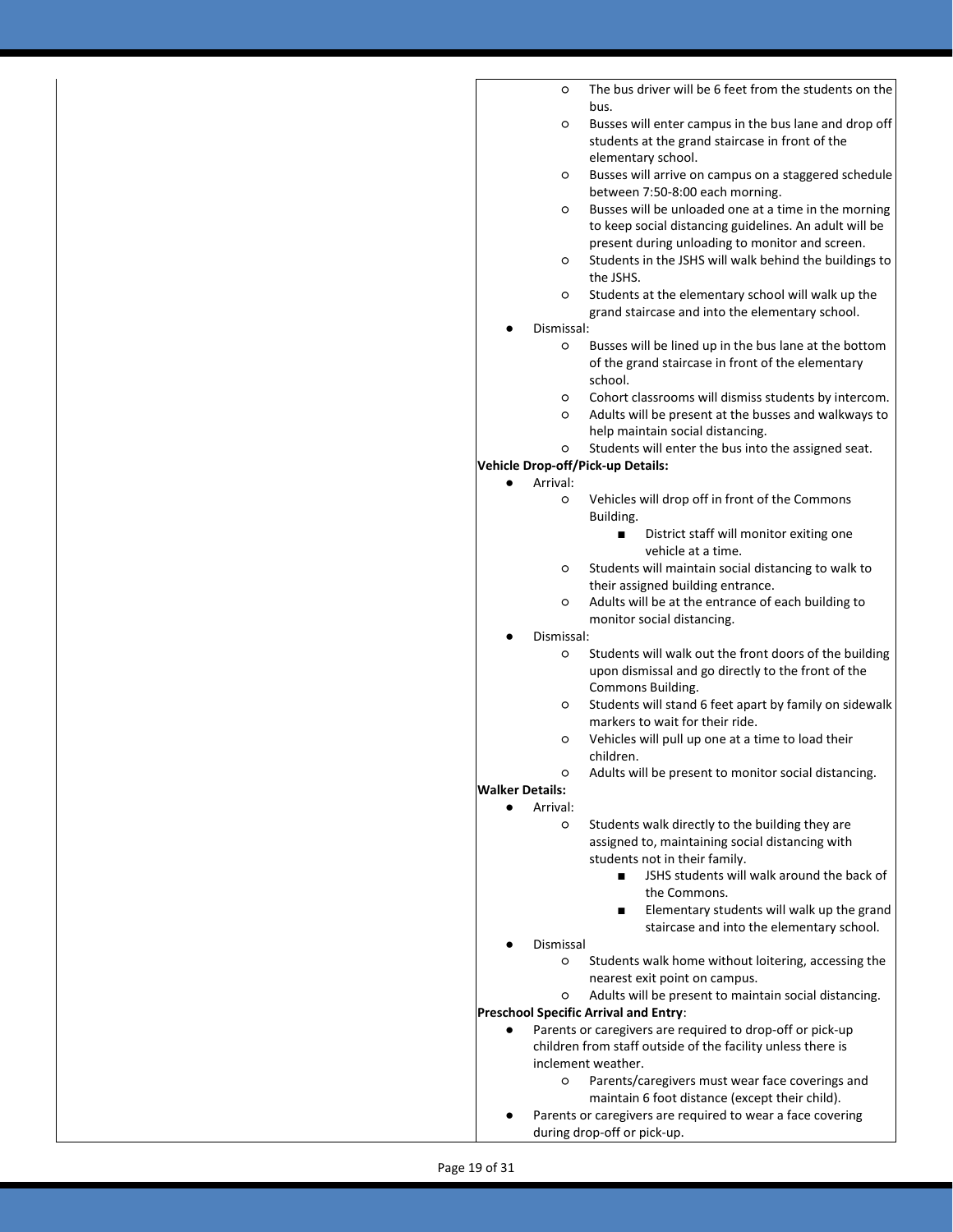| Parents or caregivers are required to maintain physical<br>$\bullet$           |
|--------------------------------------------------------------------------------|
| distancing during drop-off or pick-up when not engaged in                      |
| hand-off of children to staff.                                                 |
| Staff and children must wash hands as they enter the facility.                 |
| Preschool Specific Bus Arrival/Dismissal:                                      |
| Teacher will pick up each student from their bus and collect<br>$\bullet$      |
| their daily log from the bus drivers.<br>Dismissal:                            |
| Busses will be lined up in the bus lane at the bottom<br>$\circ$               |
| of the grand staircase in front of the elementary                              |
| school.                                                                        |
| Cohort classrooms will dismiss students by intercom.<br>$\circ$                |
| Adults will be present at the busses and walkways to help                      |
| maintain social distancing.                                                    |
| Students will enter the bus into the assigned seat.                            |
| Preschool Specific Vehicle Drop-Off/Pick-up:                                   |
| Parents will park their cars in the parking lot or on the street.<br>$\bullet$ |
| At 8:00, Parents will line up with their child along the fence<br>$\bullet$    |
| outside the front door of the elementary school, keeping a                     |
| social distance from other families and waiting for their child                |
| to be checked in.                                                              |
| Teaching assistant will be at the front door to do daily health                |
| checks with parents and will enter the results in the daily log. If            |
| there is inclement weather, daily checks will occur inside the                 |
| front door. Physical distancing will be enforced.                              |
| Students who pass the health check will walk directly to the                   |
| classroom.                                                                     |
| Another staff member will be needed to guide the students to                   |
| the classroom at least at the beginning of the year.                           |
| Dismissal:<br>$\bullet$                                                        |
| Students will walk out the front doors of the building<br>$\circ$              |
| upon dismissal and go directly to the front of the                             |
| Commons Building or the bus.                                                   |
| Students that go to the Commons Building will stand<br>O                       |
| 6 feet apart by family on sidewalk markers to wait for                         |
| their ride.                                                                    |
| Vehicles will pull up one at a time to load their<br>$\circ$                   |
| children.                                                                      |
| Adults will be present to monitor social distancing.<br>$\circ$                |

| 2f. CLASSROOMS/REPURPOSED LEARNING SPACES                                                                                                                                                                                                                                                                                                                                                                                                                                                                                                                                                                                                                                                                                                                                                                                                                                                                                                                                                              |                                                                                                                                                                                                                                                                                                                                                                                                                                                                                                                                                                                                                                                                                                                                                                                                                                                                                                                                                                                                                                                                                                                                         |  |  |
|--------------------------------------------------------------------------------------------------------------------------------------------------------------------------------------------------------------------------------------------------------------------------------------------------------------------------------------------------------------------------------------------------------------------------------------------------------------------------------------------------------------------------------------------------------------------------------------------------------------------------------------------------------------------------------------------------------------------------------------------------------------------------------------------------------------------------------------------------------------------------------------------------------------------------------------------------------------------------------------------------------|-----------------------------------------------------------------------------------------------------------------------------------------------------------------------------------------------------------------------------------------------------------------------------------------------------------------------------------------------------------------------------------------------------------------------------------------------------------------------------------------------------------------------------------------------------------------------------------------------------------------------------------------------------------------------------------------------------------------------------------------------------------------------------------------------------------------------------------------------------------------------------------------------------------------------------------------------------------------------------------------------------------------------------------------------------------------------------------------------------------------------------------------|--|--|
| <b>OHA/ODE Requirements</b>                                                                                                                                                                                                                                                                                                                                                                                                                                                                                                                                                                                                                                                                                                                                                                                                                                                                                                                                                                            | <b>Hybrid/Onsite Plan</b>                                                                                                                                                                                                                                                                                                                                                                                                                                                                                                                                                                                                                                                                                                                                                                                                                                                                                                                                                                                                                                                                                                               |  |  |
| Seating: Rearrange student desks and other seat spaces so that staff<br>$\boxtimes$<br>and students' physical bodies are six feet apart to the maximum<br>extent possible while also maintaining 35 square feet per person;<br>assign seating so students are in the same seat at all times.<br>Materials: Avoid sharing of community supplies when possible (e.g.,<br>$\boxtimes$<br>scissors, pencils, etc.). Clean these items frequently. Provide hand<br>sanitizer and tissues for use by students and staff.<br>Handwashing: Remind students (with signage and regular verbal<br>$\boxtimes$<br>reminders from staff) of the utmost importance of hand hygiene and<br>respiratory etiquette. Respiratory etiquette means covering coughs<br>and sneezes with an elbow or a tissue. Tissues shall be disposed of in<br>a garbage can, then hands washed or sanitized immediately.<br>Wash hands with soap and water for 20 seconds or use an<br>alcohol-based hand sanitizer with 60-95% alcohol. | Overall:<br>When possible, windows will be open in the classroom before<br>$\bullet$<br>students arrive and after students leave.<br>Classroom doors will be left open as much as possible to help<br>$\bullet$<br>with ventilation and touchless entry/exit into the classroom.<br>Seating:<br>Classroom desks and tables will be arranged with students<br>$\bullet$<br>being seated a minimum of six feet apart. Students will use a<br>single assigned seat at all times.<br>Each class and hallway will have visual aids (e.g.,<br>$\circ$<br>painter's tape, stickers, etc.) to illustrate traffic flow,<br>appropriate spacing, assigned seating areas.<br><b>Materials:</b><br>Each classroom will limit sharing of community supplies when<br>$\bullet$<br>possible (e.g., scissors, pencils, etc.). If needed to share, these<br>items will be cleaned between each use. Hand sanitizer and<br>tissues will be available for use by students and staff.<br>All classes will use an assigned cubby or storage spaces for<br>$\bullet$<br>individual student belongings or they will keep personal<br>belongings in a backpack. |  |  |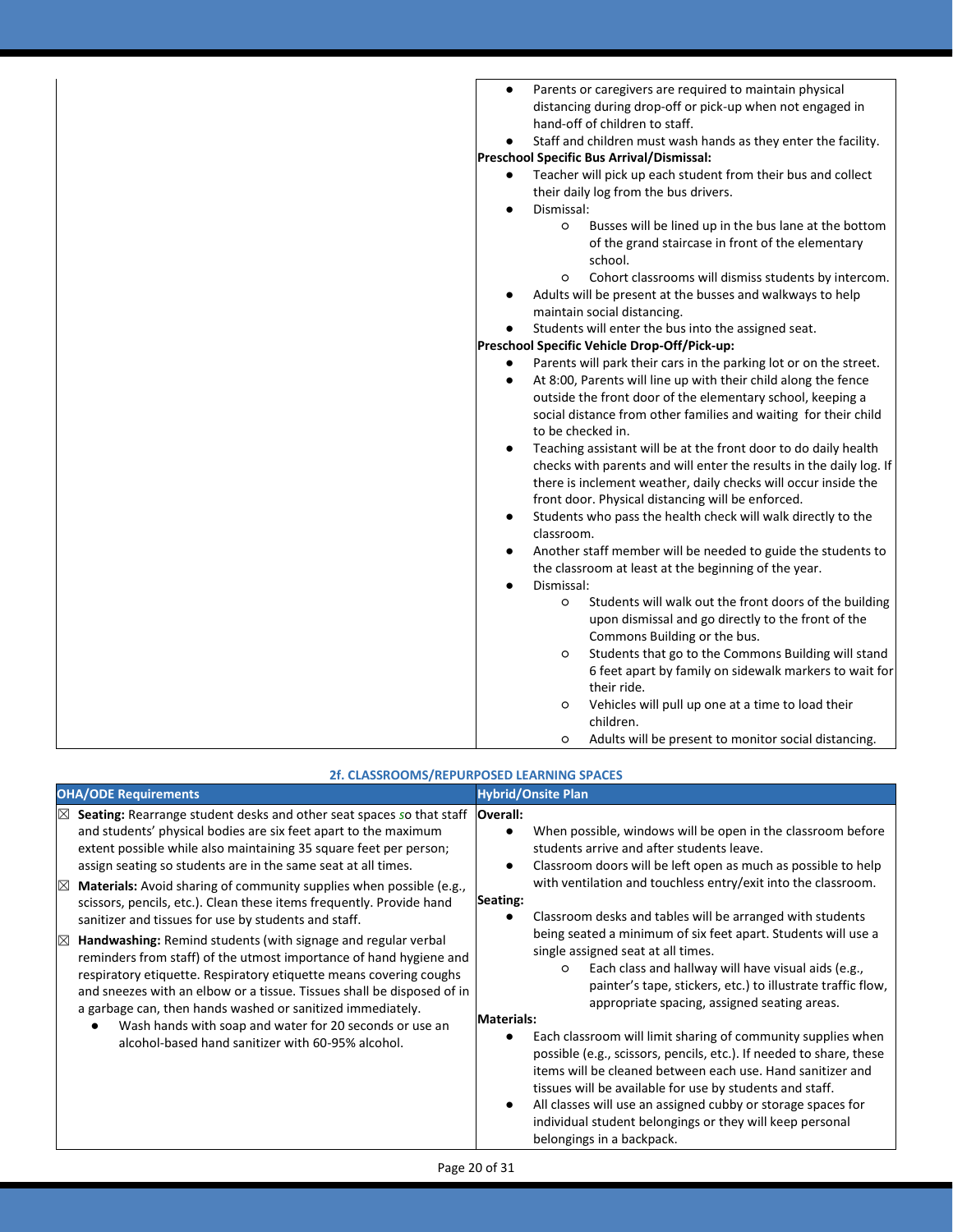| If a classroom uses a permanent restroom/hall passes it must<br>be cleaned and sanitized between student use. Consider |
|------------------------------------------------------------------------------------------------------------------------|
| elimination of shared hall passes.                                                                                     |
| All upholstered furniture and soft seating has been removed<br>$\bullet$                                               |
| from the classrooms.                                                                                                   |
| Handwashing:                                                                                                           |
| All students will wash/sanitize their hands upon building entry.                                                       |
| Additional hand washing opportunities will be provided<br>$\bullet$                                                    |
| throughout the school day.                                                                                             |
| Signage at each sink/hand washing station will remind students<br>$\bullet$                                            |
| and staff of effective handwashing practices.                                                                          |

| <b>Hybrid/Onsite Plan</b>                                                                                                                                                                                                                                                                                                                                                                                                                                                                                                                                                                                                                                                                                                                                                                                                                                                                                                                                                                                                                                                                                                                                                                                                                                                                                                                                                                                                                                                                                                                                                                                                                                                         |
|-----------------------------------------------------------------------------------------------------------------------------------------------------------------------------------------------------------------------------------------------------------------------------------------------------------------------------------------------------------------------------------------------------------------------------------------------------------------------------------------------------------------------------------------------------------------------------------------------------------------------------------------------------------------------------------------------------------------------------------------------------------------------------------------------------------------------------------------------------------------------------------------------------------------------------------------------------------------------------------------------------------------------------------------------------------------------------------------------------------------------------------------------------------------------------------------------------------------------------------------------------------------------------------------------------------------------------------------------------------------------------------------------------------------------------------------------------------------------------------------------------------------------------------------------------------------------------------------------------------------------------------------------------------------------------------|
| <b>Playgrounds and Fields:</b><br>Playgrounds and fields will remain closed for public use until<br>parks in the area are opened for public use.<br>The school will post adequate signs sharing this information<br>$\bullet$<br>with the public.<br><b>Recess and Breaks:</b><br>Breaks will mostly take place in the cohort classrooms.<br>$\bullet$<br>All shared equipment will be disinfected daily when<br>$\circ$<br>used and in between each cohort group.<br>Students must wash hands before and after using<br>$\circ$<br>shared equipment.<br>Break activities will be planned to support physical<br>$\circ$<br>distancing and maintain stable cohorts.<br>Designate playground and shared equipment solely for the use of one Restrooms:<br>Classroom cohorts will be assigned restrooms to use.<br>$\bullet$<br>Cohorts will use the restroom during scheduled times.<br>$\bullet$<br>Restrooms will be sanitized throughout the day.<br>$\bullet$<br>Students will be directed to wash their hands for at least<br>$\bullet$<br>twenty seconds after restroom use.<br>Adult Lunches:<br>Adults will eat lunch in either the cafeteria, gym or assigned<br>$\bullet$<br>room since class sanitization will occur midday.<br>A minimum of 35 square feet will be maintained for each adult<br>$\bullet$<br><b>Preschool Specific:</b><br>Preschool will be the only class to use the playground.<br>$\bullet$<br>Sanitizing of the equipment will occur each day before morning<br>recess.<br>When weather does not allow for going outside, preschool will<br>$\bullet$<br>use the multipurpose room to play games. Sanitizing will occur<br>between cohort groups. |
|                                                                                                                                                                                                                                                                                                                                                                                                                                                                                                                                                                                                                                                                                                                                                                                                                                                                                                                                                                                                                                                                                                                                                                                                                                                                                                                                                                                                                                                                                                                                                                                                                                                                                   |
|                                                                                                                                                                                                                                                                                                                                                                                                                                                                                                                                                                                                                                                                                                                                                                                                                                                                                                                                                                                                                                                                                                                                                                                                                                                                                                                                                                                                                                                                                                                                                                                                                                                                                   |

| <b>2h. MEAL SERVICE/NUTRITION</b>                                                                                                                                                                                                                                                                                                                                                                                                                                                  |                                                                                                                                                                                                                                                                                                                                                                                                      |  |
|------------------------------------------------------------------------------------------------------------------------------------------------------------------------------------------------------------------------------------------------------------------------------------------------------------------------------------------------------------------------------------------------------------------------------------------------------------------------------------|------------------------------------------------------------------------------------------------------------------------------------------------------------------------------------------------------------------------------------------------------------------------------------------------------------------------------------------------------------------------------------------------------|--|
| <b>OHA/ODE Requirements</b>                                                                                                                                                                                                                                                                                                                                                                                                                                                        | <b>Hybrid/Onsite Plan</b>                                                                                                                                                                                                                                                                                                                                                                            |  |
| $\boxtimes$ Include meal services/nutrition staff in planning for school reentry.<br>$\boxtimes$ Prohibit self-service buffet-style meals.<br>$\boxtimes$ Prohibit sharing of food and drinks among students and/or staff.<br>$\boxtimes$ At designated meal or snack times, students may remove their face<br>coverings to eat or drink but must maintain six feet of physical<br>distance from others, and must put face coverings back on after<br>finishing the meal or snack. | <b>Overall:</b><br>Students will be placed in AM or PM Cohorts that will meet on<br>$\bullet$<br>Mondays, Tuesdays, Thursdays and Fridays<br>Wednesday will be used for virtual classroom time and face-to-<br>٠<br>face with a small group of students requiring extra support in<br>the AM. This cohort will differ from the Monday-<br>Tuesday/Thursday-Friday Cohorts. Wednesday PM will be used |  |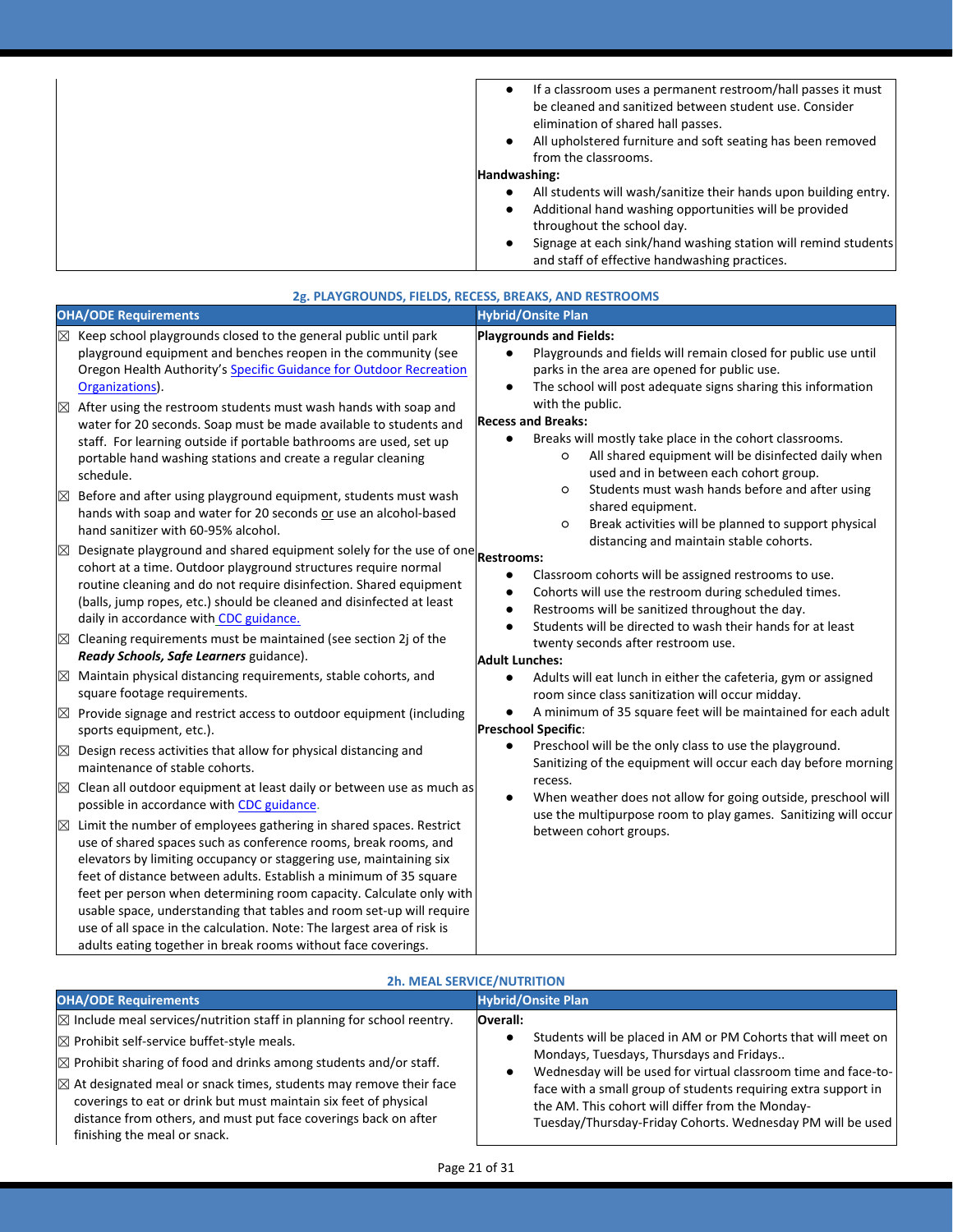| $\boxtimes$ Staff serving meals and students interacting with staff at mealtimes<br>must wear face coverings (see section 1h of the Ready Schools, Safe<br>Learners guidance). Staff must maintain 6 feet of physical distance to<br>the greatest extent possible. If students are eating in a classroom,<br>staff may supervise from the doorway of the classroom if feasible.<br>$\boxtimes$ Students and staff must wash hands with soap and water for 20<br>seconds or use an alcohol-based hand sanitizer with 60-95% alcohol<br>before meals and shall be encouraged to do so after.<br>$\boxtimes$ Appropriate daily cleaning of meal items (e.g., plates, utensils,<br>transport items).<br>$\boxtimes$ Cleaning and sanitizing of meal touch-points and meal counting<br>system between stable cohorts.<br>$\boxtimes$ Adequate cleaning and disinfection of tables between meal periods.<br>$\boxtimes$ Since staff must remove their face coverings during eating and<br>drinking, limit the number of employees gathering in shared spaces.<br>Restrict use of shared spaces such as conference rooms and break<br>rooms by limiting occupancy or staggering use. Consider staggering<br>times for staff breaks, to prevent congregation in shared spaces.<br>Always maintain at least six feet of physical distancing and establish a<br>minimum of 35 square feet per person when determining room<br>capacity. Calculate only with usable classroom space, understanding<br>that desks and room set-up will require use of all space in the<br>calculation. Wear face coverings except when eating or drinking and<br>minimize time in spaces where face coverings are not consistently<br>worn. | for professional development and students will work<br>independently at home.<br>Grab and Go meals will be delivered to the foyer of each<br>$\bullet$<br>building for students to pick up as they leave school to go<br>home (both breakfast for the following day and lunch for that<br>day).<br><b>Cohort and Step Details:</b><br>When GSD transitions to Hybrid/GO:<br><b>AM Cohorts:</b><br>$\circ$<br>Upon dismissal, pick-up a grab and go lunch<br>$\blacksquare$<br>and breakfast in the building foyer to take<br>home for consumption.<br>On days when students do not meet face-<br>$\blacksquare$<br>to-face, breakfast and lunch will be sent<br>home prior to the time away from school.<br>PM Cohorts:<br>$\circ$<br>Upon dismissal, pick-up a grab and go lunch<br>٠<br>and breakfast in the building foyer to take<br>home for consumption.<br>On days when students do not meet face-<br>$\blacksquare$<br>to-face, breakfast and lunch will be sent<br>home prior to the time away from school.<br>Gaston On-Line (GO) Students:<br>$\circ$<br>Breakfast and lunch will be available for<br>$\blacksquare$<br>pick-up outside the Commons Building<br>between 11:00-12:30 or through the bus<br>route one day per week (receiving all 5 |
|-----------------------------------------------------------------------------------------------------------------------------------------------------------------------------------------------------------------------------------------------------------------------------------------------------------------------------------------------------------------------------------------------------------------------------------------------------------------------------------------------------------------------------------------------------------------------------------------------------------------------------------------------------------------------------------------------------------------------------------------------------------------------------------------------------------------------------------------------------------------------------------------------------------------------------------------------------------------------------------------------------------------------------------------------------------------------------------------------------------------------------------------------------------------------------------------------------------------------------------------------------------------------------------------------------------------------------------------------------------------------------------------------------------------------------------------------------------------------------------------------------------------------------------------------------------------------------------------------------------------------------------------------------------------------------------------------------------------|--------------------------------------------------------------------------------------------------------------------------------------------------------------------------------------------------------------------------------------------------------------------------------------------------------------------------------------------------------------------------------------------------------------------------------------------------------------------------------------------------------------------------------------------------------------------------------------------------------------------------------------------------------------------------------------------------------------------------------------------------------------------------------------------------------------------------------------------------------------------------------------------------------------------------------------------------------------------------------------------------------------------------------------------------------------------------------------------------------------------------------------------------------------------------------------------------------------------------------------------------------------|
|                                                                                                                                                                                                                                                                                                                                                                                                                                                                                                                                                                                                                                                                                                                                                                                                                                                                                                                                                                                                                                                                                                                                                                                                                                                                                                                                                                                                                                                                                                                                                                                                                                                                                                                 | meals in one service).                                                                                                                                                                                                                                                                                                                                                                                                                                                                                                                                                                                                                                                                                                                                                                                                                                                                                                                                                                                                                                                                                                                                                                                                                                       |
|                                                                                                                                                                                                                                                                                                                                                                                                                                                                                                                                                                                                                                                                                                                                                                                                                                                                                                                                                                                                                                                                                                                                                                                                                                                                                                                                                                                                                                                                                                                                                                                                                                                                                                                 | Staff:                                                                                                                                                                                                                                                                                                                                                                                                                                                                                                                                                                                                                                                                                                                                                                                                                                                                                                                                                                                                                                                                                                                                                                                                                                                       |
|                                                                                                                                                                                                                                                                                                                                                                                                                                                                                                                                                                                                                                                                                                                                                                                                                                                                                                                                                                                                                                                                                                                                                                                                                                                                                                                                                                                                                                                                                                                                                                                                                                                                                                                 | Staff will eat in their respective assigned areas since sanitizing<br>$\bullet$<br>will take place in classrooms during the midday break.<br>Handwashing, sanitization, and social distancing will take place.<br><b>Preschool Specific:</b>                                                                                                                                                                                                                                                                                                                                                                                                                                                                                                                                                                                                                                                                                                                                                                                                                                                                                                                                                                                                                 |
|                                                                                                                                                                                                                                                                                                                                                                                                                                                                                                                                                                                                                                                                                                                                                                                                                                                                                                                                                                                                                                                                                                                                                                                                                                                                                                                                                                                                                                                                                                                                                                                                                                                                                                                 | $\bullet$<br>All preschool meals (breakfast and lunch) will be eaten at<br>home.                                                                                                                                                                                                                                                                                                                                                                                                                                                                                                                                                                                                                                                                                                                                                                                                                                                                                                                                                                                                                                                                                                                                                                             |
|                                                                                                                                                                                                                                                                                                                                                                                                                                                                                                                                                                                                                                                                                                                                                                                                                                                                                                                                                                                                                                                                                                                                                                                                                                                                                                                                                                                                                                                                                                                                                                                                                                                                                                                 | Sack meals (breakfast and lunch) to be taken home by<br>preschoolers will be delivered to the preschool classroom (or<br>preschool IA will pick up) at least 20 minutes before dismissal.<br>Discontinue use of drinking fountains except for filling<br>containers such as water bottles.<br>Snacks may be provided to students as long as they are served<br>by staff and individualized.<br>Staff must wash hands before serving snacks.<br>$\circ$<br>Students must be supervised so that they are not<br>$\circ$<br>sharing snacks.                                                                                                                                                                                                                                                                                                                                                                                                                                                                                                                                                                                                                                                                                                                     |

### **2i. TRANSPORTATION**

| <b>OHA/ODE Requirements</b> |                                                                                                                                                                                                                                                                                                                                                       | <b>Hybrid/Onsite Plan</b>                                                                                                                                                                                                                                             |
|-----------------------------|-------------------------------------------------------------------------------------------------------------------------------------------------------------------------------------------------------------------------------------------------------------------------------------------------------------------------------------------------------|-----------------------------------------------------------------------------------------------------------------------------------------------------------------------------------------------------------------------------------------------------------------------|
| $\times$<br>$\mathbb{X}$    | Include transportation departments (and associated contracted<br>providers, if used) in planning for return to service.<br>Buses are cleaned frequently. Conduct targeted cleanings between                                                                                                                                                           | Overall:<br>Work with the transportation department to develop district level<br>routes, training, and updates.                                                                                                                                                       |
|                             | routes, with a focus on disinfecting frequently touched surfaces of<br>the bus (see section 2j of the Ready Schools, Safe Learners<br>guidance).                                                                                                                                                                                                      | Bus routes will be adjusted to support cohorting students and<br>physical distancing, including:<br>Three feet of physical distance between passengers.<br>O                                                                                                          |
| IX                          | Staff must use hand sanitizer (containing between 60-95% alcohol) in<br>between helping each child and when getting on and off the vehicle.<br>Gloves are not recommended; hand sanitizer is strongly preferred. If<br>hand sanitizer is not available, disposable gloves can be used and<br>must be changed to a new pair before helping each child. | Six feet of physical distance between the driver and<br>O<br>passengers (except during boarding and in assisting<br>those with mobility devices).<br>Assigned seats for students by address and family to<br>O<br>maximize occupancy, yet adhere to social distancing |
| $\boxtimes$                 | Develop protocol for loading/unloading that includes visual screening<br>for students exhibiting symptoms and logs for contact-tracing. This<br>must be done at the time of arrival and departure.                                                                                                                                                    | guidelines.<br>Use visual cues (e.g., floor decals, colored tape or<br>O<br>signs) to discourage students from standing and                                                                                                                                           |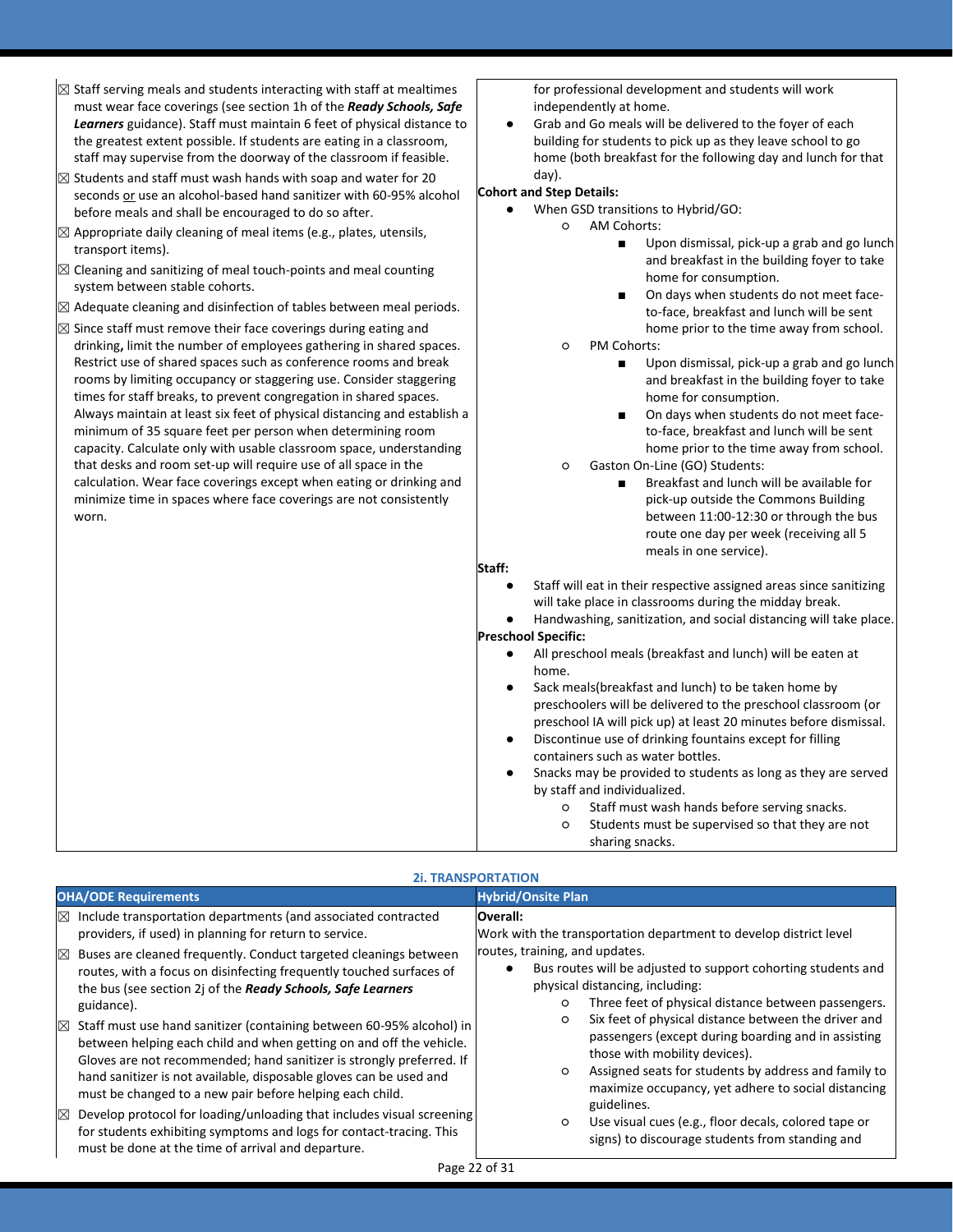- If a student displays COVID-19 symptoms, provide a face covering (unless they are already wearing one) and keep six feet away from others. Continue transporting the student.
	- o The symptomatic student shall be seated in the first row of the bus during transportation, and multiple windows must be opened to allow for fresh air circulation, if feasible.
	- o The symptomatic student shall leave the bus first. After all students exit the bus, the seat and surrounding surfaces must be cleaned and disinfected.
- If arriving at school, notify staff to begin isolation measures. o If transporting for dismissal and the student displays an onset of symptoms, notify the school.
- $\boxtimes$  Consult with parents/guardians of students who may require additional support (e.g., students who experience a disability and require specialized transportation as a related service) to appropriately provide service.
- $\boxtimes$  Drivers must wear masks or face coverings while driving, unless the mask or face covering interferes with the driver's vision (e.g., fogging of eyeglasses). Drivers must wear face coverings when not actively driving and operating the bus, including while students are entering or exiting the vehicle. A face shield may be an acceptable alternative, only as stated in Section 1h of the *Ready Schools, Safe Learners* guidance.
- $\boxtimes$  Inform parents/guardians of practical changes to transportation service (i.e., physical distancing at bus stops and while loading/unloading, potential for increased route time due to additional precautions, sanitizing practices, and face coverings).
- $\boxtimes$  Face coverings for all students, applying the guidance in section 1h of the *Ready Schools, Safe Learners* guidance to transportation settings. This prevents eating while on the bus.
- $\boxtimes$  Take all possible actions to maximize ventilation: Dress warmly, keep vents and windows open to the greatest extent possible.

sitting within three (3) feet of other passengers and drivers on the bus.

- The transportation company and the school team will meet with parents/guardians of students who may require additional support (e.g., students who experience a disability and require specialized transportation as a related service) to appropriately provide service.
- Face coverings must be worn by students and drivers while on the bus.
	- All drivers will wear masks or face coverings unless it interferes with the driver's vision. The driver must wear a face covering when not actively driving and operating the bus, including student exit and entrance.
	- All students in grades K-12 will use face coverings.
		- Provide support to all students in the use of face coverings.
- All bus drivers will keep daily logs.
	- The School Nurse will support the training for bus drivers to maintain logs.
	- Each bus driver/staff will be required to visually screen students for illness.
		- Additionally, upon arrival at school, staff will visually screen students prior to entrance of the classrooms.
	- If a student displays symptoms, ensure the student wears a face covering and keep the student at least 6 feet away from others.
		- Continue transporting the student and seat the student at the front of the bus.
		- Symptomatic students will exit the bus first and be escorted to the isolation room.
		- If arriving at school, notify staff to begin isolation measures.
		- If transporting for dismissal and the student displays an onset of symptoms, notify the school.
- Busses will be cleaned and sanitized between each route daily.
- Busses will keep windows open as much as possible for extra ventilation.
	- Students will be notified to dress warmly when riding the bus.

### **Preschool Specific:**

- Transportation staff will follow the health protocols upon reporting to work using the Preschool Daily Health Check" on p. 50-52 of ELD Health & Safety Guidelines, Version 1.1.
- An adult is required to bring children to the bus; the adult must remain until after the daily health check.
- Daily health checks will be conducted at school.
- Staff must use hand sanitizing spray or gel (containing between 60-95% alcohol) in between helping each child and when getting on and off the vehicle.
- Students will have an assigned seat on the bus and be at least 3 feet apart.
- Students must wash their hands upon entry into the classroom
- Students and parents will be reminded to dress their child warmly so that windows may be opened for extra ventilation on weather appropriate days.
- **2j. CLEANING, DISINFECTION, AND VENTILATION OHA/ODE Requirements CONSIDERATION CONSIDERING THE CONSIDERING TO A REPORT OF A REPORT OF A REPORT OF A REPORT OF A REPORT OF A REPORT OF A REPORT OF A REPORT OF A REPORT OF A REPORT OF A REPORT OF A REPORT OF A REPORT**

Page 23 of 31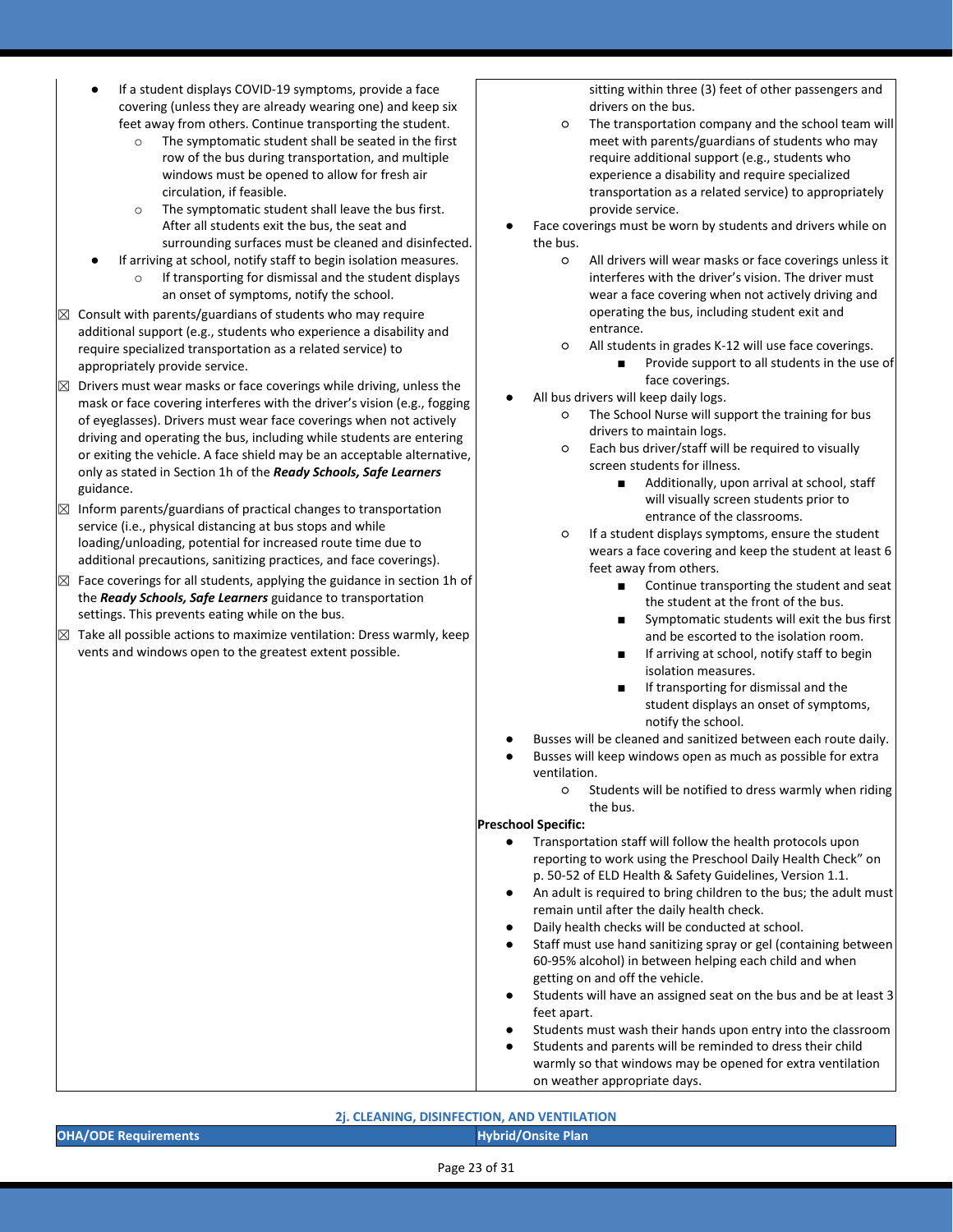- ☒ Clean, sanitize, and disinfect frequently touched surfaces (e.g. door handles, sink handles, drinking fountains, transport vehicles) and shared objects (e.g., toys, games, art supplies) between uses multiple times per day. Maintain clean and disinfected (CDC guidance) environments, including classrooms, cafeteria settings and restrooms. Provide time and supplies for the cleaning and disinfecting of high-touch surfaces between multiple student uses, even in the same cohort.
- $\boxtimes$  Outdoor learning spaces must have at least 75% of the square footage of its sides open for airflow.
- $\boxtimes$  Outdoor playground structures require normal routine cleaning and do not require disinfection. Shared equipment should be cleaned and disinfected at least daily in accordance with [CDC guidance.](https://www.cdc.gov/coronavirus/2019-ncov/community/clean-disinfect/index.html)
- ⊠ Apply disinfectants safely and correctly following labeling direction as **Preschool Specific:** specified by the manufacturer. Keep these products away from students.
- $\boxtimes$  To reduce the risk of asthma, choose disinfectant products on the EPA List N with asthma-safer ingredients (e.g. hydrogen peroxide, citric acid, or lactic acid) and avoid products that mix these with asthma-causing ingredients like peroxyacetic acid, sodium hypochlorite (bleach), or quaternary ammonium compounds.
- $\boxtimes$  Schools with HVAC systems must evaluate the system to minimize indoor air recirculation (thus maximizing fresh outdoor air) to the extent possible. Schools that do not have mechanical ventilation systems shall, to the extent possible, increase natural ventilation by opening windows and interior doors before students arrive and after students leave, and while students are present. Do not prop open doors that can pose a safety or security risk to students and staff (e.g., exterior doors and fire doors that must remain closed.)
- $\boxtimes$  Schools with HVAC systems should ensure all filters are maintained and replaced as necessary to ensure proper functioning of the system.
- $\boxtimes$  All intake ports that provide outside air to the HVAC system should be cleaned, maintained, and cleared of any debris that may affect the function and performance of the ventilation system.
- $\boxtimes$  Consider running ventilation systems continuously and changing the filters more frequently. Do not use fans if they pose a safety or health risk, such as increasing exposure to pollen/allergies or exacerbating asthma symptoms. Consider using window fans or box fans positioned in open windows to blow fresh outdoor air into the classroom via one window, and indoor air out of the classroom via another window. Fans must not be used in rooms with closed windows and doors, as this does not allow for fresh air to circulate.
- $\boxtimes$  Consider the need for increased ventilation in areas where students with special health care needs receive medication or treatments.
- $\boxtimes$  Facilities must be cleaned and disinfected at least daily to prevent transmission of the virus from surfaces (see CDC's guidance on [disinfecting public spaces\)](https://www.cdc.gov/coronavirus/2019-ncov/community/reopen-guidance.html).
- $\boxtimes$  Consider modification or enhancement of building ventilation where feasible (see [CDC's guidance on ventilation and filtration](https://www.cdc.gov/coronavirus/2019-ncov/community/guidance-business-response.html) and [American Society of Heating, Refrigerating, and Air-Conditioning](https://www.ashrae.org/news/ashraejournal/guidance-for-building-operations-during-the-covid-19-pandemic)  [Engineers' guidance](https://www.ashrae.org/news/ashraejournal/guidance-for-building-operations-during-the-covid-19-pandemic)).
- All frequently touched surfaces (e.g., playground equipment, door handles, sink handles, drinking fountains, transport vehicles) and shared objects (e.g., toys, games, art supplies) will be cleaned between uses at least two times per day.
- Follow CDC guidelines for cleaning.
- Ventilation systems will be checked and maintained monthly by maintenance staff and increased to maximum efficiency.
	- Filters will be checked and replaced on a regular basis.
- Cohort classroom windows and doors will be opened for extra ventilation as appropriate (weather dependent) during class and between cohorts.

Preschool will follow the guidelines described in Table 5 which is found on p. 40-43 of ELD's Health and Safety Guidelines for operating during Covid-19, Version 1.1 for cleaning the classroom supplies and equipment.

- Toys that have been mouthed will be collected for cleaning. They will be washed, rinsed and sanitized daily using EPA approved products.
- Shared toys will be sanitized daily during the prep period using EPA approved products, followed by a rinse of water.
- All disinfectants must be locked up, out of the reach of children.

## **2k. HEALTH SERVICES**

| <b>OHA/ODE Requirements</b>                                                                                                                                                                                                                                                                                                                                                 | <b>Hybrid/Onsite Plan</b>                                                                                                                 |  |
|-----------------------------------------------------------------------------------------------------------------------------------------------------------------------------------------------------------------------------------------------------------------------------------------------------------------------------------------------------------------------------|-------------------------------------------------------------------------------------------------------------------------------------------|--|
| $\boxtimes$ OAR 581-022-2220 Health Services, requires districts to "maintain a<br>prevention-oriented health services program for all students"<br>including space to isolate sick students and services for students with<br>special health care needs. While OAR 581-022-2220 does not apply to<br>private schools, private schools must provide a space to isolate sick | Health services plan will be developed through collaboration<br>with the school nurse and district mental and behavioral health<br>staff. |  |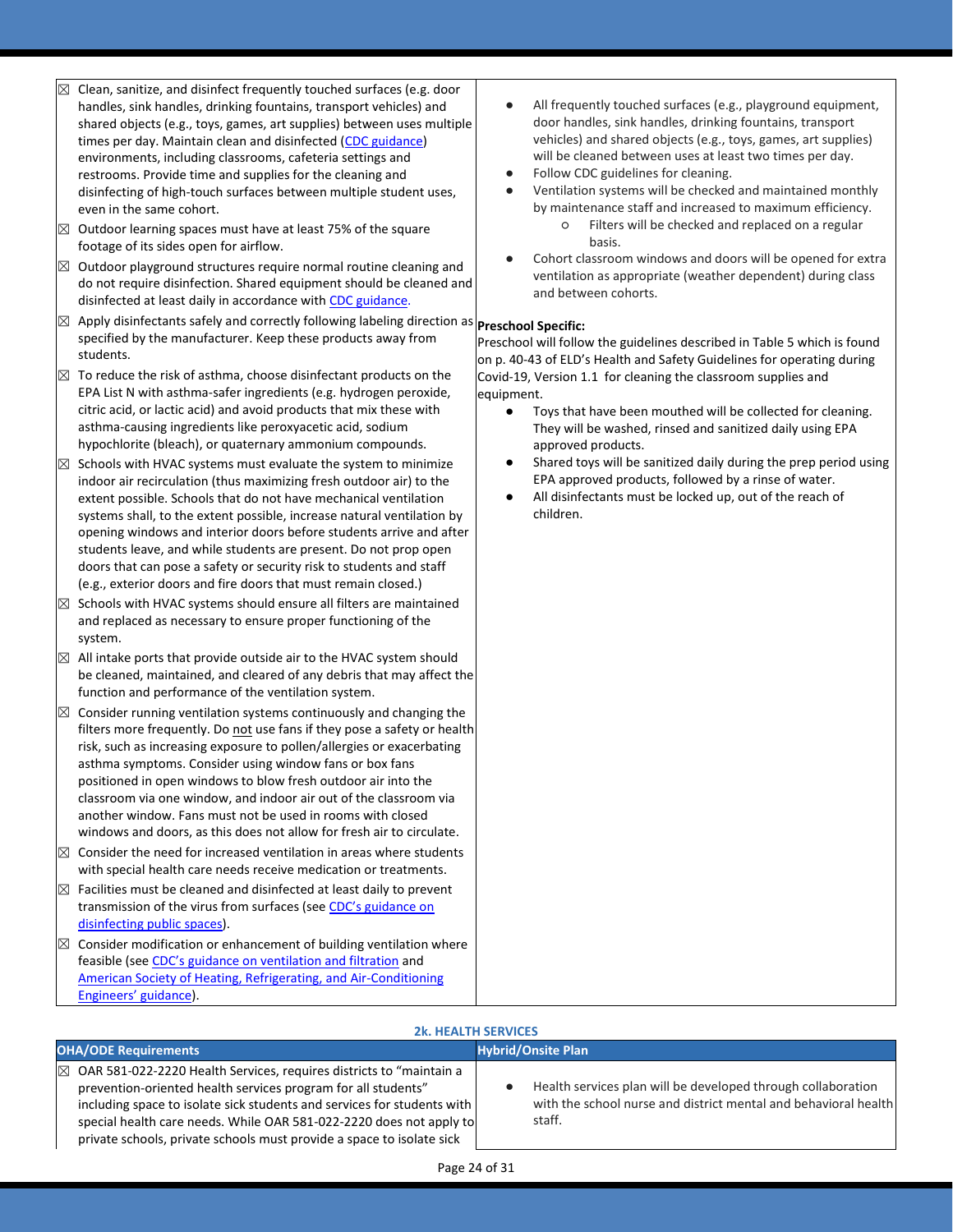| students and provide services for students with special health care    | Staff will participate in required health services<br>$\circ$      |
|------------------------------------------------------------------------|--------------------------------------------------------------------|
| needs.                                                                 | related training to maintain health services practices             |
| Licensed, experienced health staff should be included on teams to      | in the school setting.                                             |
| determine district health service priorities. Collaborate with health  | COVID-19 specific infection control practices for staff<br>$\circ$ |
| professionals such as school nurses; SBHC staff; mental and            | and students will be communicated.                                 |
| behavioral health providers; dental providers; physical, occupational, | Review of 504 and IEP accommodations and IHP's<br>$\circ$          |
| speech, and respiratory therapists; and School Based Health Centers    | will be advised to address vulnerable populations.                 |
| (SBHC).                                                                | Continuity of existing health management issues will<br>$\circ$    |
|                                                                        | have a plan for sustaining operations alongside                    |
|                                                                        | COVID-19 specific planning (i.e. medication                        |
|                                                                        | administration, diabetic care).                                    |
|                                                                        | District RN will update student Health Management<br>$\circ$       |
|                                                                        | Plans as needed to address any new medical                         |
|                                                                        | concerns due to COVID-19.                                          |
|                                                                        | Each school will provide age appropriate hand hygiene and          |
|                                                                        | respiratory etiquette education to endorse prevention.             |
|                                                                        | Prevention education will be posted on the district<br>O           |
|                                                                        | website, newsletter and signage in the school setting              |
|                                                                        | for health promotion.                                              |
|                                                                        | Schools will practice appropriate communicable disease             |
|                                                                        | isolation and exclusion measures.                                  |
|                                                                        | A Preschool-grade 12 isolation room will be located<br>$\circ$     |
|                                                                        | in the Commons Building.                                           |
|                                                                        | Immunization processes will be addressed as per routine            |
|                                                                        | timeline, which prioritizes the beginning of the year and new      |
|                                                                        | students.                                                          |
|                                                                        | Information for immunization clinics will be provided<br>O         |
|                                                                        | to families.                                                       |
|                                                                        |                                                                    |

## **2l. BOARDING SCHOOLS AND RESIDENTIAL PROGRAMS ONLY**

| <b>OHA/ODE Requirements</b>                                                     | <b>Hybrid/Onsite Plan</b> |
|---------------------------------------------------------------------------------|---------------------------|
| $\Box$ Provide specific plan details and adjustments in Operational             | Not applicable            |
| Blueprints that address staff and student safety, which includes how            |                           |
| you will approach:                                                              |                           |
| Contact tracing                                                                 |                           |
| The intersection of cohort designs in residential settings (by<br>$\bullet$     |                           |
| wing or common restrooms) with cohort designs in the                            |                           |
| instructional settings. The same cohorting parameter limiting                   |                           |
| total cohort size to 100 people applies.                                        |                           |
| Quarantine of exposed staff or students<br>٠                                    |                           |
| Isolation of infected staff or students                                         |                           |
| Communication and designation of where the "household" or                       |                           |
| "family unit" applies to your residents and staff                               |                           |
| Review and take into consideration CDC guidance for shared or                   |                           |
| congregate housing:                                                             |                           |
| Not allow more than two students to share a residential dorm<br>$\bullet$       |                           |
| room unless alternative housing arrangements are impossible                     |                           |
| Ensure at least 64 square feet of room space per resident<br>٠                  |                           |
| Reduce overall residential density to ensure sufficient space<br>٠              |                           |
| for the isolation of sick or potentially infected individuals, as<br>necessary; |                           |
| Configure common spaces to maximize physical distancing;<br>٠                   |                           |
| Provide enhanced cleaning;                                                      |                           |
| Establish plans for the containment and isolation of on-<br>$\bullet$           |                           |
| campus cases, including consideration of PPE, food delivery,                    |                           |
| and bathroom needs.                                                             |                           |
| <b>Exception</b>                                                                |                           |
| K-12 boarding schools that do not meet the Advisory Metrics (Section 0          |                           |
| of the Ready Schools, Safe Learners guidance) may operate, in                   |                           |
| consultation with their Local Public Health Authority, provided that:           |                           |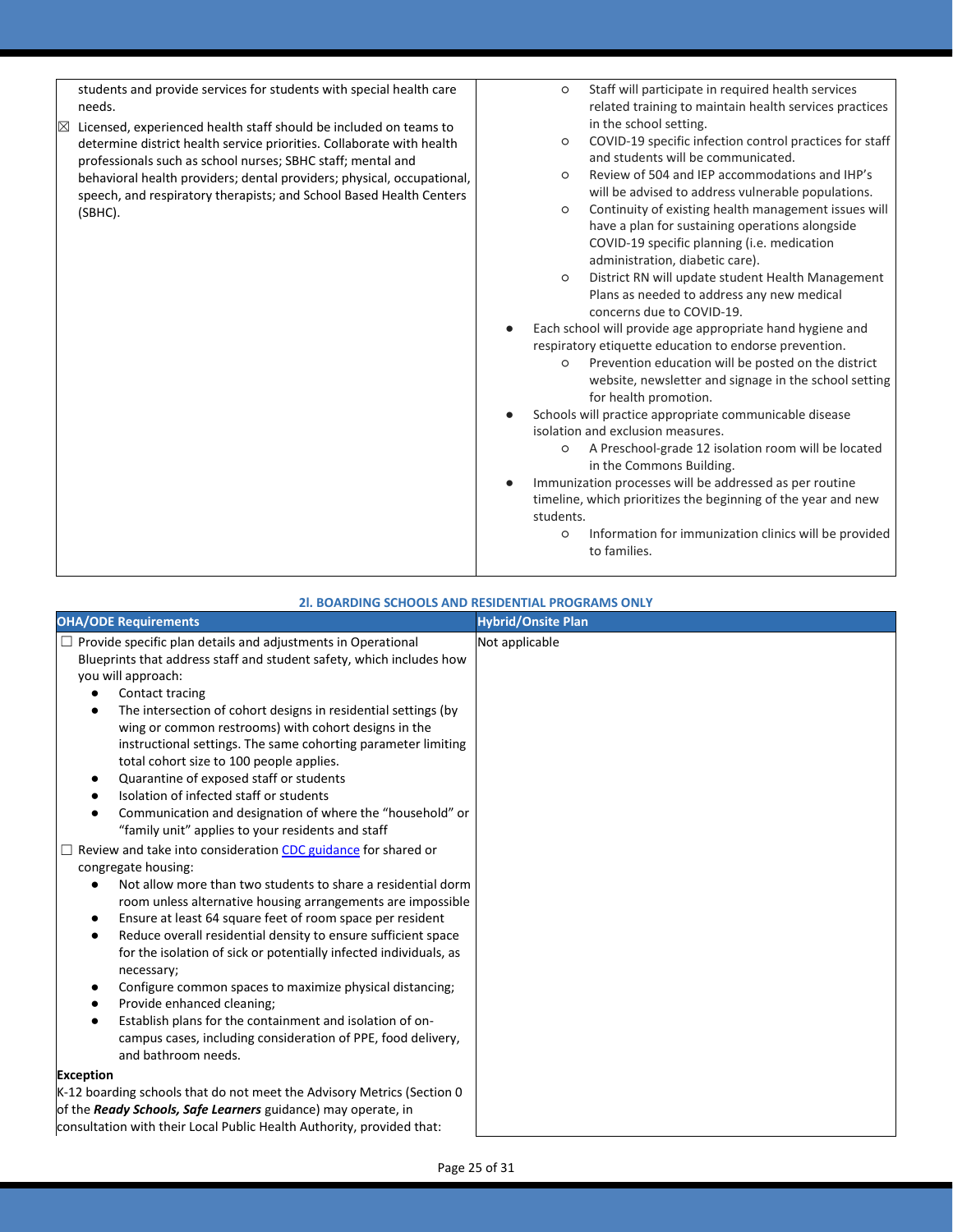| $\Box$ They have a current and complete RSSL Blueprint and are complying<br>with Sections 1-3 of the Ready Schools, Safe Learners guidance and<br>any other applicable sections, including Section 2L of the Ready<br>Schools, Safe Learners guidance.                                                                                                                                                                                                                     |  |
|----------------------------------------------------------------------------------------------------------------------------------------------------------------------------------------------------------------------------------------------------------------------------------------------------------------------------------------------------------------------------------------------------------------------------------------------------------------------------|--|
| $\Box$ The school maintains a fully-closed residential campus (no non-<br>essential visitors allowed), and normal day school operations are only<br>offered remotely through distance learning.                                                                                                                                                                                                                                                                            |  |
| $\Box$ There have been no confirmed cases of COVID-19 among school staff<br>or students in the past 14 days.                                                                                                                                                                                                                                                                                                                                                               |  |
| $\Box$ Less than 10% of staff, employees, or contracts (in total) are traveling<br>to or from campus. Staff in this designation will:<br>Limit travel to essential functions.<br>Carefully monitor their own health daily and avoid coming to<br>$\bullet$<br>campus at any potential symptom of COVID-19.                                                                                                                                                                 |  |
| $\Box$ Any boarding students newly arriving to campus will either:<br>Complete a quarantine at home for 14 days* prior to traveling<br>to the school, OR<br>Quarantine on campus for 14 days.*                                                                                                                                                                                                                                                                             |  |
| * A 14-day quarantine is the safest option to prevent the spread of<br>COVID-19 to others. However, in either option above, for boarding<br>students who have not developed any symptoms, schools may<br>consider ending quarantine after 10 days without any testing, or after<br>7 days with a negative result on a COVID-19 viral test collected within<br>48 hours before ending quarantine, unless otherwise directed by the<br>local public health authority (LPHA). |  |
| $\Box$ Student transportation off-campus is limited to medical care.                                                                                                                                                                                                                                                                                                                                                                                                       |  |

|             | <b>OHA/ODE Requirements</b>                                                                                                                                                                                                                                                                                                                                                                                                                                                                                                                                                                                                                                                                              |                                          | <b>Hybrid/Onsite Plan</b>                                                                                                                                                                                                                                                                                                                                                                                                                                                             |
|-------------|----------------------------------------------------------------------------------------------------------------------------------------------------------------------------------------------------------------------------------------------------------------------------------------------------------------------------------------------------------------------------------------------------------------------------------------------------------------------------------------------------------------------------------------------------------------------------------------------------------------------------------------------------------------------------------------------------------|------------------------------------------|---------------------------------------------------------------------------------------------------------------------------------------------------------------------------------------------------------------------------------------------------------------------------------------------------------------------------------------------------------------------------------------------------------------------------------------------------------------------------------------|
|             | $\boxtimes$ In accordance with ORS 336.071 and OAR 581-022-2225 all schools<br>(including those operating a Comprehensive Distance Learning<br>model) are required to instruct students on emergency procedures.<br>Schools that operate an On-Site or Hybrid model need to instruct and<br>practice drills on emergency procedures so that students and staff                                                                                                                                                                                                                                                                                                                                           | Overall:                                 | Regardless of learning model, students will receive at least 30<br>minutes of instruction on emergency procedures for fires,<br>earthquakes and safety threats.                                                                                                                                                                                                                                                                                                                       |
|             | can respond to emergencies.<br>At least 30 minutes in each school month must be used to<br>$\bullet$<br>instruct students on the emergency procedures for fires,<br>earthquakes (including tsunami drills in appropriate zones),<br>and safety threats.<br>Fire drills must be conducted monthly.<br>٠<br>Earthquake drills (including tsunami drills and instruction for<br>$\bullet$<br>schools in a tsunami hazard zone) must be conducted two<br>times a year.<br>Safety threats including procedures related to lockdown,<br>$\bullet$<br>lockout, shelter in place and evacuation and other appropriate<br>actions to take when there is a threat to safety must be<br>conducted two times a year. | $\bullet$<br>٠<br>$\bullet$<br>$\bullet$ | <b>Hybrid Learning Plan Emergency Procedures:</b><br>Fire drills will conducted monthly.<br>Earthquake drills will be conducted two times a year.<br>Safety threats (lockdown, lockout, shelter in place) and<br>evacuation will take place two times a year.<br>Drills will include physical distancing or be conducted in less<br>than 15 minutes.<br>Drills will be conducted in duplicate to include all cohorts of<br>students.<br>Hands will be sanitized following each drill. |
|             | Drills can and should be carried out as close as possible to the<br>procedures that would be used in an actual emergency. For example,<br>a fire drill must be carried out with the same alerts and same routes<br>as normal. If appropriate and practicable, COVID-19 physical<br>distancing measures can be implemented, but only if they do not<br>compromise the drill.                                                                                                                                                                                                                                                                                                                              |                                          |                                                                                                                                                                                                                                                                                                                                                                                                                                                                                       |
| $\boxtimes$ | When or if physical distancing must be compromised, drills must be<br>completed in less than 15 minutes.                                                                                                                                                                                                                                                                                                                                                                                                                                                                                                                                                                                                 |                                          |                                                                                                                                                                                                                                                                                                                                                                                                                                                                                       |
| $\boxtimes$ | Drills shall not be practiced unless they can be practiced correctly.                                                                                                                                                                                                                                                                                                                                                                                                                                                                                                                                                                                                                                    |                                          |                                                                                                                                                                                                                                                                                                                                                                                                                                                                                       |
| $\boxtimes$ | Train staff on safety drills prior to students arriving on the first day on<br>campus in hybrid or face-to-face engagement.                                                                                                                                                                                                                                                                                                                                                                                                                                                                                                                                                                              |                                          |                                                                                                                                                                                                                                                                                                                                                                                                                                                                                       |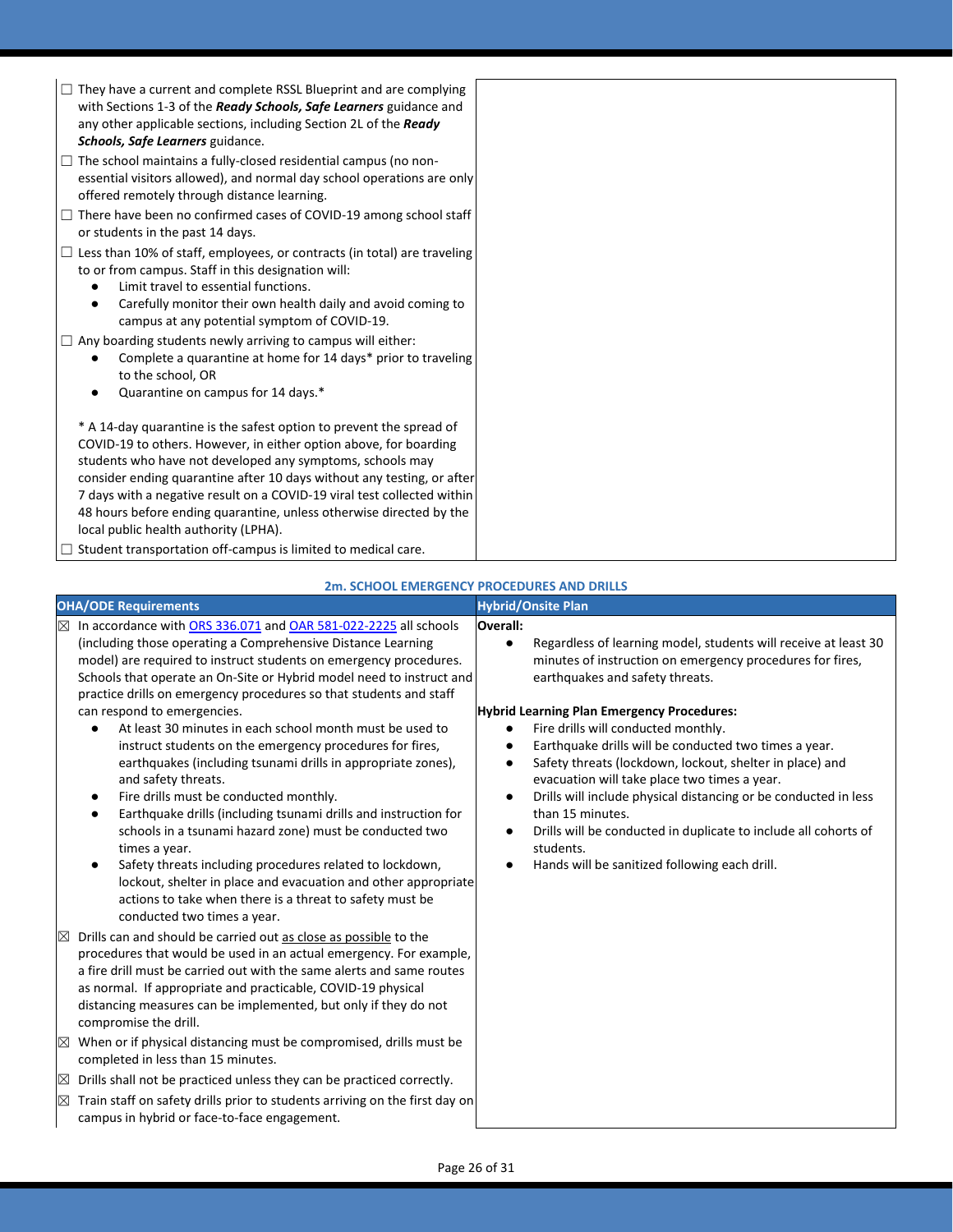| $\times$    | If on a hybrid schedule, conduct multiple drills each month to ensure<br>that all cohorts of students have opportunities to participate in drills<br>(i.e., schedule on different cohort days throughout the year).<br>Students must wash hands with soap and water for 20 seconds or use |                                                                                                                                         |
|-------------|-------------------------------------------------------------------------------------------------------------------------------------------------------------------------------------------------------------------------------------------------------------------------------------------|-----------------------------------------------------------------------------------------------------------------------------------------|
|             | an alcohol-based hand sanitizer with 60-95% alcohol after a drill is<br>complete.                                                                                                                                                                                                         |                                                                                                                                         |
|             |                                                                                                                                                                                                                                                                                           | 2n. SUPPORTING STUDENTS WHO ARE DYSREGULATED, ESCALATED, AND/OR EXHIBITING SELF-REGULATORY CHALLENGES                                   |
|             | <b>OHA/ODE Requirements</b>                                                                                                                                                                                                                                                               | <b>Hybrid/Onsite Plan</b>                                                                                                               |
|             | $\boxtimes$ Utilize the components of Collaborative Problem Solving or a similar                                                                                                                                                                                                          | Overall:                                                                                                                                |
|             | framework to continually provide instruction and skill-                                                                                                                                                                                                                                   | Students who have historically demonstrated lagging skills<br>$\bullet$                                                                 |
|             | building/training related to the student's demonstrated lagging skills.                                                                                                                                                                                                                   | related to physical/emotional regulation will work with staff to<br>identify potential unsolved problems and develop collaborative      |
| $\boxtimes$ | Take proactive/preventative steps to reduce antecedent events and<br>triggers within the school environment.                                                                                                                                                                              | and proactive solutions related to returning to school.                                                                                 |
|             | $\boxtimes$ Be proactive in planning for known behavioral escalations (e.g., self-                                                                                                                                                                                                        | Case managers will review known student antecedent events<br>٠<br>and triggers with general education teachers so a proactive           |
|             | harm, spitting, scratching, biting, eloping, failure to maintain physical<br>distance). Adjust antecedents where possible to minimize student                                                                                                                                             | plan can be made to mitigate and/or remove the antecedent                                                                               |
|             | and staff dysregulation. Recognize that there could be new and                                                                                                                                                                                                                            | events and triggers from the environment.                                                                                               |
|             | different antecedents and setting events with the additional                                                                                                                                                                                                                              | A self-regulation/de-escalation room has been identified at<br>$\bullet$                                                                |
|             | requirements and expectations for the 2020-21 school year.                                                                                                                                                                                                                                | Gaston Junior/Senior High School. Each classroom at Gaston                                                                              |
| $\times$    | Establish a proactive plan for daily routines designed to build self-                                                                                                                                                                                                                     | Elementary School has an identified self-regulation/de-<br>escalation area. A routine for using these resources will be                 |
|             | regulation skills; self-regulation skill-building sessions can be short (5-                                                                                                                                                                                                               | taught and reinforced for students who have a known history                                                                             |
|             | 10 minutes), and should take place at times when the student is<br>regulated and/or is not demonstrating challenging behaviors.                                                                                                                                                           | of lagging skills related to physical and emotional regulation.                                                                         |
| $\boxtimes$ | Ensure all staff are trained to support de-escalation, provide lagging                                                                                                                                                                                                                    | Students who have a history of difficulty with self-regulation<br>٠                                                                     |
|             | skill instruction, and implement alternatives to restraint and                                                                                                                                                                                                                            | and/or timely de-escalation will have a daily check-in with an<br>identified staff member. The check-in routine will include            |
|             | seclusion.                                                                                                                                                                                                                                                                                | identifying current level of alertness and/or emotional                                                                                 |
| $\boxtimes$ | Ensure that staff are trained in effective, evidence-based methods for                                                                                                                                                                                                                    | regulation, an opportunity for the students' feelings and                                                                               |
|             | developing and maintaining their own level of self-regulation and                                                                                                                                                                                                                         | experiences to be heard and understood, and a review of tools                                                                           |
|             | resilience to enable them to remain calm and able to support                                                                                                                                                                                                                              | that can be used to re-establish self-regulation.                                                                                       |
|             | struggling students as well as colleagues.<br>Plan for the impact of behavior mitigation strategies on public health                                                                                                                                                                      | Gaston School District staff will participate in training to<br>٠<br>support re-escalation, lagging skill instruction, and alternatives |
| $\boxtimes$ | and safety requirements:                                                                                                                                                                                                                                                                  | to restraint. The Gaston School District does not use seclusion.                                                                        |
|             | Student elopes from area                                                                                                                                                                                                                                                                  | Staff trained and actively certified in Students and Youth with<br>٠                                                                    |
|             | If staff need to intervene for student safety, staff should:<br>$\circ$                                                                                                                                                                                                                   | Needs that are Complex (SYNC), which includes a module on                                                                               |
|             | Use empathetic and calming verbal interactions (i.e.<br>$\bullet$                                                                                                                                                                                                                         | stress and self-control, will be strategically assigned to support                                                                      |
|             | "This seems hard right now. Help me understand<br>How can I help?") to attempt to re-regulate the                                                                                                                                                                                         | students who have historically shown difficulty with self-<br>regulation and timely de-escalation.                                      |
|             | student without physical intervention.                                                                                                                                                                                                                                                    | If a space is unexpectedly used for the purpose of de-                                                                                  |
|             | Use the least restrictive interventions possible to<br>٠                                                                                                                                                                                                                                  | escalation, the facilities director will be notified after the                                                                          |
|             | maintain physical safety for the student and staff.                                                                                                                                                                                                                                       | student has safely returned to a regulated state of functioning                                                                         |
|             | Wash hands after a close interaction.<br>$\bullet$                                                                                                                                                                                                                                        | so that appropriate sanitization procedures can be                                                                                      |
|             | Note the interaction on the appropriate contact log.<br>*If unexpected interaction with other stable cohorts<br>$\circ$                                                                                                                                                                   | implemented.<br>If a student elopes from an area:                                                                                       |
|             | occurs, those contacts must be noted in the appropriate                                                                                                                                                                                                                                   | In response to student elopement, SYNC trained and certified<br>$\bullet$                                                               |
|             | contact logs.                                                                                                                                                                                                                                                                             | staff will be the first to respond by:                                                                                                  |
|             | Student engages in behavior that requires them to be isolated                                                                                                                                                                                                                             | Engaging the student in an empathetic verbal<br>O                                                                                       |
|             | from peers and results in a room clear.                                                                                                                                                                                                                                                   | interaction with a calm voice to attempt to re-<br>regulate the student without any physical                                            |
|             | If students leave the classroom:<br>$\circ$<br>Preplan for a clean and safe alternative space that<br>$\bullet$                                                                                                                                                                           | interaction. Examples of empathetic statements                                                                                          |
|             | maintains physical safety for the student and staff                                                                                                                                                                                                                                       | include: "this seems hard right now, help me                                                                                            |
|             | Ensure physical distancing and separation occur, to the<br>٠                                                                                                                                                                                                                              | understand what's going on".                                                                                                            |
|             | maximum extent possible.                                                                                                                                                                                                                                                                  | Using the concept of reasonable response (just<br>O                                                                                     |
|             | Use the least restrictive interventions possible to<br>$\bullet$<br>maintain physical safety for the student and staff.                                                                                                                                                                   | enough intervention for protection from injury and<br>no more than is absolutely necessary, less risk of                                |
|             | Wash hands after a close interaction.<br>$\bullet$                                                                                                                                                                                                                                        | injury by intervention than what is threatened by the                                                                                   |
|             | Note the interaction on the appropriate contact log.                                                                                                                                                                                                                                      | situation), staff will attempt to re-regulate the                                                                                       |
|             | *If unexpected interaction with other stable cohorts<br>$\circ$                                                                                                                                                                                                                           | student without physical intervention.                                                                                                  |
|             | occurs, those contacts must be noted in the appropriate                                                                                                                                                                                                                                   | Washing their hands after a close interaction with a<br>O                                                                               |
|             | contact logs.                                                                                                                                                                                                                                                                             | student who has eloped from the school.                                                                                                 |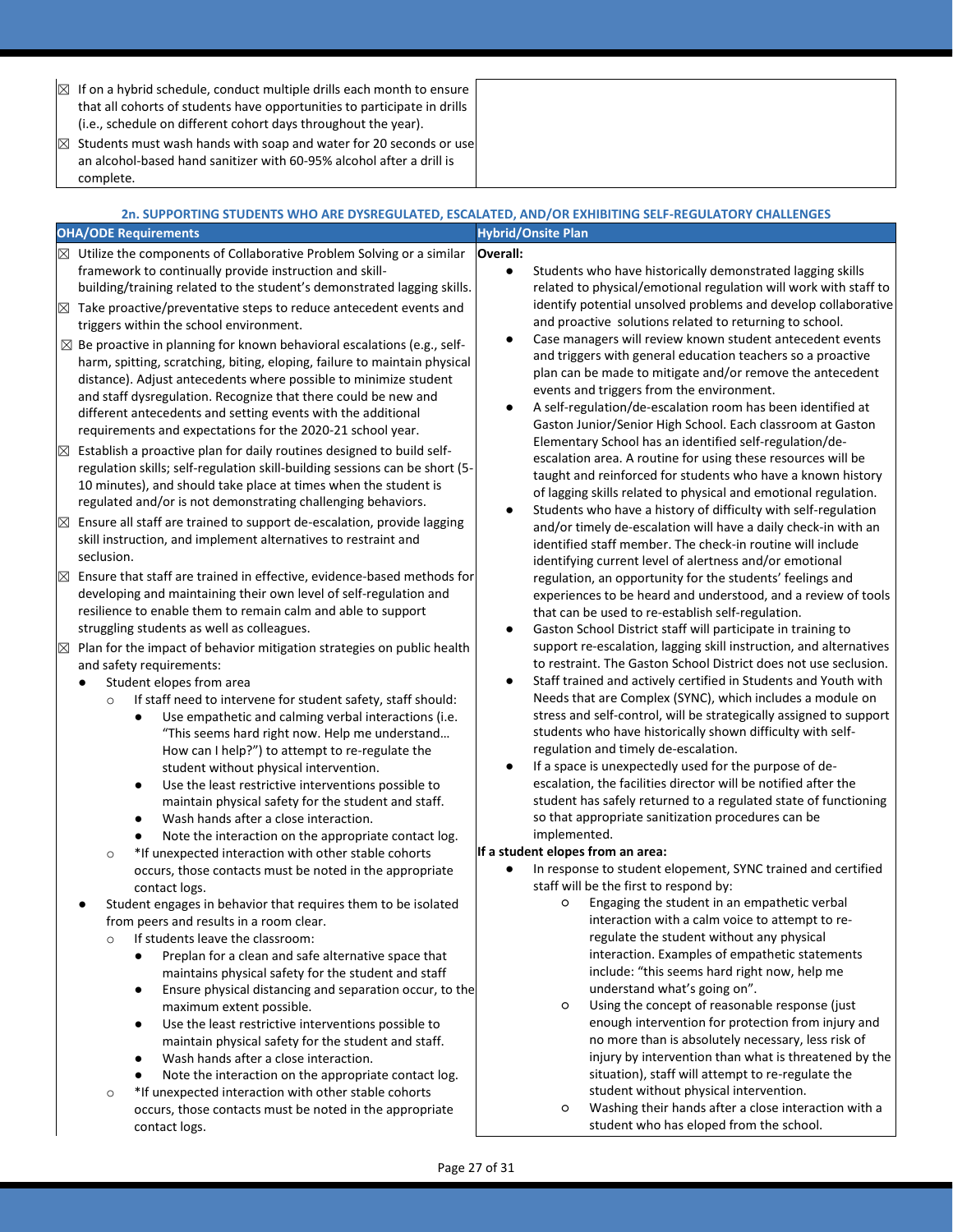| Student engages in physically aggressive behaviors that preclude                                                                | Noting the interaction on the appropriate contact<br>$\circ$                                                |
|---------------------------------------------------------------------------------------------------------------------------------|-------------------------------------------------------------------------------------------------------------|
| the possibility of maintaining physical distance and/or require<br>physical de-escalation or intervention techniques other than | log, including the log for stable cohorts when<br>unexpected interaction with other cohorts occur.          |
|                                                                                                                                 |                                                                                                             |
| restraint or seclusion (e.g., hitting, biting, spitting, kicking, self-                                                         | If a student exhibits behavior that is unsafe in the classroom and                                          |
| injurious behavior).                                                                                                            | requires the teacher to complete a room clear procedure:                                                    |
| If staff need to intervene for student safety, staff should:<br>$\circ$                                                         | The classroom teacher will respond by:                                                                      |
| Maintain student dignity throughout and following the<br>$\bullet$<br>incident.                                                 | notifying the office<br>O                                                                                   |
| $\bullet$                                                                                                                       | Leading the class to an identified emergency<br>O<br>classroom                                              |
| Use empathetic and calming verbal interactions (i.e.<br>"This seems hard right now. Help me understand                          | Using a previously developed lesson plan that allows<br>O                                                   |
| How can I help?") to attempt to re-regulate the                                                                                 | for continued instruction, physical distancing, and                                                         |
| student without physical intervention.                                                                                          | limited access to typical materials.                                                                        |
| Use the least restrictive interventions possible to<br>$\bullet$                                                                | Staff supporting the student will respond by:                                                               |
| maintain physical safety for the student and staff                                                                              | Using the concept of reasonable response to<br>O                                                            |
| Wash hands after a close interaction.<br>$\bullet$                                                                              | maintain physical safety.                                                                                   |
| Note the interaction on the appropriate contact log.                                                                            | Prompting the student to move to an identified de-<br>O                                                     |
| *If unexpected interaction with other stable cohorts occurs, those                                                              | escalation area when it is determined to be safe to                                                         |
| contacts must be noted in the appropriate contact logs.                                                                         | move.                                                                                                       |
| Ensure that spaces that are unexpectedly used to deescalate                                                                     | Washing their hands and prompting the student to<br>O                                                       |
| behaviors are appropriately cleaned and sanitized after use before                                                              | wash hands if they have had a close interaction.                                                            |
| the introduction of other stable cohorts to that space.                                                                         | Adding their name and the student's name to any                                                             |
|                                                                                                                                 | stable cohort contact log sheet as appropriate.                                                             |
|                                                                                                                                 | If a student engaged in aggressive behaviors that preclude the                                              |
|                                                                                                                                 | possibility of maintaining physical distance and/or require                                                 |
|                                                                                                                                 | physical re-escalation or intervention techniques other than                                                |
|                                                                                                                                 | restraint or seclusion:                                                                                     |
|                                                                                                                                 | Staff will use de-escalation techniques and SYNC<br>O                                                       |
|                                                                                                                                 | approved physical skills such as evasions, deflections                                                      |
|                                                                                                                                 | and escapes.                                                                                                |
|                                                                                                                                 | If the student engages in challenging behavior that<br>O                                                    |
|                                                                                                                                 | requires the use of previously trained physical skills,                                                     |
|                                                                                                                                 | student dignity will be maintained by a teacher-                                                            |
|                                                                                                                                 | initiated room clear.                                                                                       |
|                                                                                                                                 | Staff will use a calm but firm voice to deliver short<br>O                                                  |
|                                                                                                                                 | safety directives to the student.                                                                           |
|                                                                                                                                 | When the student's behavior no longer presents a<br>O<br>direct threat to safety, the staff member will use |
|                                                                                                                                 | empathetic language to help the student de-escalate                                                         |
|                                                                                                                                 | further.                                                                                                    |
|                                                                                                                                 | At all times the concept of reasonable response will<br>O                                                   |
|                                                                                                                                 | he annlied.                                                                                                 |
|                                                                                                                                 | If the student and the staff member have had a close<br>O                                                   |
|                                                                                                                                 | interaction, they will both wash their hands after de-                                                      |
|                                                                                                                                 | escalation.                                                                                                 |
|                                                                                                                                 | All cohort interactions will be noted on the<br>O                                                           |
|                                                                                                                                 | appropriate contact logs.                                                                                   |
|                                                                                                                                 |                                                                                                             |
|                                                                                                                                 | <b>20. PROTECTIVE PHYSICAL INTERVENTION</b>                                                                 |

| <b>OHA/ODE Requirements</b>                                                                                                                                                                                                                                                               | <b>Hybrid/Onsite Plan</b>                                                                                                                                                                                             |
|-------------------------------------------------------------------------------------------------------------------------------------------------------------------------------------------------------------------------------------------------------------------------------------------|-----------------------------------------------------------------------------------------------------------------------------------------------------------------------------------------------------------------------|
| $\mathbb{Z}$ Reusable Personal Protective Equipment (PPE) must be cleaned and<br>disinfected following the manufacturer's recommendation, after<br>every episode of physical intervention (see section 2j. Cleaning,<br>Disinfection, and Ventilation in the Ready Schools, Safe Learners | All disposable PPE will be disposed of after single use/as<br>directed by the manufacturer.<br>All PPE that is reusable will be cleaned/disinfected after every<br>episode/use, following manufacturers instructions. |
| guidance). Single-use disposable PPE must not be re-used.                                                                                                                                                                                                                                 |                                                                                                                                                                                                                       |



# **3. Response to Outbreak**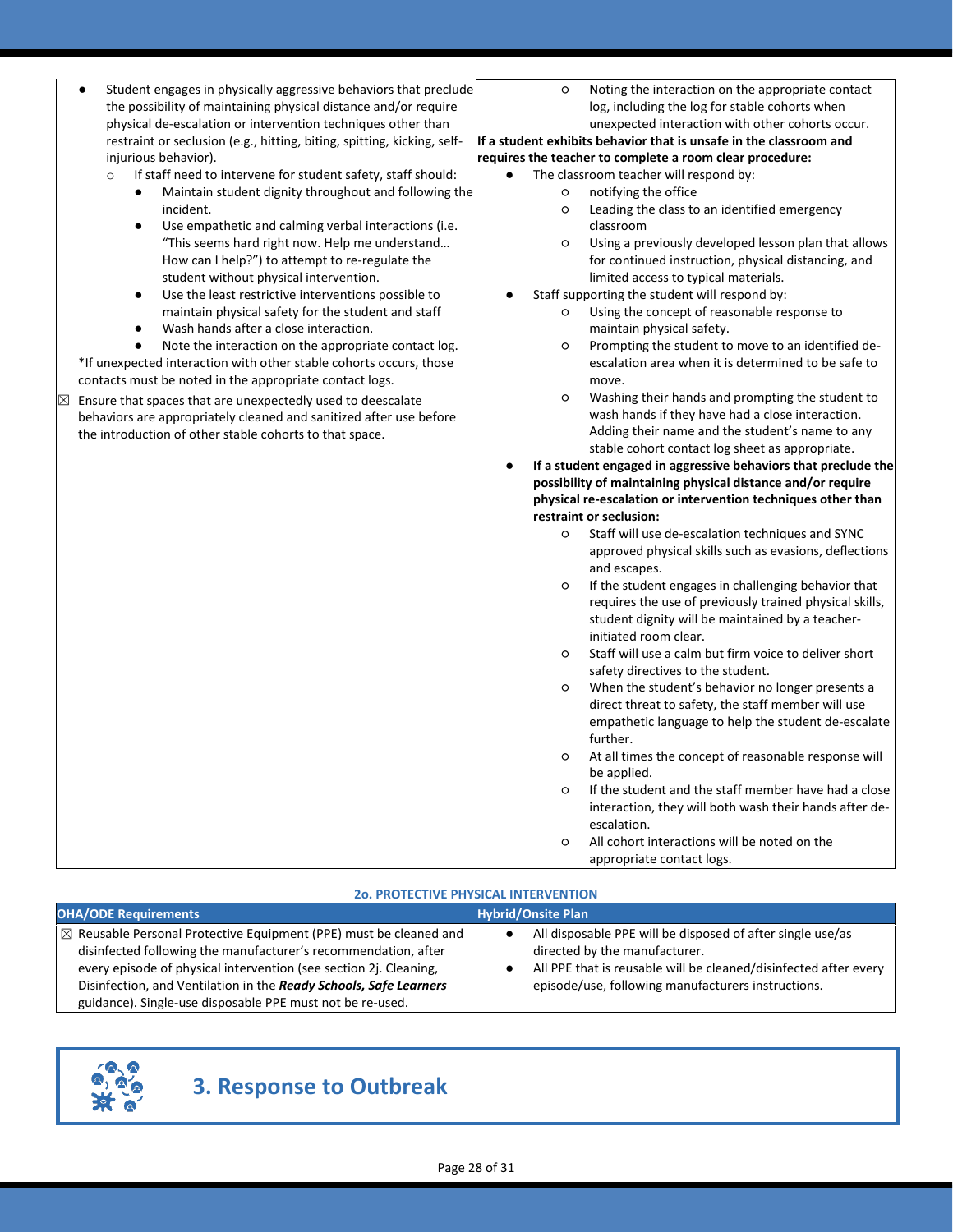## **3a. PREVENTION AND PLANNING**

| <b>OHA/ODE Requirements</b>                                                                                                                       | <b>Hybrid/Onsite Plan</b>                                                                                                                                                                                                                                                                                                                                                                                                                                                                                                                                                                                                                              |
|---------------------------------------------------------------------------------------------------------------------------------------------------|--------------------------------------------------------------------------------------------------------------------------------------------------------------------------------------------------------------------------------------------------------------------------------------------------------------------------------------------------------------------------------------------------------------------------------------------------------------------------------------------------------------------------------------------------------------------------------------------------------------------------------------------------------|
| Review the "Planning for COVID-19 Scenarios in Schools" toolkit.<br>$\times$                                                                      | Communication:                                                                                                                                                                                                                                                                                                                                                                                                                                                                                                                                                                                                                                         |
| Coordinate with Local Public Health Authority (LPHA) to establish<br>$\boxtimes$<br>communication channels related to current transmission level. | Coordinate communication with the Local Public Health<br>Authority.<br>If the region impacted is in Washington County the Local Health<br>Department (LHD) will provide school-centered communication<br>and will potentially host conference calls.<br>When cases are identified in the local region a response team<br>will be assembled within the district and responsibilities<br>assigned within the school district as per Gaston School District<br>Communicable Disease Management Plan.<br>Work with the Local Public Health Authority to establish timely<br>communication with staff and families.<br><b>Emergency Response Framework:</b> |
|                                                                                                                                                   | See Gaston School District Communicable Disease                                                                                                                                                                                                                                                                                                                                                                                                                                                                                                                                                                                                        |
|                                                                                                                                                   | Management Plan for framework and details.                                                                                                                                                                                                                                                                                                                                                                                                                                                                                                                                                                                                             |
|                                                                                                                                                   | <b>Communicable Disease Plan</b><br>$\circ$                                                                                                                                                                                                                                                                                                                                                                                                                                                                                                                                                                                                            |
|                                                                                                                                                   | Plan outlines a process for reporting any suspected or<br>$\circ$<br>confirmed cases of novel viruses to the district nurse<br>or appointed school administrator.                                                                                                                                                                                                                                                                                                                                                                                                                                                                                      |
|                                                                                                                                                   | A district response team will review identified cases<br>$\circ$<br>and follow an established emergency response<br>framework.                                                                                                                                                                                                                                                                                                                                                                                                                                                                                                                         |

| <b>3b. RESPONSE</b>                                                                                                                                                                                                                       |                                                                                                                                                                                                                                                                                                                                                                                                                                                                                                                                                                                                                                                           |
|-------------------------------------------------------------------------------------------------------------------------------------------------------------------------------------------------------------------------------------------|-----------------------------------------------------------------------------------------------------------------------------------------------------------------------------------------------------------------------------------------------------------------------------------------------------------------------------------------------------------------------------------------------------------------------------------------------------------------------------------------------------------------------------------------------------------------------------------------------------------------------------------------------------------|
| <b>OHA/ODE Requirements</b>                                                                                                                                                                                                               | <b>Hybrid/Onsite Plan</b>                                                                                                                                                                                                                                                                                                                                                                                                                                                                                                                                                                                                                                 |
| Review and utilize the "Planning for COVID-19 Scenarios in Schools"<br>$\times$<br>toolkit.<br>Ensure continuous services and implement Comprehensive Distance<br>IX<br>Learning.<br>Continue to provide meals for students.<br>$\bowtie$ | <b>Overall:</b><br>See Gaston School District Communicable Disease<br>$\bullet$<br>Management Plan for response to outbreak plan and work<br>with the local public health authority.<br><b>Communicable Disease Plan</b><br>$\circ$<br><b>School Closure:</b><br>All large school events will be Modified, postponed, or<br>cancelled as coordinated with the LPHA.<br>Upon closure, implement Short-Term Distance Learning or<br>Comprehensive Distance Learning models for all staff/students.<br>Grab and go meals will be available for students at the<br>$\bullet$<br>Commons Building between 11:00-12:30, along with bus meal<br>delivery routes. |
|                                                                                                                                                                                                                                           | Communication:                                                                                                                                                                                                                                                                                                                                                                                                                                                                                                                                                                                                                                            |
|                                                                                                                                                                                                                                           | District administration, in conjunction with LPHA and the<br>٠<br>school nurse will communicate with families regarding school<br>closure.                                                                                                                                                                                                                                                                                                                                                                                                                                                                                                                |

## **3c. RECOVERY AND REENTRY**

| <b>OHA/ODE Requirements</b>                                                                                                                                                                                                                                                                                                                                                                                                                                                                                           | <b>Hybrid/Onsite Plan</b>                                                                                                                                                                                                                                                                                                                                                                                                                                                                                                                                                                                                                                                    |
|-----------------------------------------------------------------------------------------------------------------------------------------------------------------------------------------------------------------------------------------------------------------------------------------------------------------------------------------------------------------------------------------------------------------------------------------------------------------------------------------------------------------------|------------------------------------------------------------------------------------------------------------------------------------------------------------------------------------------------------------------------------------------------------------------------------------------------------------------------------------------------------------------------------------------------------------------------------------------------------------------------------------------------------------------------------------------------------------------------------------------------------------------------------------------------------------------------------|
| $\boxtimes$ Review and utilize the "Planning for COVID-19 Scenarios in Schools"<br>toolkit.<br>Clean, sanitize, and disinfect surfaces (e.g. door handles, sink<br>$\boxtimes$<br>handles, drinking fountains, transport vehicles) and follow CDC<br>guidance for classrooms, cafeteria settings, restrooms, and<br>playgrounds.<br>When bringing students back into On-Site or Hybrid instruction,<br>$\times$<br>consider smaller groups, cohorts, and rotating schedules to allow for<br>a safe return to schools. | See Gaston School District Communicable Disease<br>$\bullet$<br>Management Plan for details.<br><b>Communicable Disease Plan</b><br>O<br>Distance learning and in-person learning will be planned,<br>$\bullet$<br>allowing for students (and the school community) to move<br>between an in-person and distance learning model.<br>In the event of school closure, all students and staff will<br>$\bullet$<br>participate in distance learning temporarily.<br>Consult with LPHA for guidance on cleaning, sanitizing and<br>$\bullet$<br>disinfecting surfaces.<br>Follow LPHS guidance regarding the return of students and<br>$\bullet$<br>staff for onsite instruction |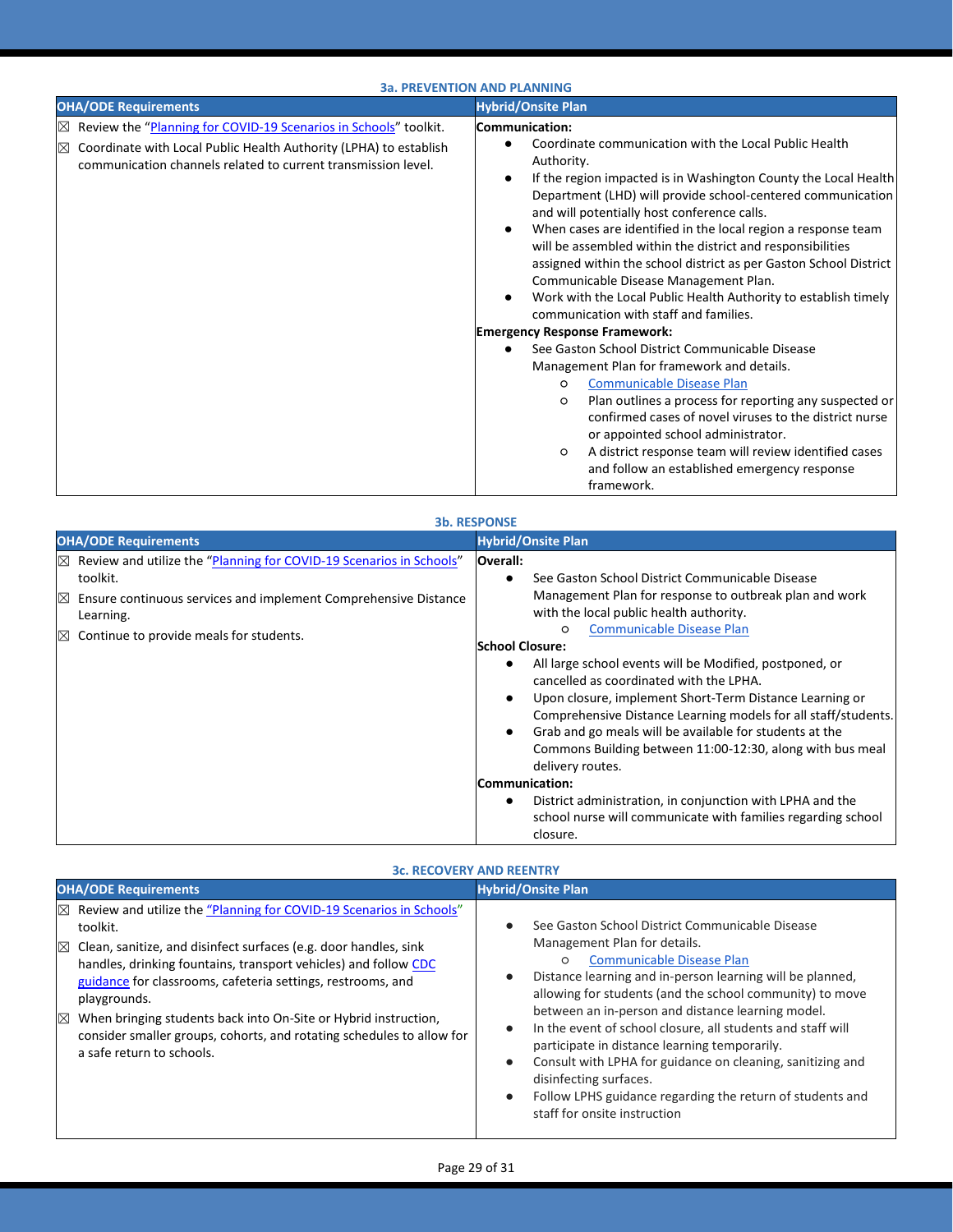

*This section must be completed by any public school that is providing instruction through On-Site or Hybrid Instructional Models. Schools providing Comprehensive Distance Learning Instructional Models do not need to complete this section unless the school is implementing the* **Limited In-Person Instruction** *provision under the Comprehensive Distance Learning guidance. This section does not apply to private schools.*

- $\boxtimes$  We affirm that, in addition to meeting the requirements as outlined above, our school plan has met the collective requirements from ODE/OHA guidance related to the 2020-21 school year, including but not limited to requirements from:
	- Sections 4, 5, 6, 7, and 8 of the *[Ready Schools, Safe Learners](https://www.oregon.gov/ode/students-and-family/healthsafety/Documents/Ready%20Schools%20Safe%20Learners%202020-21%20Guidance.pdf)* guidance,
	- The *[Comprehensive Distance Learning](https://www.oregon.gov/ode/educator-resources/standards/Pages/Comprehensive-Distance-Learning.aspx)* guidance,
	- The *[Ensuring Equity and Access: Aligning Federal and State Requirements](https://www.oregon.gov/ode/students-and-family/healthsafety/Documents/Ensuring%20Equity%20and%20Access%20Aligning%20State%20and%20Federal%20Requirements.pdf)* guidance, and
	- *[Planning for COVID-19 Scenarios in Schools](https://www.oregon.gov/ode/students-and-family/healthsafety/Documents/Planning%20and%20Responding%20to%20COVID-19%20Scenarios%20in%20Schools%20August%202020.pdf)*
- $\Box$  We affirm that we cannot meet all of the collective requirements from ODE/OHA guidance related to the 2020-21 school year from:
	- Sections 4, 5, 6, 7, and 8 of the *[Ready Schools, Safe Learners](https://www.oregon.gov/ode/students-and-family/healthsafety/Documents/Ready%20Schools%20Safe%20Learners%202020-21%20Guidance.pdf)* guidance,
	- The *[Comprehensive Distance Learning](https://www.oregon.gov/ode/educator-resources/standards/Pages/Comprehensive-Distance-Learning.aspx)* guidance,
	- The *[Ensuring Equity and Access: Aligning Federal and State Requirements](https://www.oregon.gov/ode/students-and-family/healthsafety/Documents/Ensuring%20Equity%20and%20Access%20Aligning%20State%20and%20Federal%20Requirements.pdf)* guidance, and
	- *[Planning for COVID-19 Scenarios in Schools](https://www.oregon.gov/ode/students-and-family/healthsafety/Documents/Planning%20and%20Responding%20to%20COVID-19%20Scenarios%20in%20Schools%20August%202020.pdf)*

We will continue to work towards meeting them and have noted and addressed which requirement(s) we are unable to meet in the table titled "Assurance Compliance and Timeline" below.



## **Assurance Compliance and Timeline**

**If a district/school cannot meet the requirements from the sections above, provide a plan and timeline to meet the requirement.**

| <b>List Requirement(s) Not Met</b> | <b>Provide a Plan and Timeline to Meet Requirements</b>     |
|------------------------------------|-------------------------------------------------------------|
|                                    | Include how/why the school is currently unable to meet them |